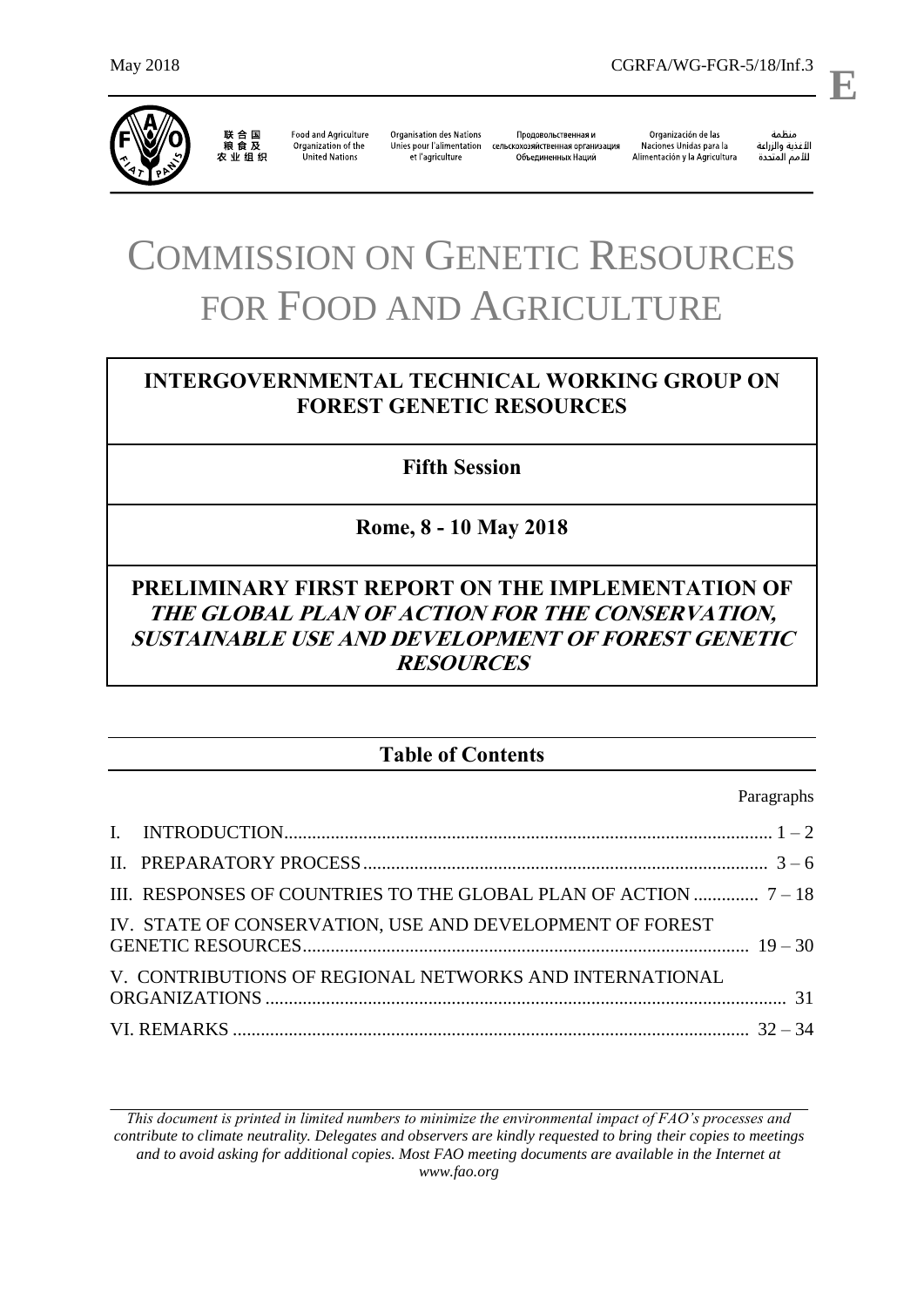- *Appendix I*: Guidelines for the preparation of country progress reports on the implementation of *The Global Plan of Action for the Conservation, Sustainable Use and Development of Forest Genetic Resources*
- *Appendix II*: Reporting guidelines for regional networks and international organizations on their contributions to the implementation of *The Global Plan of Action for the Conservation, Sustainable Use and Development of Forest Genetic Resources*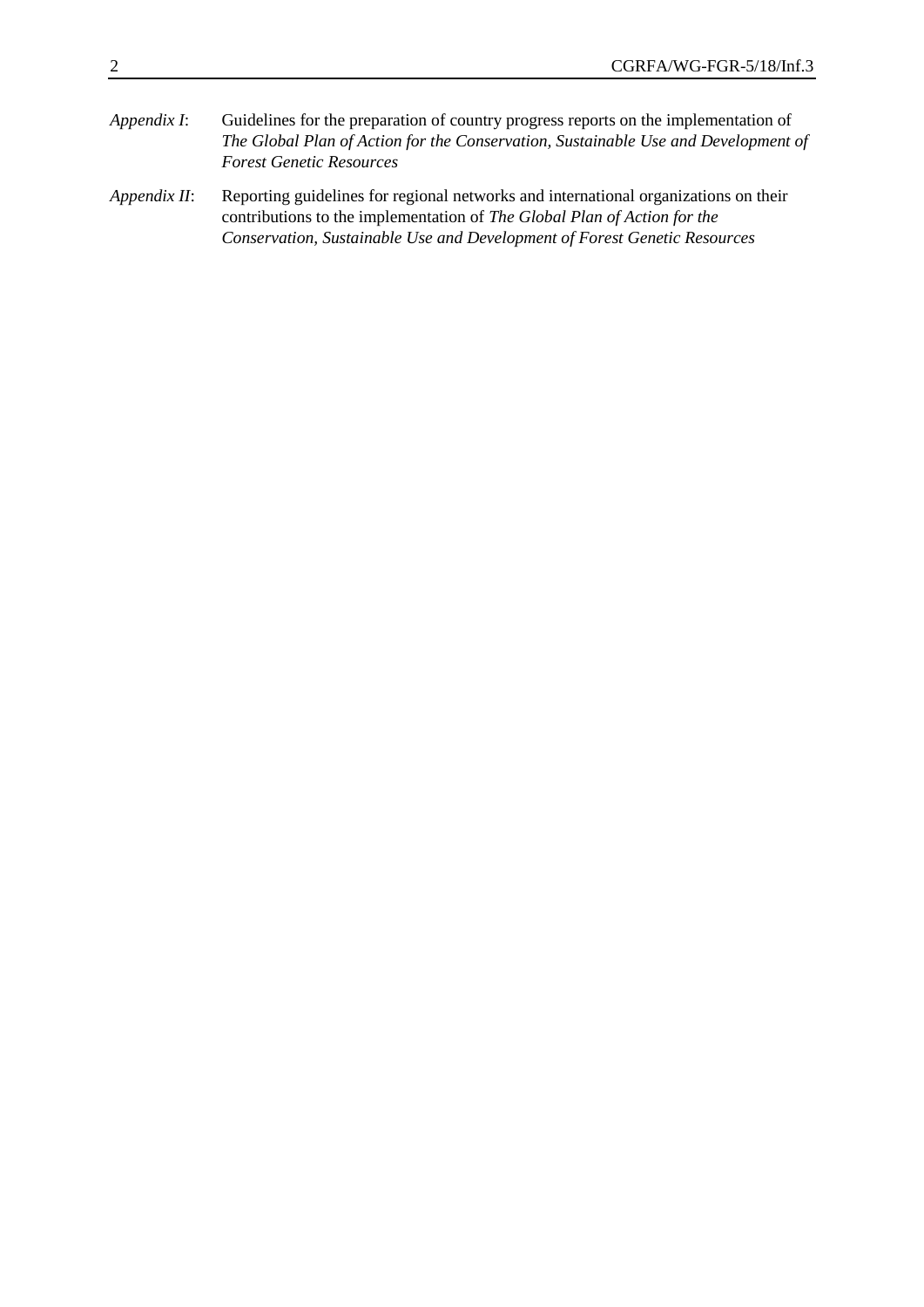#### **I. INTRODUCTION**

1. At its Sixteenth Regular Session, the Commission on Genetic Resources for Food and Agriculture (the Commission) adopted targets, indicators and verifiers for forest genetic resources to be used as assessment tools for monitoring the implementation of the *Global Plan of Action for the Conservation, Sustainable Use and Development of Forest Genetic Resources* (Global Plan of Action), as well as a monitoring schedule.<sup>1</sup> It requested FAO to prepare draft guidelines for the preparation of country progress reports and reporting guidelines for regional networks and international organizations.<sup>2</sup> It also requested FAO to invite regional networks on forest genetic resources and relevant international organizations to report on their contributions to the implementation of the Global Plan of Action.

2. This document presents the findings of the *Preliminary First Report on the implementation of the Global Plan of Action for the Conservation, Sustainable Use and Development of Forest Genetic Resources*. The guidelines for the preparation of country progress reports are presented in *Appendix I* and the reporting guidelines for regional networks and international organizations in *Appendix II* to this document.

### **II. PREPARATORY PROCESS**

3. In the beginning of 2017, FAO prepared draft reporting guidelines, including a questionnaire and a glossary of technical terms, for the submission of country progress reports. As requested by the Commission<sup>3</sup>, FAO consulted in March 2017 the Intergovernmental Technical Working Group on Forest Genetic Resources (the Working Group) and the National Focal Points on forest genetic resources (NFPs), by electronic means, on the draft reporting guidelines and received comments from 11 countries<sup>4</sup>.

4. Countries could report through a dedicated online reporting system by completing the questionnaire made available online on the Open Foris platform. To facilitate the answering of speciesspecific questions, the list of species countries had reported earlier for *The State of the World's Forest Genetic Resources* was revised to reflect recent changes in taxonomy and to exclude minor shrub species that may be considered only marginally as "forest genetic resources". The updated list, including approximately 6,600 species, was incorporated into the online reporting system.

5. The filled online questionnaire was considered as the country progress report. As of April 2018, a total of 41 countries and 1 regional network had submitted their progress reports. Two other countries were still in the process of completing the questionnaire.

| Africa $(6)$ | Burkina Faso, Morocco,<br>Madagascar, Mauritania,<br>Niger, Swaziland                                | Near East $(1)$             | Lebanon                             |
|--------------|------------------------------------------------------------------------------------------------------|-----------------------------|-------------------------------------|
| Asia $(7)$   | China, India, Japan, Republic<br>of Korea, Lao People<br>Democratic Republic, Sri<br>Lanka, Thailand | <b>North America</b><br>(2) | Canada, United States of<br>America |

#### **List of countries (41) which submitted their progress report (as of April 2018)**

l

<sup>&</sup>lt;sup>1</sup> CGRFA-16/17/Report, paragraph 74.

<sup>2</sup> CGRFA-16/17/Report, paragraph 75.

<sup>3</sup> CGRFA-16/17/Report, paragraph 75.

<sup>4</sup> Australia, Brazil, Czechia, Denmark, Finland, France, Germany, Morocco, Norway, Sweden, United States of America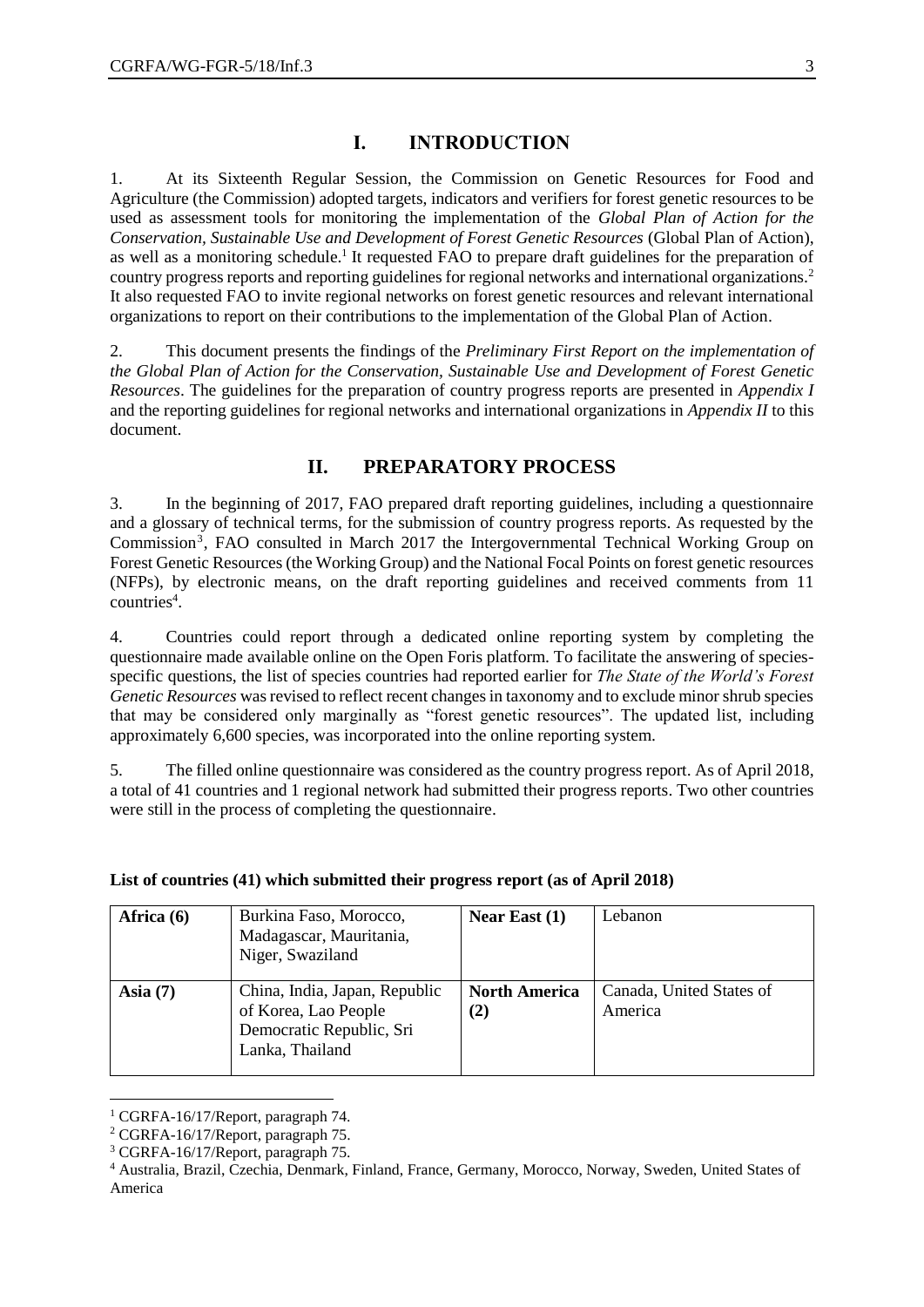| Europe $(20)$                                | Armenia, Bulgaria, Croatia,<br>Cyprus, Czechia, Denmark,<br>Estonia, Finland, France,<br>Georgia, Germany, Iceland,<br>Ireland, Lithuania,<br>Luxembourg, Norway, Poland,<br>Sweden, Switzerland, Turkey | <b>South West</b><br>Pacific (2) | Australia, Vanuatu |
|----------------------------------------------|----------------------------------------------------------------------------------------------------------------------------------------------------------------------------------------------------------|----------------------------------|--------------------|
| Latin<br>America and<br>the<br>Caribbean (3) | Chile, Ecuador, Mexico                                                                                                                                                                                   |                                  |                    |

6. Concerning regional networks on forest genetic resources and relevant international organizations, a report was received from the European Forest Genetic Resources Programme on its contributions to the implementation of the Global Plan of Action. Bioversity International informed the Secretariat on its interest to prepare a report, and that the Latin America Forest Genetic Resources Network (LAFORGEN), coordinated by Bioversity, has no activities to report. OECD and its Forest Seed and Plant Scheme also informed the Secretariat on its intention to submit a report.

#### **III. RESPONSES OF COUNTRIES TO THE GLOBAL PLAN OF ACTION**

7. All 41 reporting countries answered Part A of the questionnaire which focused on policy responses of countries to the Global Plan of Action. The findings are presented in the following sections based on Targets A.1, A.2, A.3 and A.4, and related indicators and verifiers.

#### **Target A.1: Availability of data and information on FGR is increased**

| Indicator A.1.1: Extent of national FGR inventories or similar arrangements                                         |  |  |
|---------------------------------------------------------------------------------------------------------------------|--|--|
| Verifier A.1.1.1: Number and list of countries with operational national FGR inventories or<br>similar arrangements |  |  |
| Number of countries with operational national FGR inventories:                                                      |  |  |

8. In these 30 countries, national FGR inventories were established between 1951 and 2016. Three countries (France, Luxembourg and Sweden) reported having established them in 2013 or after. The most common areas of work or activities covered by the inventories were conservation of FGR (in 26 countries), research and development efforts (25) and production of forest reproductive material (23), followed by FGR transferred internationally (14) and other activities (5). One country (Madagascar) reported that a process for establishing a national FGR inventory has been initiated. The table below shows the list of countries, by regions, with reported operational national FGR inventories.

#### **List of countries with operational national FGR inventories or similar arrangements**

| Africa $(3)$ | Burkina Faso, Morocco, | Near East $(0)$ | $\overline{\phantom{0}}$ |
|--------------|------------------------|-----------------|--------------------------|
|              | Niger                  |                 |                          |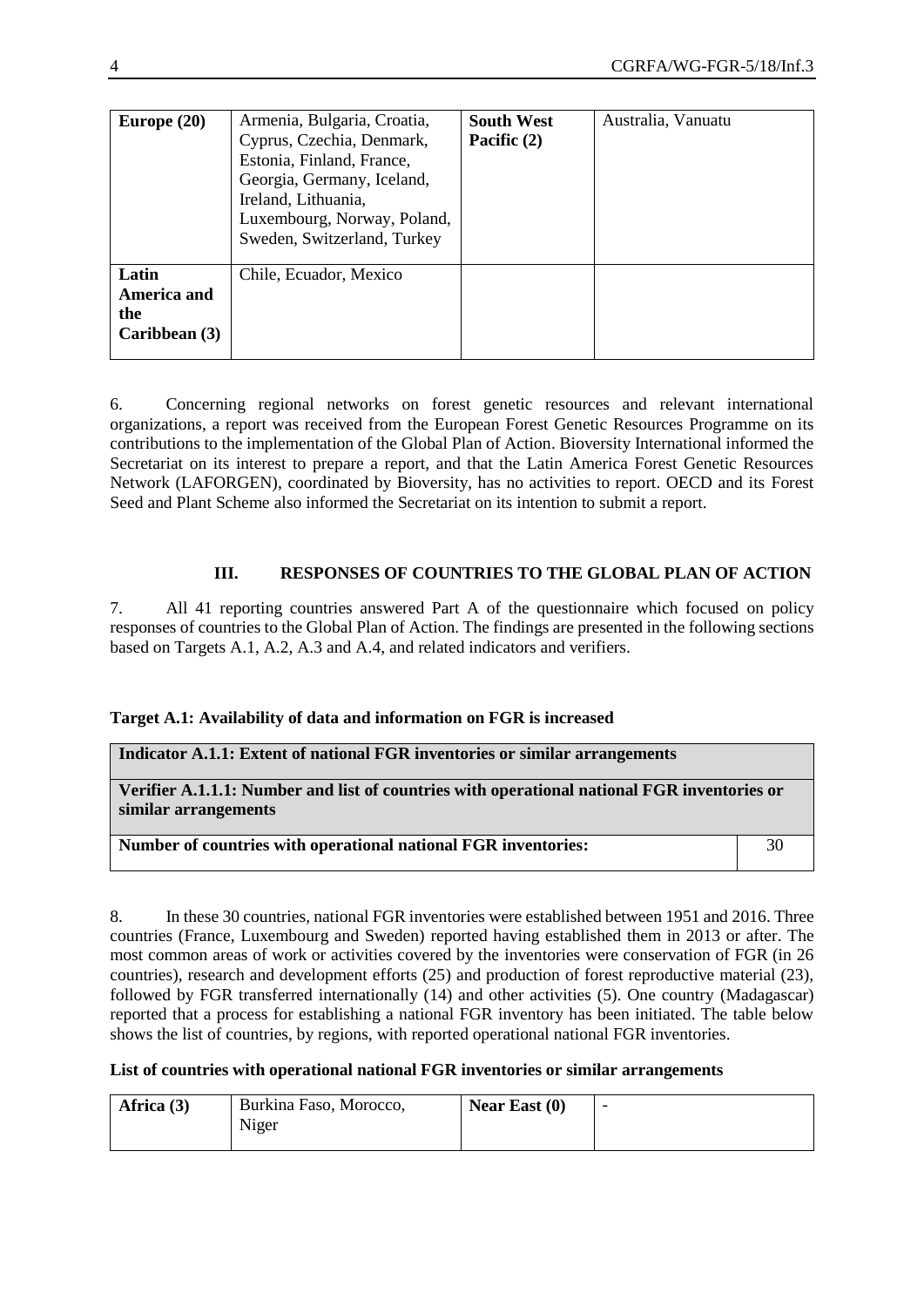| Asia $(7)$                                   | China, India, Japan, Republic<br>of Korea, Lao People<br>Democratic Republic, Sri<br>Lanka, Thailand                                                              | <b>North America</b><br>(2)        | Canada, United States of<br>America |
|----------------------------------------------|-------------------------------------------------------------------------------------------------------------------------------------------------------------------|------------------------------------|-------------------------------------|
| Europe $(16)$                                | Bulgaria, Cyprus, Czechia,<br>Denmark, Estonia, France,<br>Germany, Iceland, Ireland,<br>Lithuania, Luxembourg,<br>Norway, Poland, Sweden,<br>Switzerland, Turkey | <b>South West</b><br>Pacific $(1)$ | Australia                           |
| Latin<br>America and<br>the<br>Caribbean (1) | Chile                                                                                                                                                             |                                    |                                     |

| Indicator A.1.2: Extent of up-to-date national FGR information systems                                                             |    |  |
|------------------------------------------------------------------------------------------------------------------------------------|----|--|
| Verifier A.1.2.1: Number and list of countries with up-to-date national FGR information<br>system(s) or other similar arrangements |    |  |
| Number of countries with up-to-date national FGR information systems:                                                              | 26 |  |

9. In these 26 countries, national FGR information systems were established between 1930 and 2016. Five countries (Bulgaria, India, Mexico, Luxembourg and Sweden) reported having established them in 2013 or after. The most common areas of work or activities recorded by the information systems were conservation of FGR (in 22 countries), production of forest reproductive material (21), research and development efforts (20) and followed by FGR transferred internationally (11) and other activities (4). Six countries (Burkina Faso, Ecuador, Iceland, Madagascar, Swaziland and Switzerland) reported that a process for establishing a national FGR information system has been initiated. The table below shows the list of countries, by regions, with up-to date national FGR information systems.

**List of countries with up-to-date national FGR information systems**

| Africa $(2)$         | Morocco, Niger                                                                                                                                         | Near East $(0)$                  | $\overline{\phantom{0}}$            |
|----------------------|--------------------------------------------------------------------------------------------------------------------------------------------------------|----------------------------------|-------------------------------------|
| Asia $(5)$           | China, India, Japan, Republic<br>of Korea, Sri Lanka                                                                                                   | <b>North America</b><br>(2)      | Canada, United States of<br>America |
| Europe $(15)$        | Bulgaria, Croatia, Denmark,<br>Estonia, Finland, France,<br>Germany, Ireland, Lithuania,<br>Luxembourg, Norway, Poland,<br>Sweden, Switzerland, Turkey | <b>South West</b><br>Pacific (1) | Australia                           |
| Latin<br>America and | Chile, Mexico                                                                                                                                          |                                  |                                     |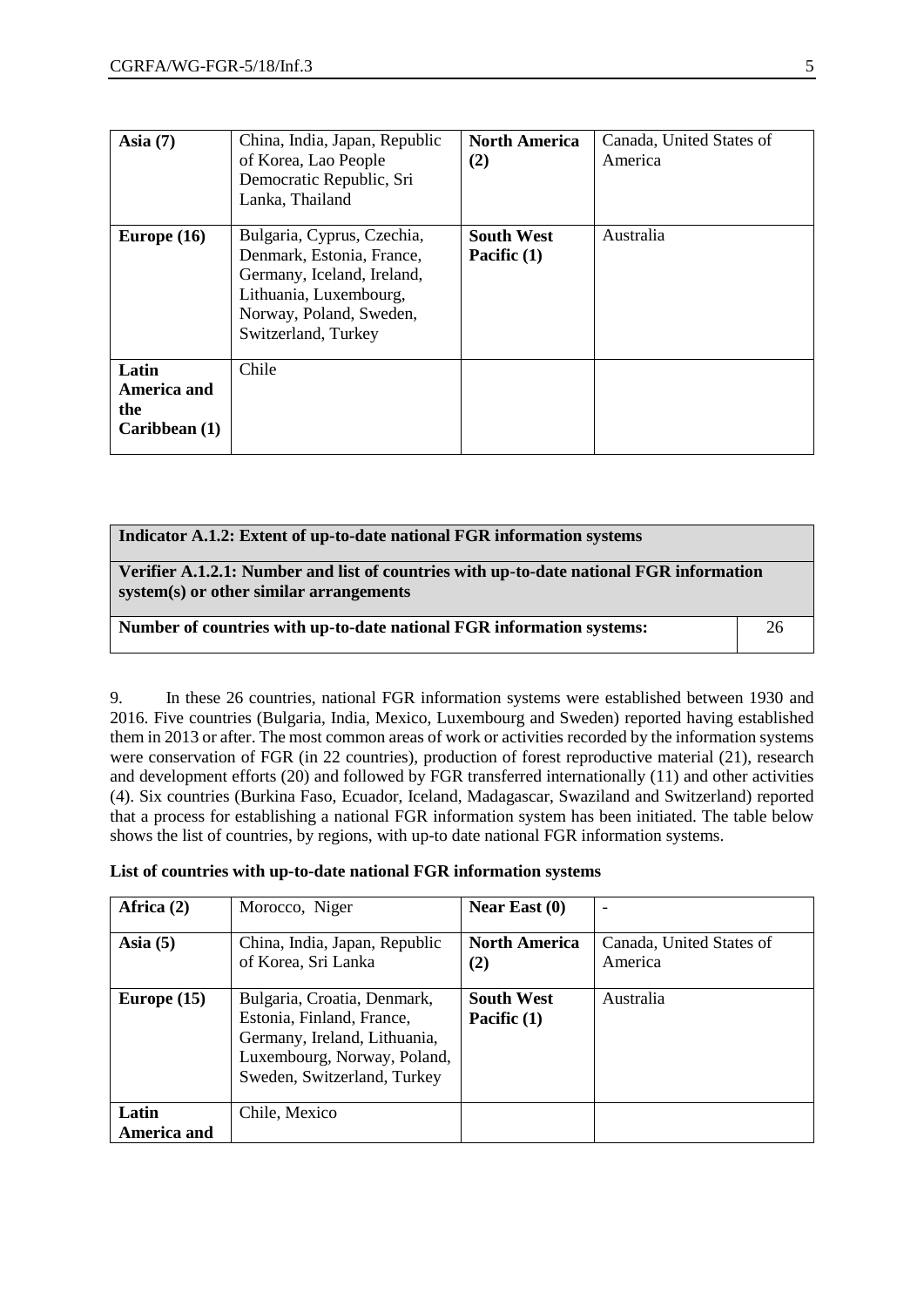| the           |  |  |
|---------------|--|--|
| Caribbean (2) |  |  |
|               |  |  |

#### **Target A.2: National** *in situ* **and** *ex situ* **systems for FGR conservation are strengthened**

| Indicator A.2.1: Extent of national in situ conservation systems                                         |    |  |  |
|----------------------------------------------------------------------------------------------------------|----|--|--|
| Verifier A.2.1.1: Number and list of countries with operational national in situ conservation<br>systems |    |  |  |
| Number of countries with operational national <i>in situ</i> conservation systems:                       | 36 |  |  |

10. In these 36 countries, national *in situ* conservation systems were established between 1885 and 2016. Three countries (Mexico, Luxembourg and Sweden) reported having established them in 2013 or after. The most common components of the conservation systems were *in situ* conservation units of FGR (in 30 countries), protected areas (31), forests managed for production of wood and/or non-wood products (27), followed by other components (3). One country (Burkina Faso) reported that a process for establishing a national *in situ* conservation system has been initiated. The table below shows the list of countries, by regions, with reported operational national *in situ* conservation systems.

| Africa (4)                                   | Morocco, Madagascar,<br>Mauritania, Niger,                                                                                                                                                      | Near East $(1)$                    | Lebanon   |
|----------------------------------------------|-------------------------------------------------------------------------------------------------------------------------------------------------------------------------------------------------|------------------------------------|-----------|
| Asia $(7)$                                   | China, India, Japan, Republic<br>of Korea, Lao People<br>Democratic Republic, Sri<br>Lanka, Thailand                                                                                            | <b>North America</b><br>(1)        | Canada    |
| Europe $(19)$                                | Bulgaria, Croatia, Cyprus,<br>Czechia, Denmark, Estonia,<br>Finland, France, Georgia,<br>Germany, Iceland, Ireland,<br>Lithuania, Luxembourg,<br>Norway, Poland, Sweden,<br>Switzerland, Turkey | <b>South West</b><br>Pacific $(1)$ | Australia |
| Latin<br>America and<br>the<br>Caribbean (3) | Chile, Ecuador, Mexico                                                                                                                                                                          |                                    |           |

#### List of countries with operational national *in situ* conservation systems.

**Indicator A.2.2: Extent of national** *ex situ* **conservation systems**

**Verifier A.2.2.1: Number and list of countries with operational national** *ex situ* **conservation systems**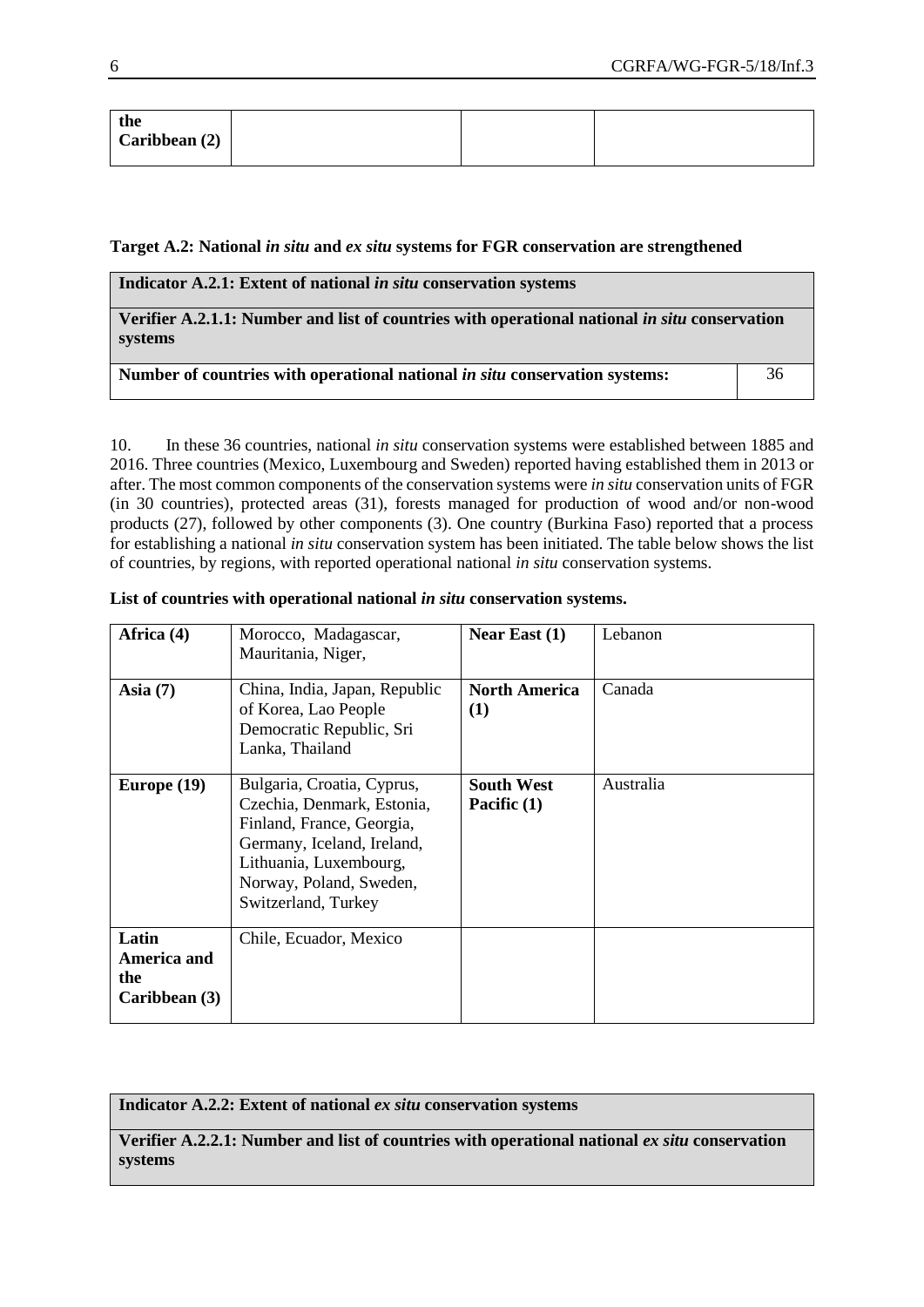| Number of countries with operational national ex situ conservation systems: |  |
|-----------------------------------------------------------------------------|--|
|                                                                             |  |

11. In these 31 countries, national *ex situ* conservation systems were established between 1951 and 2011. The most common components of the conservation systems were field collections (in 26 countries), storage facilities for seed, pollen other tissue (27) and *ex situ* conservation stands (26), followed by followed by other components (4). Three countries (Bulgaria, Lebanon and Swaziland) reported that a process for establishing a national *ex situ* conservation system has been initiated. The table below shows the list of countries, by regions, with reported operational national *ex situ* conservation systems.

| Africa (3)                                   | Burkina Faso, Morocco,<br>Madagascar                                                                                                                             | Near East $(0)$                    | $\overline{\phantom{0}}$ |
|----------------------------------------------|------------------------------------------------------------------------------------------------------------------------------------------------------------------|------------------------------------|--------------------------|
| Asia $(7)$                                   | China, India, Japan, Republic<br>of Korea, Lao People<br>Democratic Republic, Sri<br>Lanka, Thailand                                                             | <b>North America</b><br>(1)        | Canada                   |
| Europe $(16)$                                | Croatia, Cyprus, Czechia,<br>Denmark, Estonia, Finland,<br>France, Germany, Ireland,<br>Lithuania, Luxembourg,<br>Norway, Poland, Sweden,<br>Switzerland, Turkey | <b>South West</b><br>Pacific $(1)$ | Australia                |
| Latin<br>America and<br>the<br>Caribbean (3) | Chile, Ecuador, Mexico                                                                                                                                           |                                    |                          |

| List of countries with operational national ex situ conservation systems. |  |  |
|---------------------------------------------------------------------------|--|--|
|---------------------------------------------------------------------------|--|--|

**Target A.3: Tree seed and breeding programmes, as well as extension efforts on FGR use, are reinforced, including for conservation collections**

**Indicator A.3.1: Extent of national tree seed programmes Verifier A.3.1.1: Number and list of countries with operational national tree seed programmes or similar arrangements Number countries with operational national tree seed programmes:** 29

12. In these 29 countries, national tree seed programmes were established between 1895 and 2017. One country (Japan) reported having established them in 2013 or after. Five countries (Bulgaria, France, Lebanon, Niger and Vanuatu) reported that a process for establishing a national tree seed programme has been initiated. The table below shows the list of countries, by regions, with reported operational national tree seed programmes.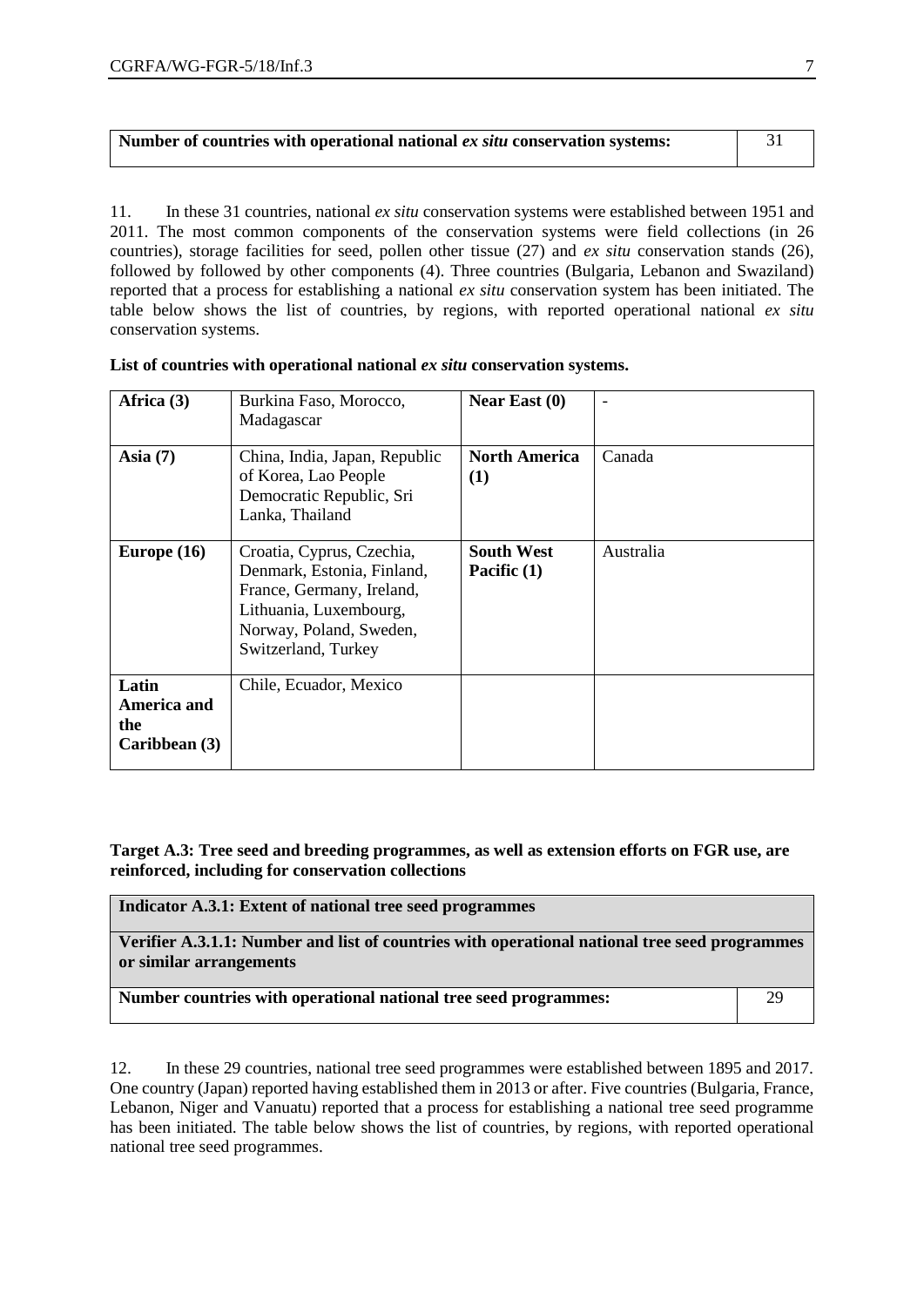| Africa (4)                                   | Burkina Faso, Morocco,<br>Madagascar, Swaziland                                                                                     | Near East $(0)$                  | $\overline{\phantom{0}}$            |
|----------------------------------------------|-------------------------------------------------------------------------------------------------------------------------------------|----------------------------------|-------------------------------------|
| Asia $(7)$                                   | China, India, Japan, Republic<br>of Korea, Lao People<br>Democratic Republic, Sri<br>Lanka, Thailand                                | <b>North America</b><br>(2)      | Canada, United States of<br>America |
| Europe $(13)$                                | Croatia, Czechia, Denmark,<br>Estonia, Finland, Germany,<br>Iceland, Ireland, Luxembourg,<br>Norway, Poland, Sweden,<br>Switzerland | <b>South West</b><br>Pacific (1) | Australia                           |
| Latin<br>America and<br>the<br>Caribbean (2) | Chile, Mexico                                                                                                                       |                                  |                                     |

|  |  |  |  |  |  | List of countries with operational national tree seed programmes. |
|--|--|--|--|--|--|-------------------------------------------------------------------|
|--|--|--|--|--|--|-------------------------------------------------------------------|

| Indicator A.3.2: Extent of tree breeding programmes                                      |    |  |
|------------------------------------------------------------------------------------------|----|--|
| Verifier A.3.2.1: Number and list of countries with operational tree breeding programmes |    |  |
| Number of countries with operational tree breeding programmes:                           | 30 |  |

13. In these 30 countries, the main stakeholder groups operating tree breeding programmes were public entities (in 27 countries), private companies (13) and public-private partnerships (12), followed by other stakeholders. Two countries (Bulgaria and Turkey) reported that a process for establishing a tree breeding programme has been initiated. The table below shows the list of countries, by regions, with reported operational tree breeding programmes.

**List of countries with operational tree breeding programmes.**

| Africa (3)    | Burkina Faso, Morocco,<br>Madagascar,                                                                                                  | Near East $(0)$                  | $\overline{\phantom{0}}$            |
|---------------|----------------------------------------------------------------------------------------------------------------------------------------|----------------------------------|-------------------------------------|
| Asia $(7)$    | China, India, Japan, Republic<br>of Korea, Lao People<br>Democratic Republic, Sri<br>Lanka, Thailand                                   | <b>North America</b><br>(2)      | Canada, United States of<br>America |
| Europe $(14)$ | Armenia, Croatia, Czechia,<br>Denmark, Estonia, Finland,<br>France, Germany, Iceland,<br>Ireland, Lithuania, Norway,<br>Poland, Sweden | <b>South West</b><br>Pacific (1) | Australia                           |
| Latin         | Chile, Ecuador, Mexico                                                                                                                 |                                  |                                     |
| America and   |                                                                                                                                        |                                  |                                     |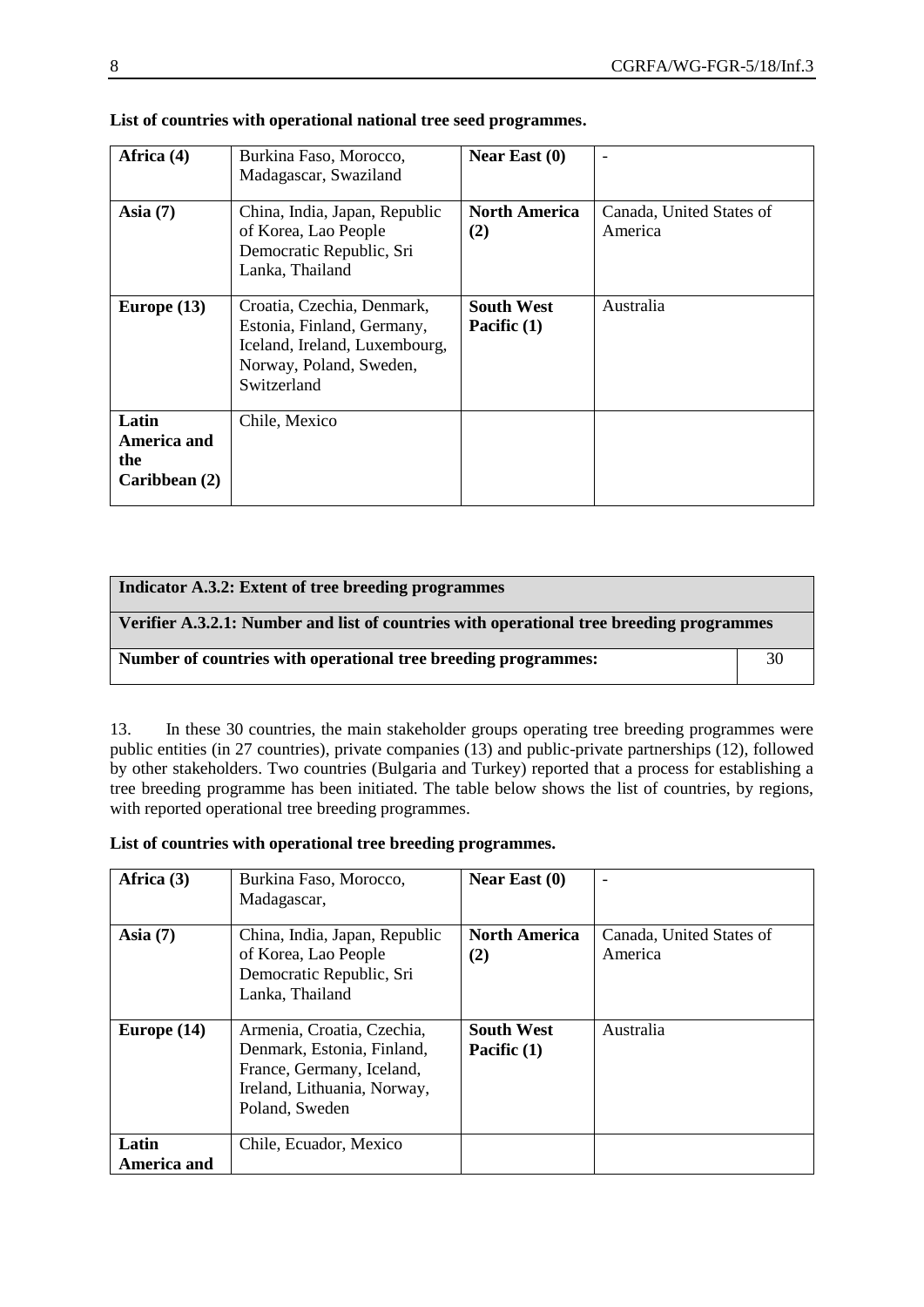| the<br>Caribbean (3) |  |  |  |
|----------------------|--|--|--|
|----------------------|--|--|--|

| Indicator A.3.3: Extent of extension efforts promoting appropriate use of FGR                                |    |
|--------------------------------------------------------------------------------------------------------------|----|
| Verifier A.3.3.1: Number and list of countries with ongoing extension programmes or<br>activities on FGR use |    |
| Number of countries with ongoing extension programmes or activities on FGR use:                              | 28 |

14. In these 28 countries, national extension programmes or activities were initiated between 1915 and 2017. The extensions efforts target forest owners (in 23 countries), farmers (16), local communities (16), followed by other FGR users (13). Five countries (Czechia, Ecuador, Ireland, Japan and Lithuania) reported having established such programmes in 2013 or after. Two countries (Burkina Faso and Morocco) reported that a process for establishing an extension programme on FGR use has been initiated. The table below shows the list of countries, by regions, with ongoing extension programmes or activities on FGR use.

| Africa (3)                                   | Madagascar, Niger, Swaziland                                                                                                  | Near East $(0)$                    | $\overline{\phantom{a}}$            |
|----------------------------------------------|-------------------------------------------------------------------------------------------------------------------------------|------------------------------------|-------------------------------------|
| Asia $(7)$                                   | China, India, Japan, Republic<br>of Korea, Lao People<br>Democratic Republic, Sri<br>Lanka, Thailand                          | <b>North America</b><br>(2)        | Canada, United States of<br>America |
| Europe $(13)$                                | Croatia, Czechia, Denmark,<br>Estonia, Finland, France,<br>Germany, Iceland, Ireland,<br>Lithuania, Norway, Poland,<br>Sweden | <b>South West</b><br>Pacific $(1)$ | Vanuatu                             |
| Latin<br>America and<br>the<br>Caribbean (2) | Ecuador, Mexico                                                                                                               |                                    |                                     |

**List of countries with ongoing extension programmes or activities on FGR use.**

**Target A.4: National coordination mechanisms on FGR are created, and national strategies for FGR conservation and use are developed and implemented**

| Indicator A.4.1: Extent of national coordination mechanisms on FGR                          |  |  |
|---------------------------------------------------------------------------------------------|--|--|
| Verifier A.4.1.1: Number and list of countries with national coordination mechanisms on FGR |  |  |
| Number of countries with national coordination mechanisms on FGR:                           |  |  |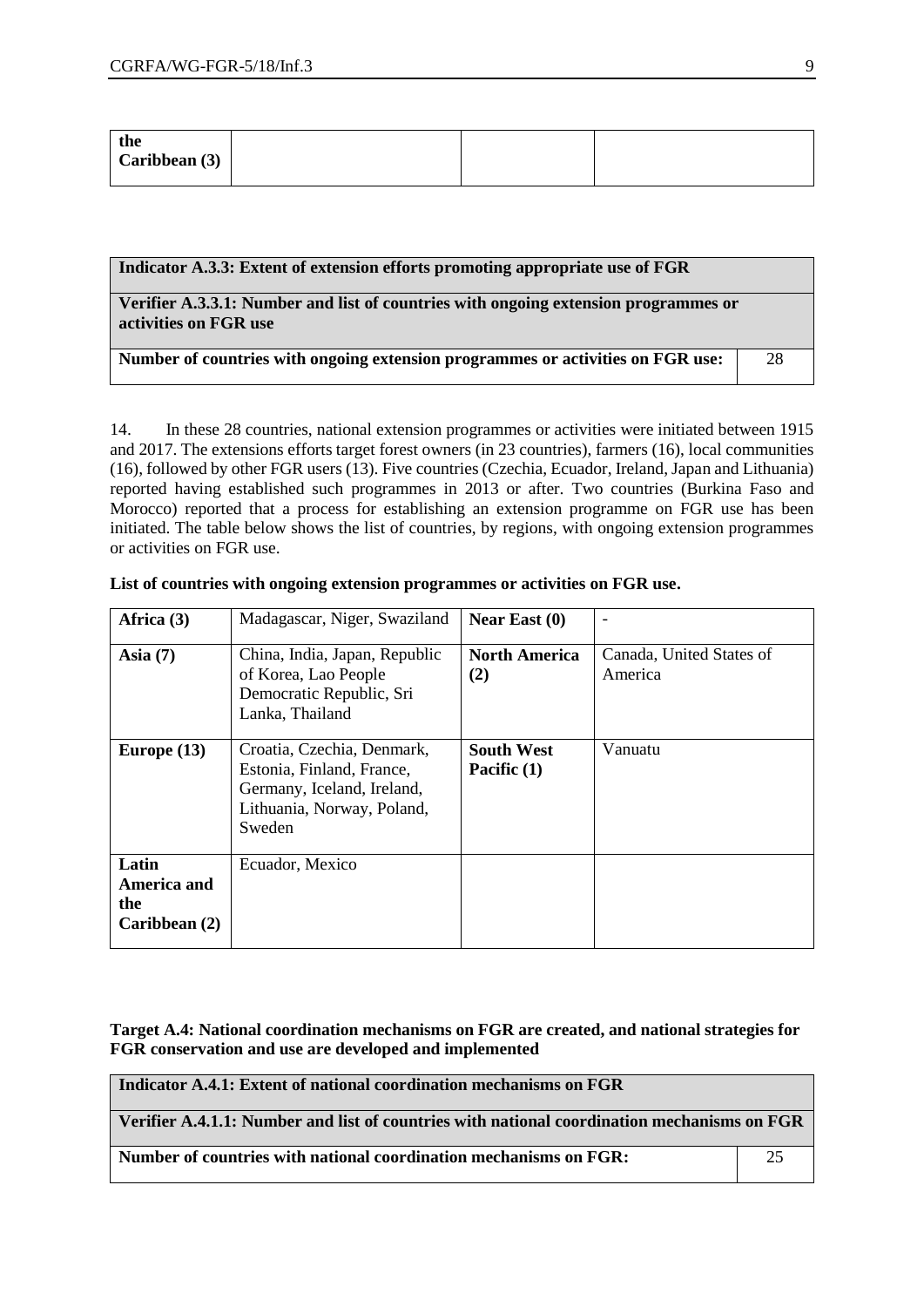15. In these 25 countries, national coordination mechanisms on FGR were established between 1951 and 2017. The main stakeholders involved in the national coordination mechanisms were relevant ministries (in 21 countries), research organizations (21) and other stakeholders (14), followed by private sector (11), governmental organizations (11), non-governmental organizations (10), forest owners (2) and farmers (1). Four countries (Ireland, Japan, Luxembourg and Mexico) reported having established such a mechanism in 2013 or after. Five countries (Lao People Democratic Republic, Morocco, Niger, Sri Lanka and Swaziland) reported that a process for establishing a national coordination mechanism on FGR has been initiated. The table below shows the list of countries, by regions, with national coordination mechanisms on FGR.

| Africa (2)                                          | Burkina Faso, Madagascar,                                                                                                                           | Near East $(0)$                  | $\overline{\phantom{a}}$            |
|-----------------------------------------------------|-----------------------------------------------------------------------------------------------------------------------------------------------------|----------------------------------|-------------------------------------|
| Asia $(5)$                                          | China, India, Japan, Republic<br>of Korea, Thailand                                                                                                 | <b>North America</b><br>(2)      | Canada, United States of<br>America |
| Europe $(15)$                                       | Croatia, Cyprus, Czechia,<br>Denmark, Finland, France,<br>Germany, Iceland, Ireland,<br>Lithuania, Luxembourg,<br>Norway, Poland, Sweden,<br>Turkey | <b>South West</b><br>Pacific (0) | ۰                                   |
| Latin<br><b>America and</b><br>the<br>Caribbean (1) | Mexico                                                                                                                                              |                                  |                                     |

#### **Indicator A.4.2: Extent of national strategies for FGR conservation and use**

**Verifier A.4.2.1: Number and list of countries implementing national strategies for FGR conservation and use**

**Number of countries implementing national strategies for FGR conservation and use:**

23

16. In these 23 countries, national strategies for FGR conservation and use were prepared between 1951 and 2017. The national strategies manly covered conservation of FGR (in 21 countries) and use of FGR (19), and to a lesser degree development of FGR (12). Five countries (Ecuador, India, Ireland, Japan and Sweden) reported having established such a mechanism in 2013 or after. Five countries (Bulgaria, Burkina Faso, Iceland, Mauritania, Morocco and Switzerland) reported that a process for preparing a national strategy for FGR has been initiated. The table below shows the list of countries, by regions, implementing national strategies for FGR.

**List of countries implementing national strategies for FGR conservation and use.**

| Africa $(2)$ | Madagascar, Niger | Near East $(0)$ |  |
|--------------|-------------------|-----------------|--|
|              |                   |                 |  |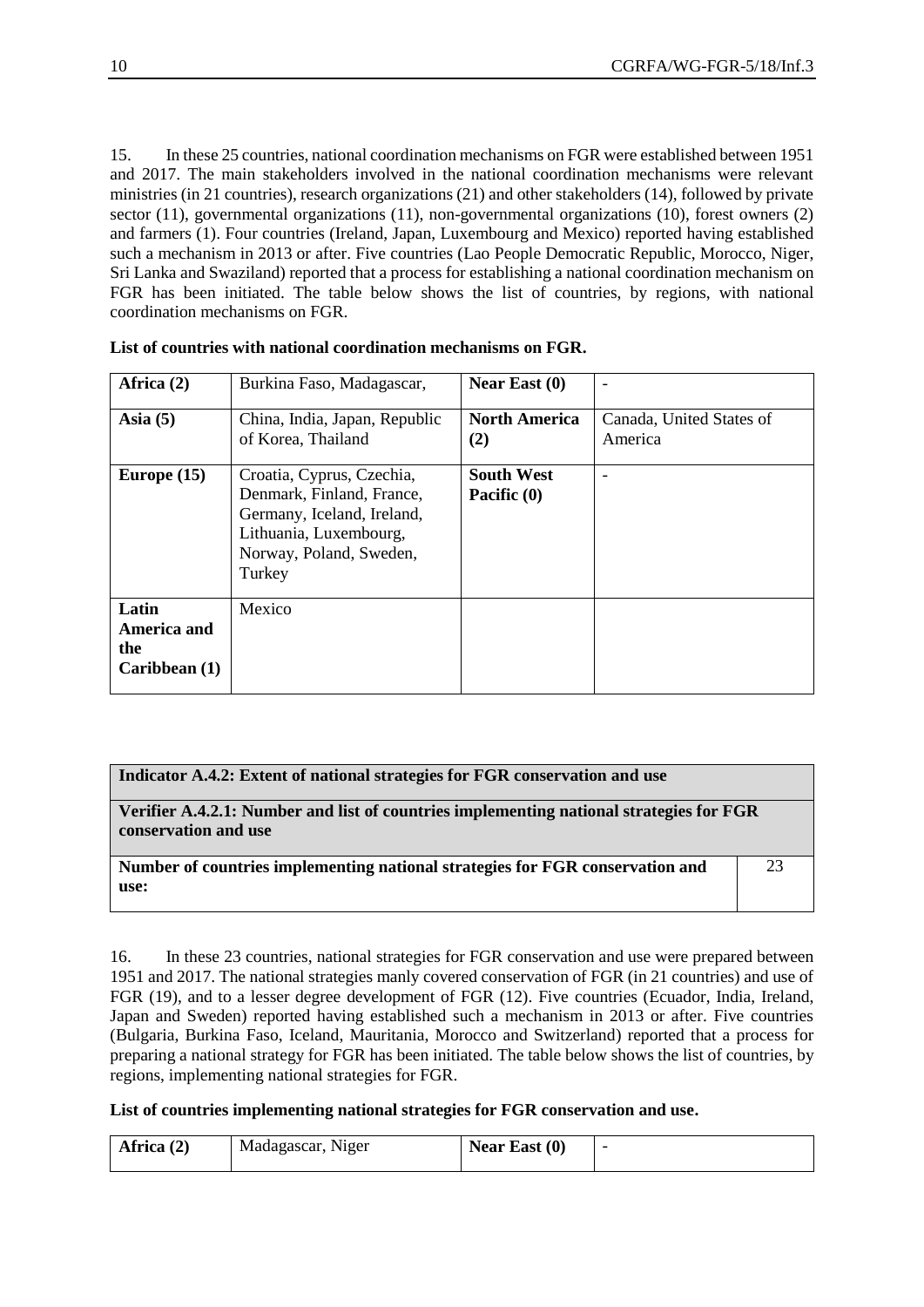| Asia $(4)$                                   | China, India, Japan, Republic<br>of Korea                                                                      | <b>North America</b><br>(2)        | Canada, United States of<br>America |
|----------------------------------------------|----------------------------------------------------------------------------------------------------------------|------------------------------------|-------------------------------------|
| Europe $(11)$                                | Cyprus, Czechia, Denmark,<br>Finland, France, Germany,<br>Ireland, Lithuania,<br>Luxembourg, Norway,<br>Sweden | <b>South West</b><br>Pacific $(2)$ | Australia, Vanuatu                  |
| Latin<br>America and<br>the<br>Caribbean (2) | Ecuador, Mexico                                                                                                |                                    |                                     |

**Indicator A.4.3: Extent to which national strategies contribute to the implementation of regional or sub-regional FGR conservation strategies**

**Verifier A.4.3.1: Number and list of countries whose national strategy contribute to the implementation of regional or sub-regional FGR conservation strategy**

| Number of countries whose national strategy contribute to the implementation of |  |
|---------------------------------------------------------------------------------|--|
| regional or sub-regional FGR conservation strategy:                             |  |

17. Of those countries which have national strategies for FGR, 12 countries reported that their national strategy contributes to regional or sub-regional FGR conservation strategies. Four countries (Burkina Faso, Cyprus, Thailand and Switzerland) reported that a process for aligning their national strategy (or the one under preparation) with a regional or sub-regional FGR conservation strategy has been initiated. The table below shows the list of countries, by regions, whose national strategy contributes to the implementation of a regional or sub-regional FGR conservation strategy.

**List of countries whose national strategy contribute to the implementation of regional or subregional FGR conservation strategy.**

| Africa (1)                                   | Niger                                                  | Near East $(0)$                  | $\overline{\phantom{a}}$ |
|----------------------------------------------|--------------------------------------------------------|----------------------------------|--------------------------|
| Asia $(3)$                                   | China, India, Japan, Republic<br>of Korea              | <b>North America</b><br>$\bf(1)$ | United States of America |
| Europe $(6)$                                 | Czechia, Finland, Germany,<br>Ireland, Norway, Sweden, | <b>South West</b><br>Pacific (0) | $\overline{\phantom{0}}$ |
| Latin<br>America and<br>the<br>Caribbean (0) |                                                        |                                  |                          |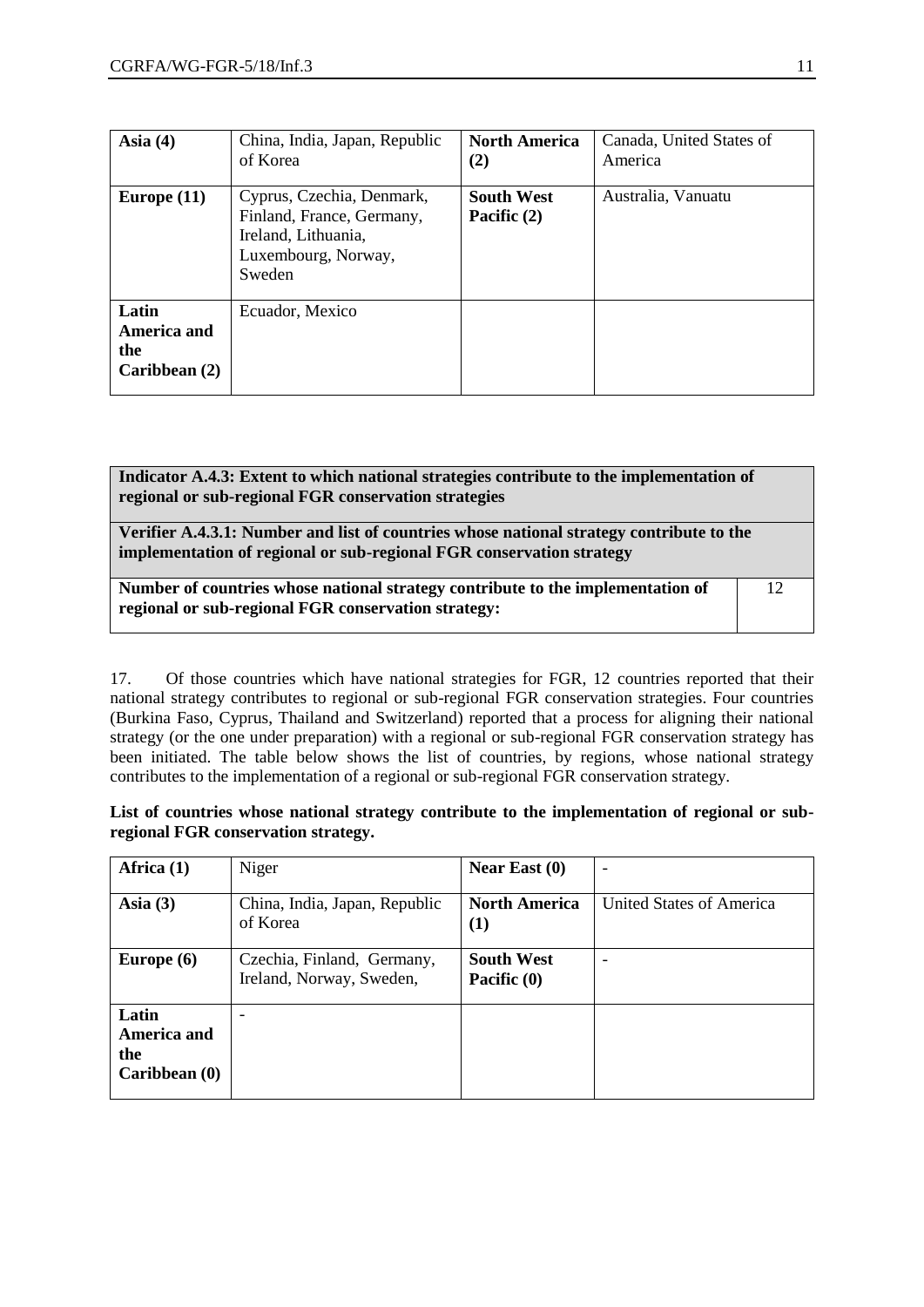#### **IV. STATE OF CONSERVATION, USE AND DEVELOPMENT OF FOREST GENETIC RESOURCES**

19. Of the 41 reporting countries, 39 answered Part B of the questionnaire which focused on the state of conservation, use and development of FGR. Many countries indicated in their progress reports that they did not have all species-specific information available. The findings are presented in the following sections based on Targets B.1, B.2, B.3 and B.4, and related indicators and verifiers.

#### **Target B.1: Forest genetic resources are regularly assessed and characterized**

|  | <b>Indicator B.1.1: Assessment of FGR</b> |  |
|--|-------------------------------------------|--|
|--|-------------------------------------------|--|

**Verifier B.1.1.1: Number and list of species for which an up-to-date national distribution range is available**

Number of species for which an up-to-date national distribution range is available:  $\begin{vmatrix} 797^* & 780 \\ 360 & 797 \end{vmatrix}$ 

\* Net number of species reported globally

#### **Number of species, by region and country, for which an up-to-date national distribution range is available.**

| Africa $(87)^*$                             | Burkina Faso (25), Morocco (10), Madagascar (40), Mauritania (2),<br>Niger $(2)$ , Swaziland $(14)$                                                                                                                                                                                                |
|---------------------------------------------|----------------------------------------------------------------------------------------------------------------------------------------------------------------------------------------------------------------------------------------------------------------------------------------------------|
| Asia $(152)^*$                              | China (1), India (9), Japan (3), Republic of Korea (125), Lao People<br>Democratic Republic (5), Sri Lanka (0), Thailand (18)                                                                                                                                                                      |
| Europe $(169)^*$                            | Armenia (0), Bulgaria (54), Croatia (14), Cyprus (11), Czechia (38),<br>Denmark (4), Estonia (10), Finland (16), France (76), Georgia (0),<br>Germany (70), Iceland (10), Ireland (25), Lithuania (17), Luxembourg<br>(39), Norway (23), Poland (23), Sweden (21), Switzerland (89), Turkey<br>(8) |
| Latin America and the<br>Caribbean $(202)*$ | Chile (174), Ecuador (8), Mexico (21)                                                                                                                                                                                                                                                              |
| Near East $(48)$ *                          | Lebanon (48)                                                                                                                                                                                                                                                                                       |
| North America $(124)$ <sup>*</sup>          | Canada (69), United States of America (86)                                                                                                                                                                                                                                                         |
| <b>South West Pacific</b><br>$(113)*$       | Australia (112), Vanuatu (1)                                                                                                                                                                                                                                                                       |

\*Net number of species reported by regions (i.e. without duplicates)

#### **Indicator B.1.2: Characterization of FGR**

**Verifier B.1.2.1: Number and list of species which have been characterized based on nonmolecular information (e.g. provenance trials, ecological or climatic zonation)**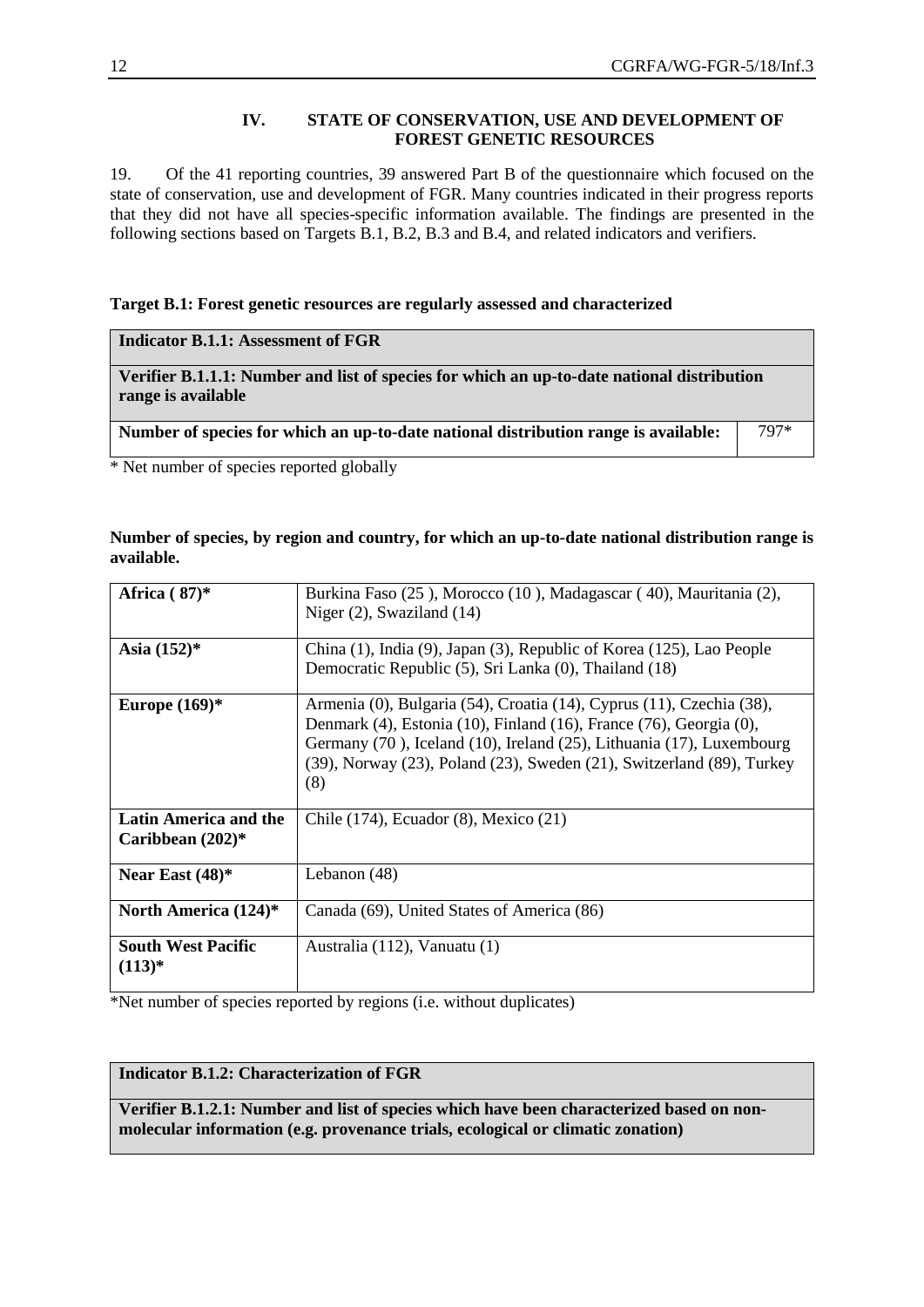| Number and list of species which have been characterized based on non-molecular | 730 |
|---------------------------------------------------------------------------------|-----|
| information (e.g. provenance trials, ecological or climatic zonation):          |     |

\* Net number of species reported globally

#### **Number of species, by region and country, which have been characterized based on nonmolecular information.**

| Africa $(73)$ *                             | Burkina Faso (36), Morocco (8), Madagascar (18), Mauritania (2),                                                                                                                                                                                                                                             |
|---------------------------------------------|--------------------------------------------------------------------------------------------------------------------------------------------------------------------------------------------------------------------------------------------------------------------------------------------------------------|
|                                             | Niger $(2)$ , Swaziland $(15)$                                                                                                                                                                                                                                                                               |
| Asia $(222)*$                               | China (16), India (73), Japan (3), Republic of Korea (125), Lao People                                                                                                                                                                                                                                       |
|                                             | Democratic Republic (5), Sri Lanka (0), Thailand (19)                                                                                                                                                                                                                                                        |
| Europe $(153)^*$                            | Armenia (0), Bulgaria (54), Croatia (6), Cyprus (2), Czechia (18),<br>Denmark (7), Estonia (3), Finland (4), France (76), Georgia (0),<br>Germany (40), Iceland (10), Ireland (18), Lithuania (20), Luxembourg<br>$(39)$ , Norway $(6)$ , Poland $(20)$ , Sweden $(13)$ , Switzerland $(89)$ , Turkey<br>(8) |
| Latin America and the<br>Caribbean $(233)*$ | Chile (174), Ecuador (41), Mexico (21)                                                                                                                                                                                                                                                                       |
| Near East $(32)^*$                          | Lebanon $(32)$                                                                                                                                                                                                                                                                                               |
| North America (85)*                         | Canada (68), United States of America (31)                                                                                                                                                                                                                                                                   |
| <b>South West Pacific</b><br>$(37)^{*}$     | Australia (37), Vanuatu (0)                                                                                                                                                                                                                                                                                  |

\*Net number of species reported by regions (i.e. without duplicates)

**Verifier B.1.2.2: Number and list of species which have been characterized based on molecular information (e.g. range-wide sampling of populations for molecular marker studies)**

**Number of species which have been characterized based on molecular information (e.g. range-wide sampling of populations for molecular marker studies):** 378\*

\* Net number of species reported globally

#### **Number of species, by region and country, which have been characterized based on molecular information.**

| Africa $(19)^*$ | Burkina Faso (6), Morocco (6), Madagascar (7), Mauritania (0), Niger<br>$(0)$ , Swaziland $(0)$                                |
|-----------------|--------------------------------------------------------------------------------------------------------------------------------|
| Asia $(159)^*$  | China (16), India (99), Japan (3), Republic of Korea (38), Lao People<br>Democratic Republic (1), Sri Lanka (0), Thailand (12) |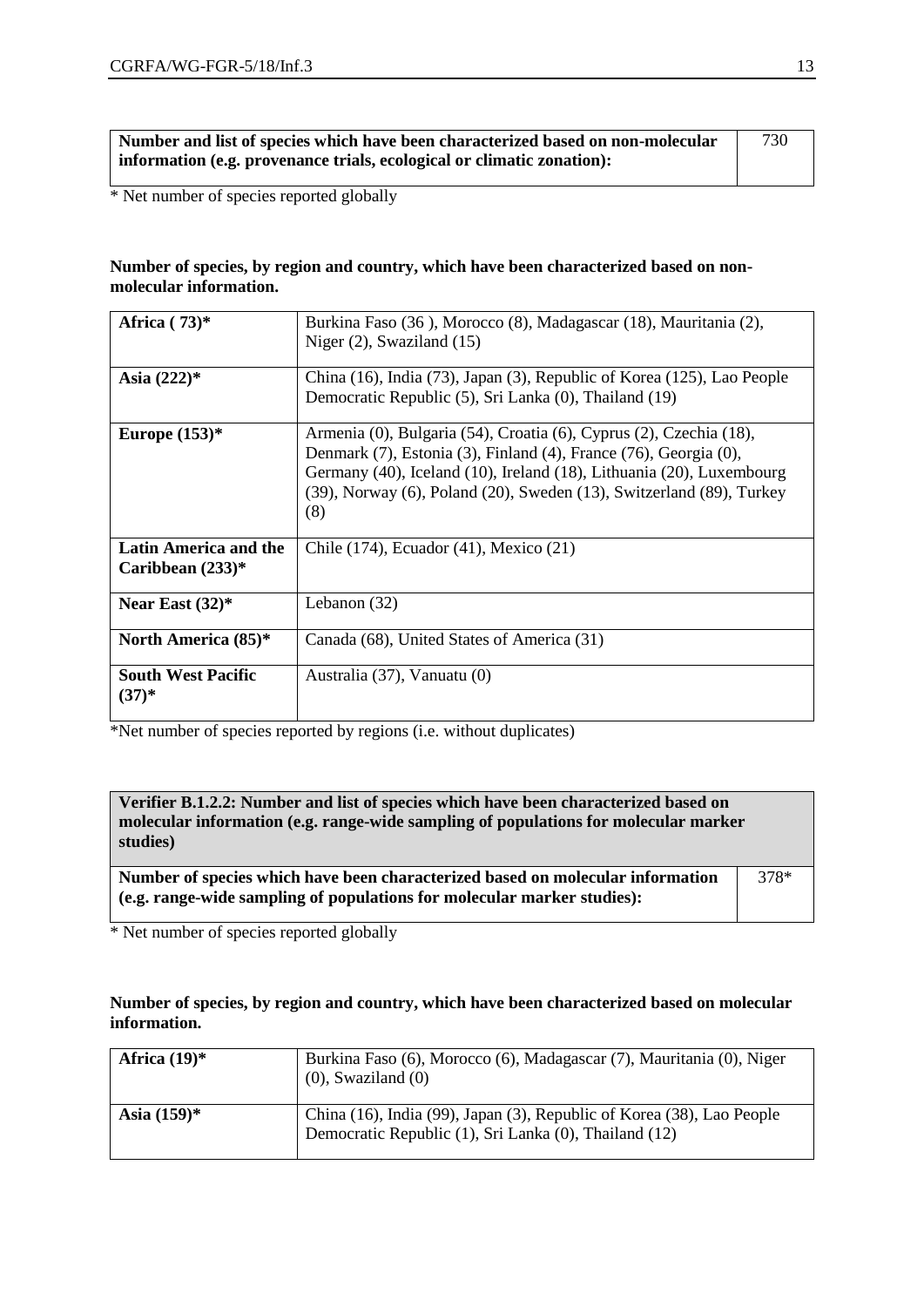| Europe $(76)$ *                                    | Armenia (0), Bulgaria (2), Croatia (7), Cyprus (2), Czechia (10),<br>Denmark (2), Estonia (2), Finland (7), France (29), Georgia (0),<br>Germany (48), Iceland (3), Ireland (4), Lithuania (5), Luxembourg (8),<br>Norway (6), Poland (11), Sweden (8), Switzerland (11), Turkey (8) |
|----------------------------------------------------|--------------------------------------------------------------------------------------------------------------------------------------------------------------------------------------------------------------------------------------------------------------------------------------|
| <b>Latin America and the</b><br>Caribbean $(41)$ * | Chile $(11)$ , Ecuador $(11)$ , Mexico $(21)$                                                                                                                                                                                                                                        |
| Near East $(6)$ *                                  | Lebanon $(6)$                                                                                                                                                                                                                                                                        |
| North America (69)*                                | Canada (61), United States of America (80)                                                                                                                                                                                                                                           |
| <b>South West Pacific</b><br>$(41)^*$              | Australia (40), Vanuatu (1)                                                                                                                                                                                                                                                          |

\*Net number of species reported by regions (i.e. without duplicates)

### **Target B.2: Forest genetic resources are conserved** *in situ***, and complementary** *ex situ* **measures have been implemented**

| Indicator B.2.1: Amount FGR conserved in situ                                                   |  |  |
|-------------------------------------------------------------------------------------------------|--|--|
| Verifier B.2.1.1: Number and list of species included in <i>in situ</i> conservation programmes |  |  |
| Number species included in <i>in situ</i> conservation programmes:                              |  |  |

\* Net number of species reported globally

|  |  |  | Number of species, by regions and countries, included in <i>in situ</i> conservation programmes. |
|--|--|--|--------------------------------------------------------------------------------------------------|
|  |  |  |                                                                                                  |

| Africa $(73)$ *                             | Burkina Faso (17), Morocco (9), Madagascar (34), Mauritania (2),<br>Niger $(2)$ , Swaziland $(14)$                                                                                                                                                                                                     |
|---------------------------------------------|--------------------------------------------------------------------------------------------------------------------------------------------------------------------------------------------------------------------------------------------------------------------------------------------------------|
| Asia $(144)^*$                              | China (5), India (83), Japan (3), Republic of Korea (49), Lao People<br>Democratic Republic (2), Sri Lanka (5), Thailand (3)                                                                                                                                                                           |
| Europe $(98)*$                              | Armenia (0), Bulgaria (25), Croatia (15), Cyprus (9), Czechia (14),<br>Denmark (4), Estonia (3), Finland (8), France (6), Georgia (0), Germany<br>(72), Iceland (1), Ireland (4), Lithuania (12), Luxembourg (6), Norway<br>$(10)$ , Poland $(14)$ , Sweden $(25)$ , Switzerland $(14)$ , Turkey $(7)$ |
| Latin America and the<br>Caribbean $(120)*$ | Chile (87), Ecuador (14), Mexico (21)                                                                                                                                                                                                                                                                  |
| Near East $(36)^*$                          | Lebanon $(36)$                                                                                                                                                                                                                                                                                         |
| <b>North America</b> (88)*                  | Canada (65), United States of America (36)                                                                                                                                                                                                                                                             |
| <b>South West Pacific</b><br>$(33)*$        | Australia (33), Vanuatu (0)                                                                                                                                                                                                                                                                            |

\*Net number of species reported by regions (i.e. without duplicates)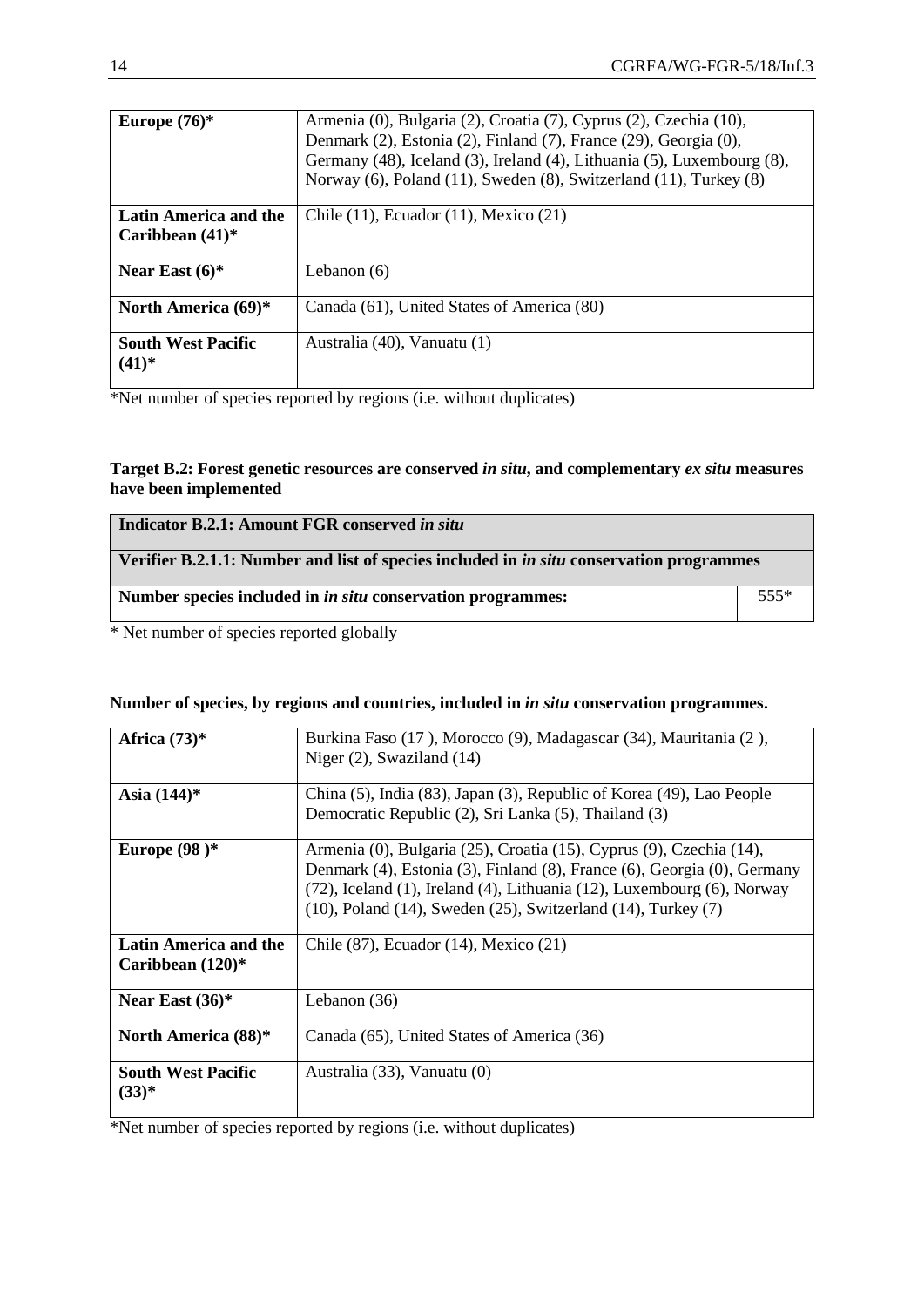**Verifier B.2.1.2: Number of** *in situ* **conservation units by species**

**Verifier B.2.1.3: Area (ha) designated and managed for** *in situ* **conservation by species**

20. All reported (555) species are not listed here due to space limitations. The table below shows the five most commonly conserved (*in situ*) species by regions.

| Number of in situ conservation units and their area (ha) for the five most commonly conserved |  |  |  |  |  |
|-----------------------------------------------------------------------------------------------|--|--|--|--|--|
| species by regions.                                                                           |  |  |  |  |  |

| <b>Region</b>         | <b>Species</b>           | No. in situ<br>conservati<br>on units | Area<br>(ha) |
|-----------------------|--------------------------|---------------------------------------|--------------|
| Africa                | Acacia senegal           | 52                                    | 406327       |
|                       | Borassus aethiopum       | 12                                    | 30025        |
|                       | Cedrus atlantica         | 22                                    | 30000        |
|                       | Quercus suber            | 35                                    | 3500         |
|                       | Pinus halepensis         | 21                                    | 2700         |
| Asia                  | Dalbergia obtusifolia    | n/a                                   | 103619       |
|                       | Pinus densiflora         | 143                                   | 31805        |
|                       | Dracaena cochinchinensis | 3                                     | 19790        |
|                       | Tectona grandis          | 227                                   | 15614        |
|                       | Quercus mongolica        | 76                                    | 11778        |
| Europe                | Fagus sylvatica          | 1284                                  | 65763        |
|                       | Picea abies              | 718                                   | 58271        |
|                       | Pinus sylvestris         | 1226                                  | 33012        |
|                       | Abies alba               | 249                                   | 21138        |
|                       | Quercus petraea          | 566                                   | 16420        |
| Latin America and the | Nothofagus betuloides    | 29                                    | 2753949      |
| Caribbean             | Tepualia stipularis      | 19                                    | 2377501      |
|                       | Drimys winteri           | 30                                    | 1885728      |
|                       | Pilgerodendron uvifera   | 14                                    | 1079120      |
|                       | Nothofagus nitida        | 23                                    | 842343       |
| Near East             | Quercus coccifera        | 9                                     | n/a          |
|                       | Quercus infectoria       | 9                                     | n/a          |
|                       | Pistacia palaestina      | $8\,$                                 | n/a          |
|                       | Cedrus libani            | $\tau$                                | n/a          |
|                       | Styrax officinalis       | $\overline{7}$                        | n/a          |
| North America         | Pseudotsuga menziesii    | 81                                    | 3881636      |
|                       | Pinus contorta           | 69                                    | 3575434      |
|                       | Abies lasiocarpa         | 55                                    | 3544108      |
|                       | Tsuga mertensiana        | 30                                    | 1959604      |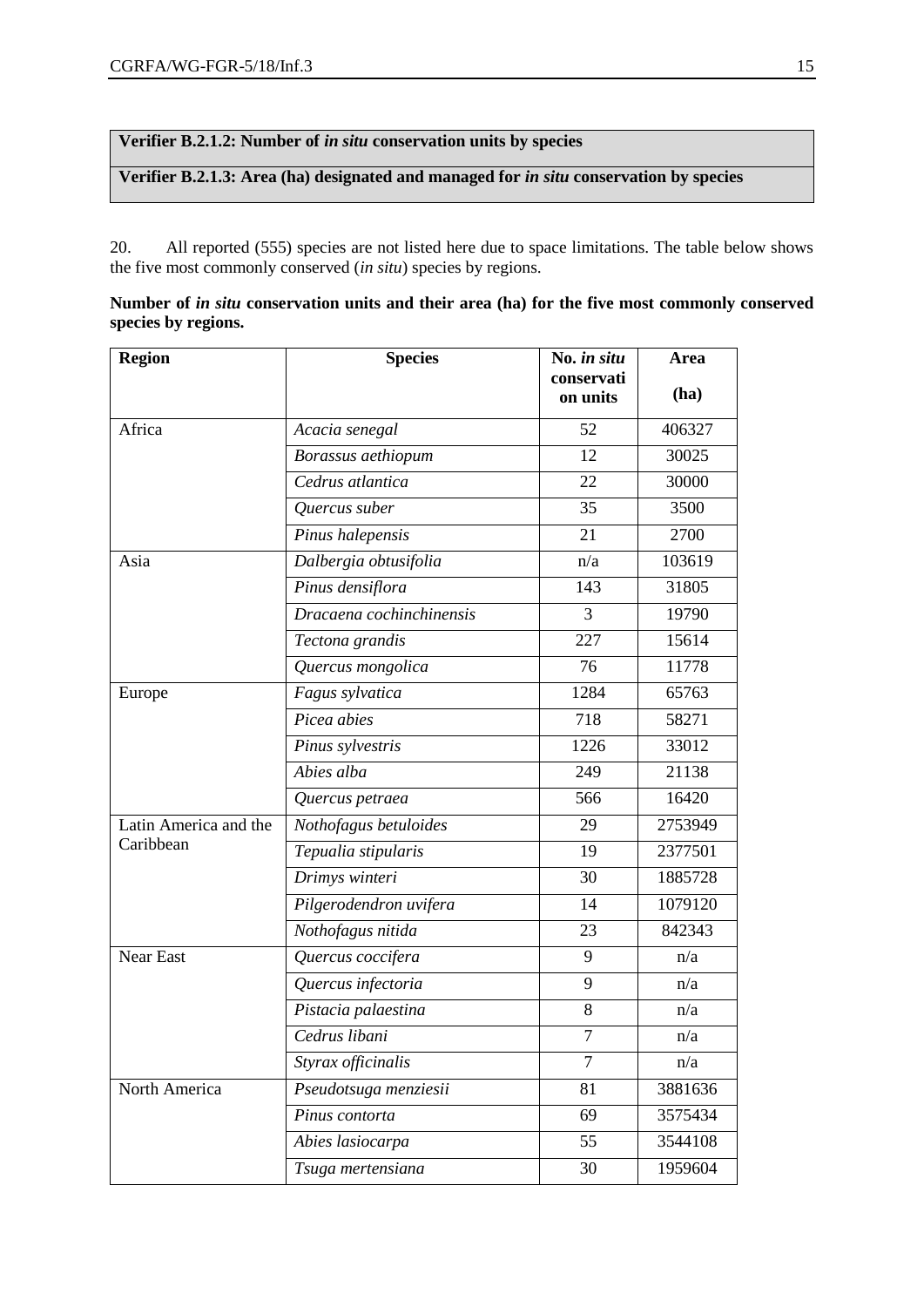|                       | Acer saccharum | 56 | 1630067 |
|-----------------------|----------------|----|---------|
| South West Pacific    |                |    |         |
| (no data reported for |                |    |         |
| these verifiers)      |                |    |         |
|                       |                |    |         |
|                       |                |    |         |

| Indicator B.2.2: Amount FGR conserved ex situ                                            |     |
|------------------------------------------------------------------------------------------|-----|
| Verifier B.2.2.1: Number and list of species included in ex situ conservation programmes |     |
| Number of species included in ex situ conservation programmes:                           | 610 |

\* Net number of species reported globally

#### **Number of species, by regions and countries, included in** *ex situ* **conservation programmes.**

| Africa $(48)$ *                              | Burkina Faso (14), Morocco (6), Madagascar (27), Mauritania (0), Niger<br>$(1)$ , Swaziland $(3)$                                                                                                                                                                                                       |
|----------------------------------------------|---------------------------------------------------------------------------------------------------------------------------------------------------------------------------------------------------------------------------------------------------------------------------------------------------------|
| Asia $(308)*$                                | China (14), India (172), Japan (3), Republic of Korea (122), Lao People<br>Democratic Republic (3), Sri Lanka (10), Thailand (18)                                                                                                                                                                       |
| Europe $(77)*$                               | Armenia (0), Bulgaria (0), Croatia (6), Cyprus (4), Czechia (19),<br>Denmark (4), Estonia (4), Finland (15), France (8), Georgia (0),<br>Germany (56), Iceland (3), Ireland (19), Lithuania (12), Luxembourg<br>$(11)$ , Norway $(2)$ , Poland $(34)$ , Sweden $(2)$ , Switzerland $(5)$ , Turkey $(7)$ |
| Latin America and the<br>Caribbean $(111)^*$ | Chile (11), Ecuador (84), Mexico (21)                                                                                                                                                                                                                                                                   |
| Near East $(1)^*$                            | Lebanon $(1)$                                                                                                                                                                                                                                                                                           |
| North America (90)*                          | Canada (59), United States of America (48)                                                                                                                                                                                                                                                              |
| <b>South West Pacific</b><br>$(44)*$         | Australia (43), Vanuatu (1)                                                                                                                                                                                                                                                                             |

\*Net number of species reported by regions (i.e. without duplicates)

#### **Verifier B.2.2.2: Number of** *ex situ* **conservation units by species**

**Verifier B.2.2.3: Area (ha) designated and managed for** *ex situ* **conservation by species**

### **Verifier B.2.2.4: Number of** *ex situ* **accessions (in seed and clone banks) by species**

21. All reported species are not listed here due to space limitations. The table below shows five most commonly conserved (*ex situ*) species and the number of their *ex situ* accessions by regions.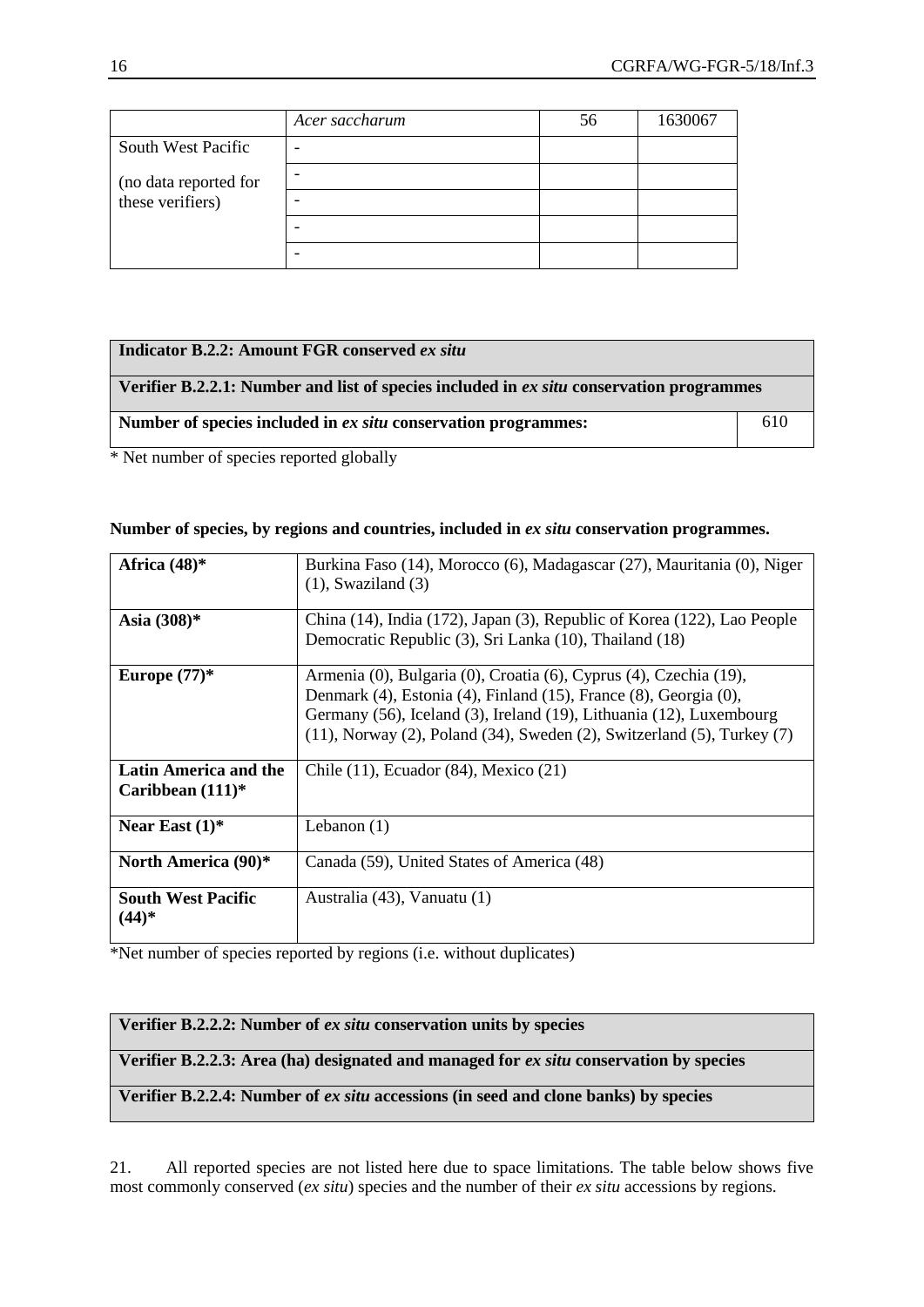**Number of** *ex situ* **conservation units, their area (ha) and number of** *ex situ* **accessions for the five most commonly conserved species by regions.** 

| <b>Region</b>          | <b>Species</b>             | No. ex situ<br>conservati<br>on units | Area<br>(ha)   | No. of $ex$<br>situ<br>accessions |
|------------------------|----------------------------|---------------------------------------|----------------|-----------------------------------|
| Africa                 | Pinus kesiya               | 8                                     | 78             | $\boldsymbol{0}$                  |
|                        | Anogeissus leiocarpus      | $\overline{2}$                        | 20             | $\overline{2}$                    |
|                        | Pinus halepensis           | 3                                     | 15             | 66                                |
|                        | Vitellaria paradoxa        | $\overline{5}$                        | 15             | $\overline{4}$                    |
|                        | Jatropha curcas            | $\overline{5}$                        | 15             | $\overline{3}$                    |
| Asia                   | Tectona grandis            | 90                                    | 2250           | 1160                              |
|                        | Eucalyptus camaldulensis   | 254                                   | 413            | 85                                |
|                        | Pinus kesiya               | 8                                     | 324            | 5                                 |
|                        | Dalbergia sissoo           | 62                                    | 269            | 663                               |
|                        | Eucalyptus tereticornis    | 35                                    | 260            | 10                                |
| Europe                 | Fagus sylvatica            | 614                                   | 6739           | 154                               |
|                        | Pinus sylvestris           | 4626                                  | 58731          | 7795                              |
|                        | Quercus robur              | 484                                   | 4523           | 1920                              |
|                        | Picea abies                | 516                                   | 4317           | 4757                              |
|                        | Larix decidua              | 366                                   | 4191           | 1343                              |
| Latin America and the  | Pinus radiata              | 158                                   | 646            | 6                                 |
| Caribbean              | Eucalyptus globulus        | 133                                   | 428            | 6                                 |
|                        | Eucalyptus nitens          | 70                                    | 181            | 5                                 |
|                        | Nothofagus alpina          | $\tau$                                | 14             | 1009                              |
|                        | Nothofagus pumilio         | $\overline{2}$                        | 13             | n/a                               |
| Near East              | $\blacksquare$             |                                       |                |                                   |
| (No data reported for  | $\overline{\phantom{a}}$   |                                       |                |                                   |
| these verifiers)       |                            |                                       |                |                                   |
|                        |                            |                                       |                |                                   |
|                        | $\overline{\phantom{a}}$   |                                       |                |                                   |
| North America          | Picea glauca               | n/a                                   | n/a            | 2873                              |
|                        | Picea mariana              | n/a                                   | n/a            | 1470                              |
|                        | Pseudotsuga menziesii      | n/a                                   | n/a            | 1244                              |
|                        | Juglans cinerea            | n/a                                   | n/a            | 640                               |
|                        | Pinus albicaulis           | n/a                                   | n/a            | 535                               |
| South West Pacific     | Santalum austrocaledonicum | n/a                                   | $\overline{2}$ | 5                                 |
| (Data reported for one | $\overline{\phantom{a}}$   |                                       |                |                                   |
| species only)          |                            |                                       |                |                                   |
|                        |                            |                                       |                |                                   |
|                        |                            |                                       |                |                                   |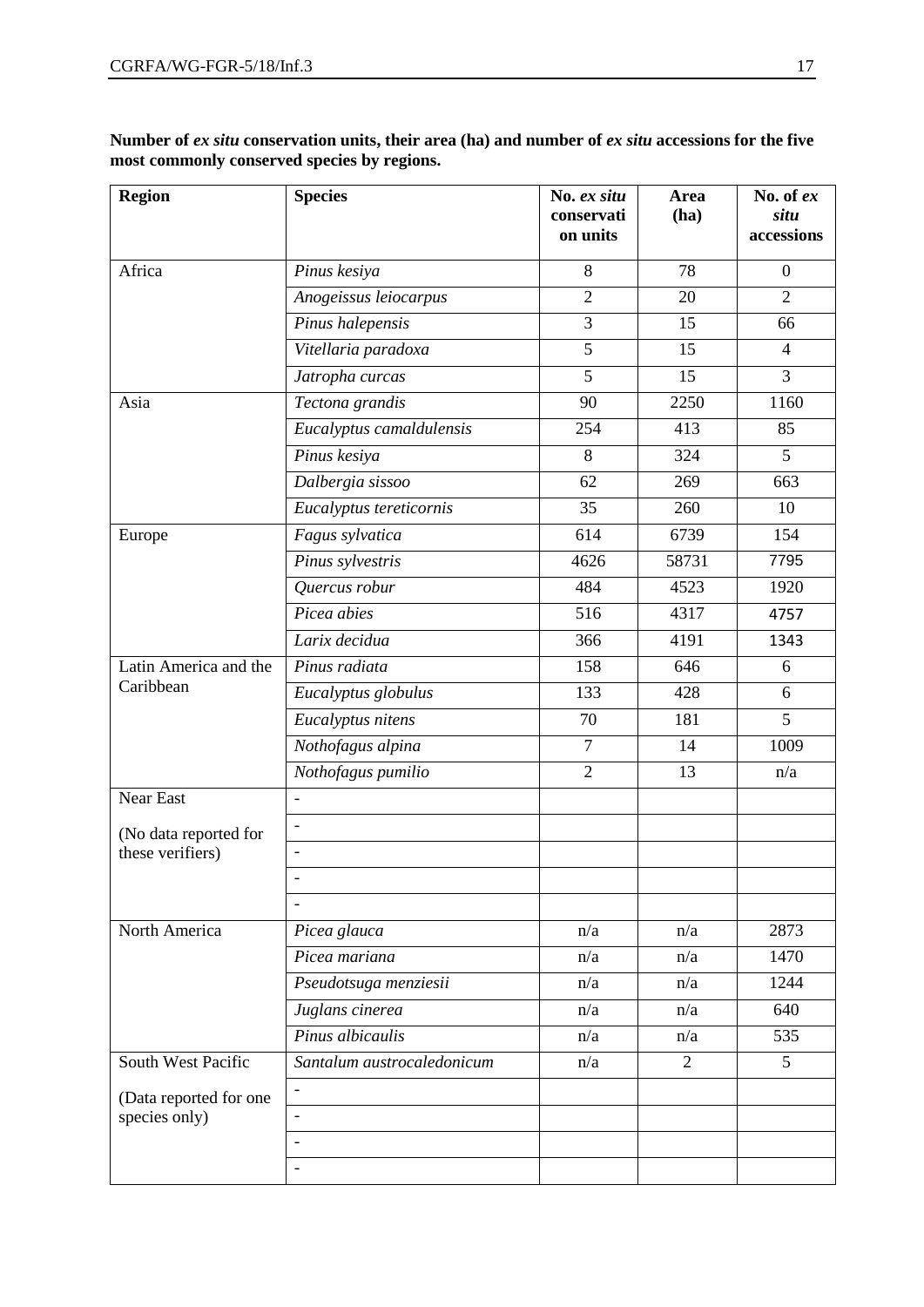#### **Target B.3: Use and development of FGR are enhanced**

**Indicator B.3.1: Species included in tree seed and breeding programmes (including international breeding cooperation and efforts carried out by the private sector)**

# **Verifier B.3.1.1: Number and list of species included in national tree seed programmes**

| Number of species included in national tree seed programmes: | 490* |
|--------------------------------------------------------------|------|
|--------------------------------------------------------------|------|

\* Net number of species reported globally

#### **Number of species included in national tree seed programmes.**

| Africa $(90)$ *                             | Burkina Faso (15), Morocco (8), Madagascar (56), Mauritania (0), Niger<br>$(0)$ , Swaziland $(14)$                                                                                                                                                                                    |
|---------------------------------------------|---------------------------------------------------------------------------------------------------------------------------------------------------------------------------------------------------------------------------------------------------------------------------------------|
| Asia $(117)^*$                              | China (3), India (2), Japan (3), Republic of Korea (87), Lao People<br>Democratic Republic (3), Sri Lanka (11), Thailand (14)                                                                                                                                                         |
| Europe $(85)*$                              | Armenia (0), Bulgaria (0), Croatia (23), Cyprus (0), Czechia (37),<br>Denmark (0), Estonia (9), Finland (3), France (29), Georgia (0),<br>Germany (39), Iceland (2), Ireland (18), Lithuania (0), Luxembourg (0),<br>Norway (3), Poland (35), Sweden (7), Switzerland (7), Turkey (3) |
| Latin America and the<br>Caribbean $(54)$ * | Chile $(28)$ , Ecuador $(5)$ , Mexico $(21)$                                                                                                                                                                                                                                          |
| Near East $(0)$ *                           | Lebanon $(0)$                                                                                                                                                                                                                                                                         |
| <b>North America (95)*</b>                  | Canada (51), United States of America (60)                                                                                                                                                                                                                                            |
| <b>South West Pacific</b><br>$(115)^*$      | Australia (114), Vanuatu (1)                                                                                                                                                                                                                                                          |

\*Net number of species reported by regions (i.e. without duplicates)

| Verifier B.3.1.2: Number and list of species included in tree breeding programmes |      |
|-----------------------------------------------------------------------------------|------|
| Number of species included in tree breeding programmes:                           | 281* |

\* Net number of species reported globally

#### **Number of species included in tree breeding programmes by regions and countries.**

| Africa $(29)^*$ | Burkina Faso (9), Morocco (7), Madagascar (14), Mauritania (0), Niger<br>$(0)$ , Swaziland $(0)$                                |
|-----------------|---------------------------------------------------------------------------------------------------------------------------------|
| Asia $(72)^*$   | China (11), India (17), Japan (3), Republic of Korea (24), Lao People<br>Democratic Republic (0), Sri Lanka (11), Thailand (14) |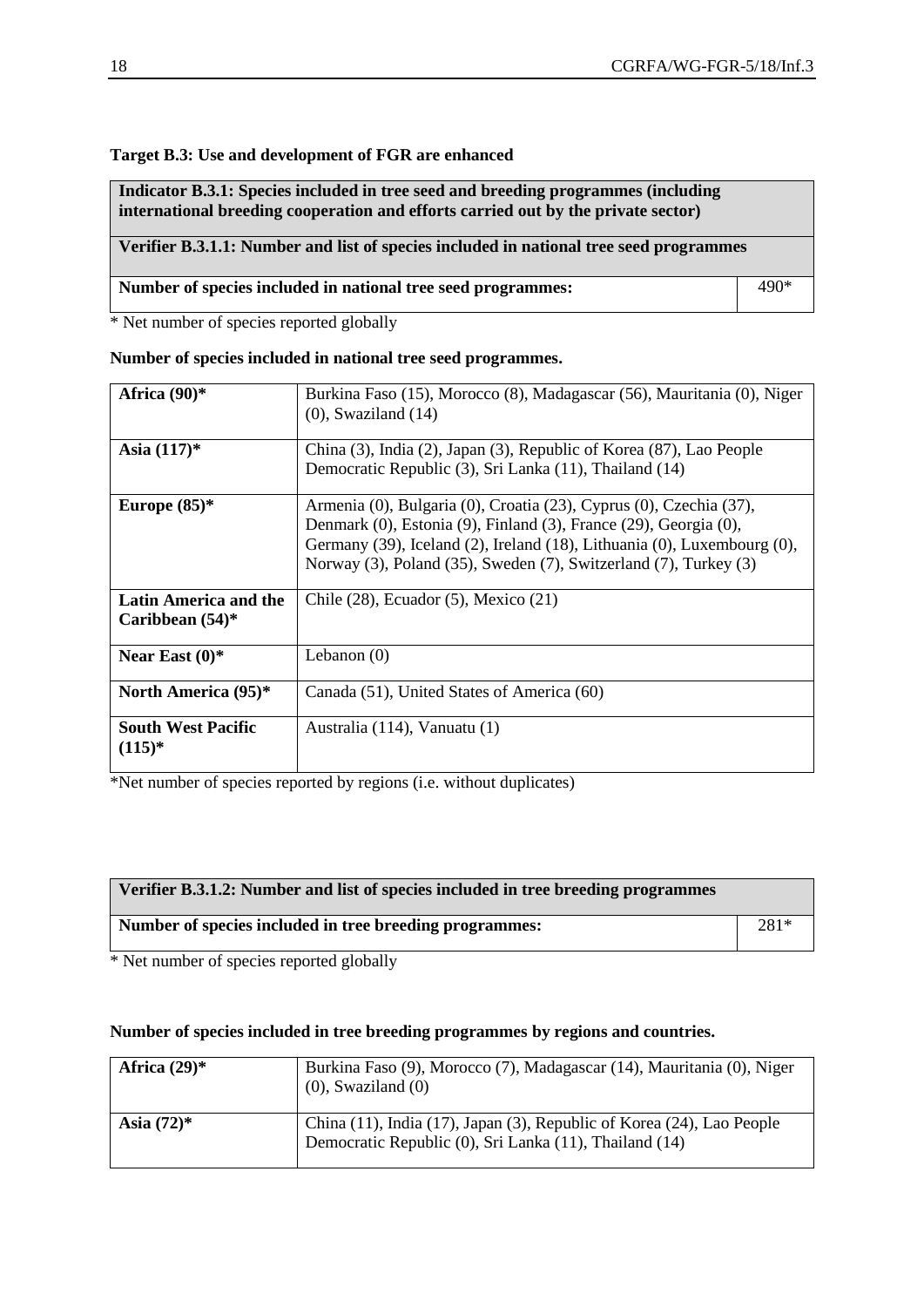| Europe $(83)*$                              | Armenia (0), Bulgaria (0), Croatia (6), Cyprus (0), Czechia (22),<br>Denmark (6), Estonia (3), Finland (6), France (16), Georgia (0),<br>Germany (34), Iceland (5), Ireland (19), Lithuania (7), Luxembourg (0),<br>Norway (4), Poland (5), Sweden (6), Switzerland (55), Turkey (3) |
|---------------------------------------------|--------------------------------------------------------------------------------------------------------------------------------------------------------------------------------------------------------------------------------------------------------------------------------------|
| Latin America and the<br>Caribbean $(37)^*$ | Chile $(11)$ , Ecuador $(7)$ , Mexico $(21)$                                                                                                                                                                                                                                         |
| Near East $(0)$ *                           | Lebanon $(0)$                                                                                                                                                                                                                                                                        |
| North America $(67)^*$                      | Canada (25), United States of America (53)                                                                                                                                                                                                                                           |
| <b>South West Pacific</b><br>$(39)*$        | Australia (38), Vanuatu (1)                                                                                                                                                                                                                                                          |

\*Net number of species reported by regions (i.e. without duplicates)

| <b>Indicator B.3.2: Production of forest reproductive material</b> |  |
|--------------------------------------------------------------------|--|
|--------------------------------------------------------------------|--|

# **Verifier B.3.2.1: Area (ha) and number of seed stands by species**

22. All reported species are not listed here due to space limitations. The table below shows the area and number of seed stands for five most commonly used species by regions.

| Region | <b>Species</b>         | Area<br>(ha) | No. of seed<br>stands |
|--------|------------------------|--------------|-----------------------|
| Africa | Cedrus atlantica       | 3442         | 18                    |
|        | Quercus suber          | 3030         | 28                    |
|        | Tetraclinis articulata | 2582         | 19                    |
|        | Pinus halepensis       | 2574         | 17                    |
|        | Pinus pinaster         | 1880         | 13                    |
| Asia   | Tectona grandis        | 7241         | 82                    |
|        | Pinus roxburghii       | 3250.2       | 16                    |
|        | Cedrus deodara         | 1448.9       | $\overline{7}$        |
|        | Pinus wallichiana      | 1088.7       | n/a                   |
|        | Shorea robusta         | 489.8        | 4                     |
| Europe | Pinus sylvestris       | 156149       | 14174                 |
|        | Fagus sylvatica        | 153692       | 8279                  |
|        | Picea abies            | 83252        | 5821                  |
|        | Quercus petraea        | 82377        | 4473                  |

|  |  |  |  | Area (ha) and number of seed stands for the five most commonly used species by regions. |  |  |
|--|--|--|--|-----------------------------------------------------------------------------------------|--|--|
|  |  |  |  |                                                                                         |  |  |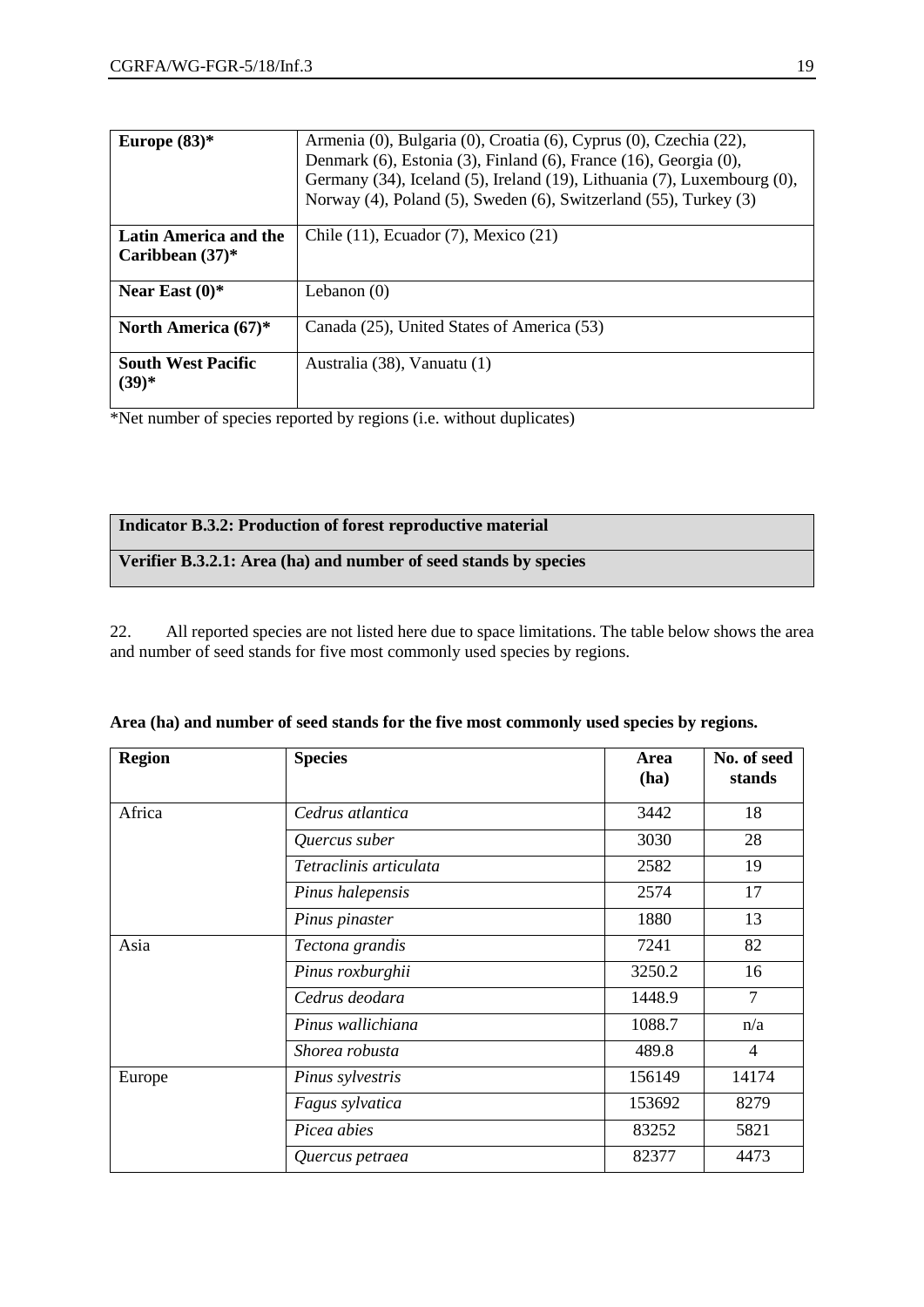|                       | Abies alba                 | 29046          | 2885           |
|-----------------------|----------------------------|----------------|----------------|
| Latin America and the | Swietenia macrophylla      | 146            | 4              |
| Caribbean             | Cedrela odorata            | 134            | 6              |
|                       | Pinus pseudostrobus        | 113            | $\overline{7}$ |
|                       | Pinus cembroides           | 113            | $\overline{7}$ |
|                       | Pinus oocarpa              | 111            | 6              |
| <b>Near East</b>      | $\blacksquare$             |                |                |
| (No data reported for | $\overline{\phantom{a}}$   |                |                |
| these verifiers)      | $\overline{\phantom{a}}$   |                |                |
|                       | $\overline{\phantom{a}}$   |                |                |
|                       | $\overline{\phantom{a}}$   |                |                |
| North America         | Betula alleghaniensis      | n/a            | 41             |
|                       | $\overline{\phantom{a}}$   |                |                |
|                       |                            |                |                |
|                       |                            |                |                |
|                       |                            |                |                |
| South West Pacific    | Santalum austrocaledonicum | $\overline{2}$ | 6              |
|                       | $\overline{\phantom{0}}$   |                |                |
|                       | $\overline{\phantom{a}}$   |                |                |
|                       |                            |                |                |
|                       | $\blacksquare$             |                |                |

#### **Verifier B.3.2.2: Area (ha) and number of seed orchards by species**

23. All reported species are not listed here due to space limitations. The table below shows the area and number of seed orchards for five most commonly used species by regions.

|  |  |  | Area (ha) and number of seed orchards for the five most commonly used species by regions. |  |  |
|--|--|--|-------------------------------------------------------------------------------------------|--|--|
|  |  |  |                                                                                           |  |  |

| <b>Region</b> | <b>Species</b>           | Area<br>(ha)   | No. of seed<br>orchards |
|---------------|--------------------------|----------------|-------------------------|
| Africa        | Pinus kesiya             | 46             | 6                       |
|               | Pinus patula             | 5              | $\mathcal{D}$           |
|               | Eucalyptus robusta       | 5              | $\mathfrak{D}$          |
|               | Eucalyptus grandis       | 5              |                         |
|               | Eucalyptus camaldulensis | $\overline{2}$ | 3                       |
| Asia          | Tectona grandis          | 5569           | 85                      |
|               | Dalbergia sissoo         | 678.2          | 64                      |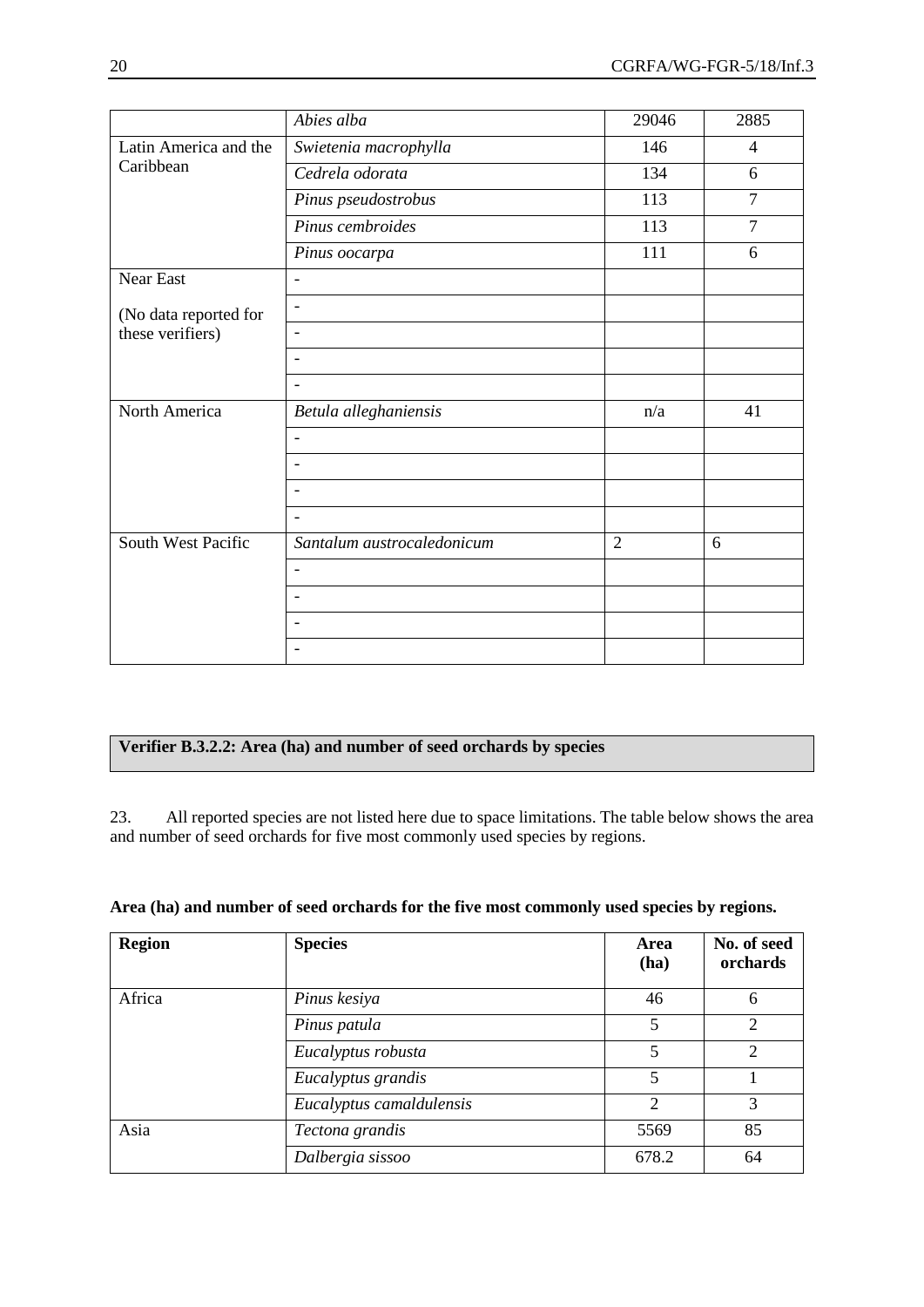|                       | Eucalyptus tereticornis  | 518.9 | 139            |
|-----------------------|--------------------------|-------|----------------|
|                       | Tamarindus indica        | 432   | n/a            |
|                       | Gmelina arborea          | 418.4 | 30             |
| Europe                | Pinus sylvestris         | 4303  | 452            |
|                       | Picea abies              | 1663  | 206            |
|                       | Pinus brutia             | 655   | 75             |
|                       | Pinus nigra              | 631   | 83             |
|                       | Larix decidua            | 527   | 112            |
| Latin America and the | Pinus radiata            | 136   | 14             |
| Caribbean             | Eucalyptus nitens        | 86    | 21             |
|                       | Eucalyptus globulus      | 71    | 14             |
|                       | Pinus patula             | 31    | 6              |
|                       | Pinus teocote            | 8     | $\mathbf{1}$   |
| <b>Near East</b>      |                          |       |                |
|                       | $\overline{a}$           |       |                |
|                       | $\blacksquare$           |       |                |
|                       | $\overline{\phantom{a}}$ |       |                |
|                       | $\overline{a}$           |       |                |
| North America         | Picea glauca             | n/a   | 233            |
|                       | Pinus banksiana          | n/a   | 157            |
|                       | Picea mariana            | n/a   | 120            |
|                       | Tsuga heterophylla       | n/a   | 52             |
|                       | Pseudotsuga menziesii    | n/a   | 46             |
| South West Pacific    | Eucalyptus globulus      | 34    | 17             |
|                       | Corymbia citriodora      | 28    | 12             |
|                       | Santalum album           | 26    | $\overline{5}$ |
|                       | Eucalyptus dunnii        | 21    | 13             |
|                       | Corymbia maculata        | 15    | 9              |

#### **Verifier B.3.2.3: Amount (average number per year) of planting stock produced through macro and micropropagation by species**

24. All reported species are not listed here due to space limitations. The table below shows the amount of planting stock produced through macro and /or micropropagation for five most commonly produced species by regions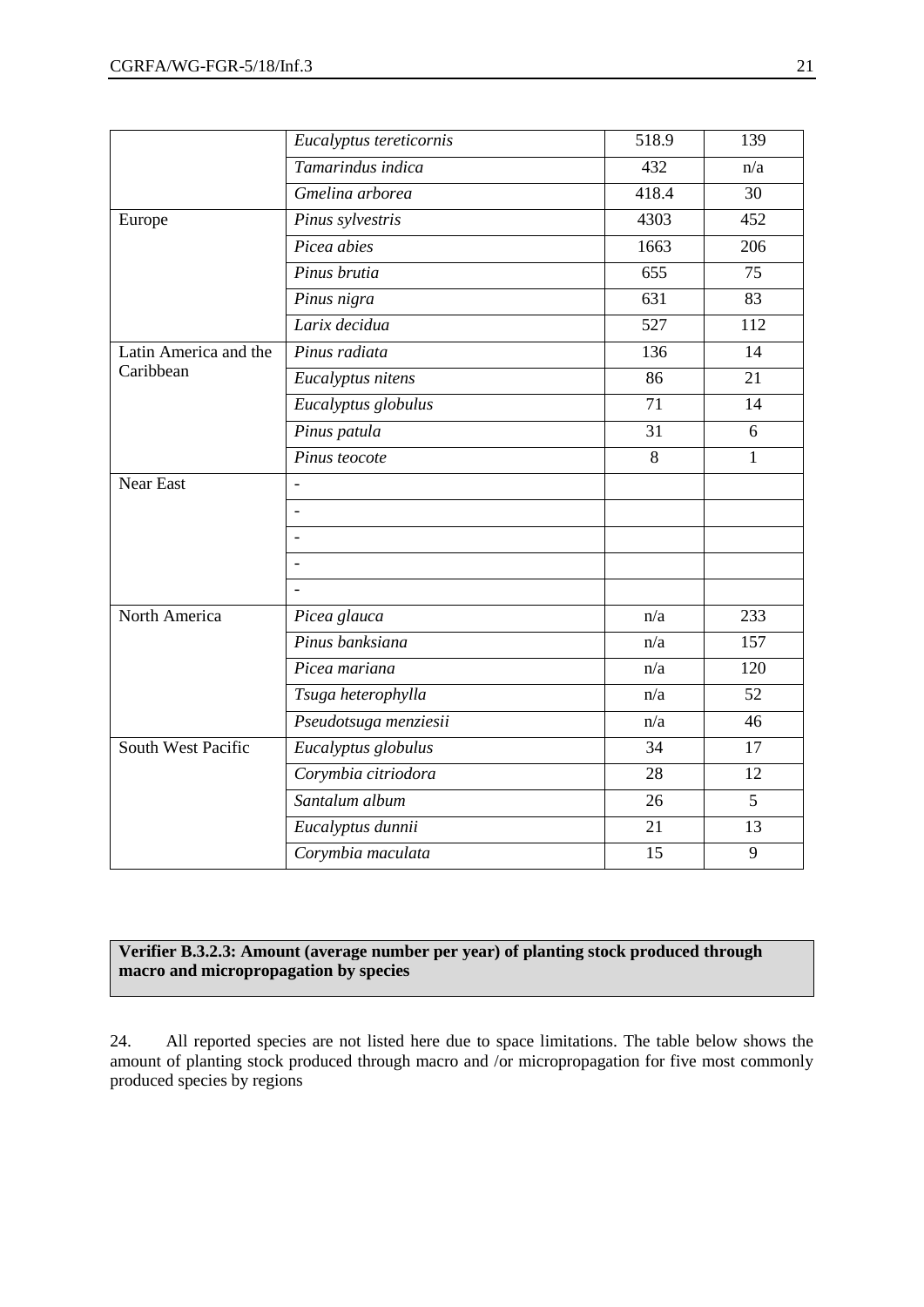| <b>Region</b>                      | <b>Species</b>             | No. of<br>planting stock<br>produced |
|------------------------------------|----------------------------|--------------------------------------|
| Africa                             | Pinus halepensis           | 12000000                             |
|                                    | Pinus pinaster             | 3700000                              |
|                                    | Cedrus atlantica           | 1500000                              |
|                                    | Tetraclinis articulata     | 700000                               |
|                                    | Argania spinosa            | 500000                               |
| Asia                               | Eucalyptus camaldulensis   | 37000000                             |
|                                    | Leucaena leucocephala      | 5000000                              |
|                                    | Casuarina equisetifolia    | 2500000                              |
|                                    | Tectona grandis            | 90000                                |
|                                    | Larix kaempferi            | 20186                                |
| Europe                             | Pinus sylvestris           | 526002328                            |
|                                    | Picea abies                | 331423450                            |
|                                    | Quercus robur              | 163060300                            |
|                                    | Pinus nigra                | 80046000                             |
|                                    | Quercus petraea            | 57944941                             |
| Latin America and the<br>Caribbean | Pinus radiata              | 60916000                             |
|                                    | Eucalyptus globulus        | 27484000                             |
|                                    | Eucalyptus nitens          | 12000000                             |
|                                    | Nothofagus alpina          | 110000                               |
|                                    | Cedrela montana            | 250                                  |
| <b>Near East</b>                   |                            |                                      |
|                                    |                            |                                      |
|                                    |                            |                                      |
|                                    |                            |                                      |
|                                    | $\overline{\phantom{a}}$   |                                      |
| North America                      |                            | n/a                                  |
|                                    |                            |                                      |
|                                    |                            |                                      |
|                                    |                            |                                      |
|                                    |                            |                                      |
| South West Pacific                 | Santalum austrocaledonicum | 20000                                |
|                                    |                            |                                      |
|                                    |                            |                                      |
|                                    |                            |                                      |
|                                    |                            |                                      |

**Amount (average number per year) of planting stock produced through macro and/or micropropagation for the five most commonly propagated species by regions.**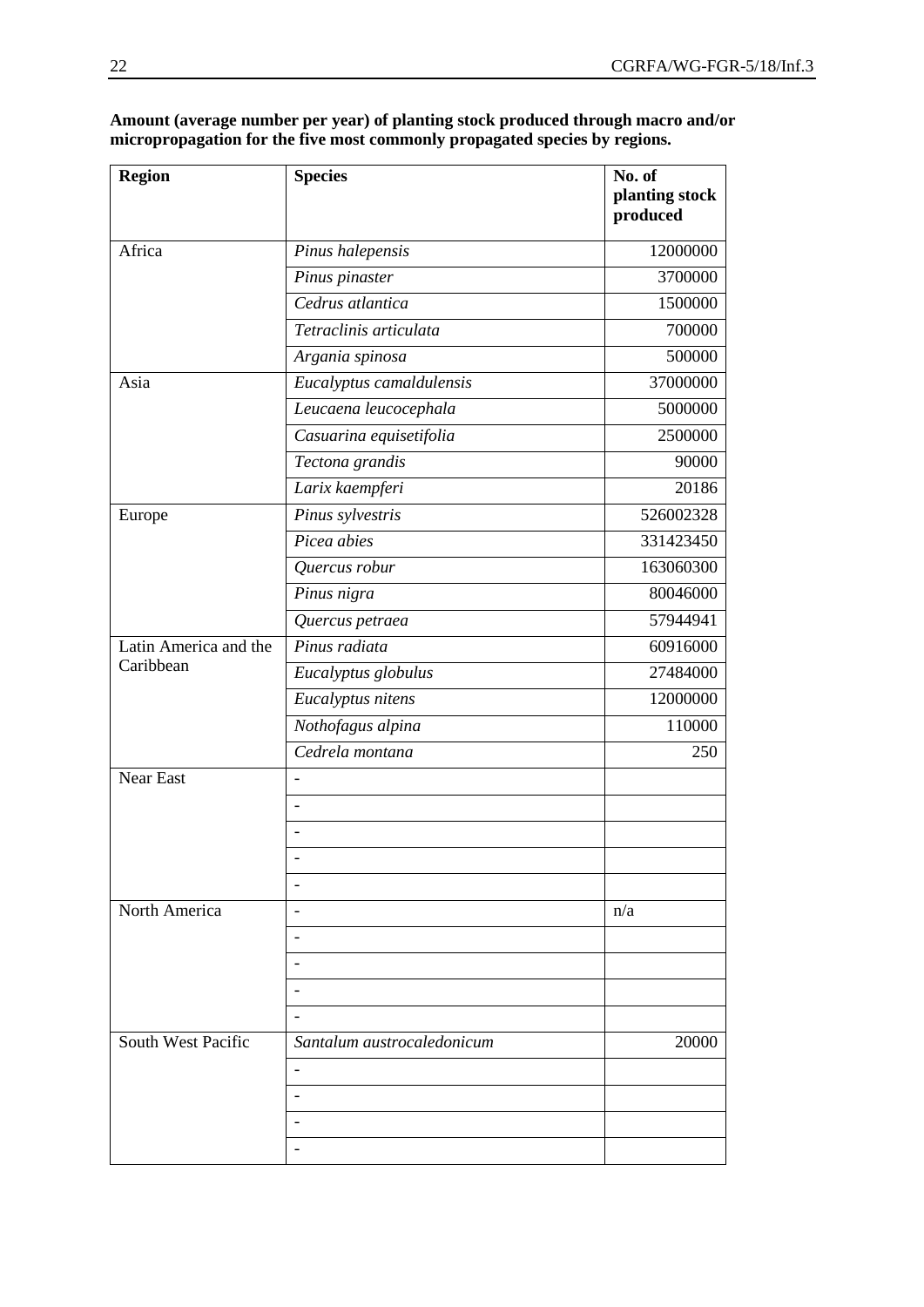#### **Indicator B.3.3: State of tree breeding programmes**

#### **Verifier B.3.3.1: Testing and selection cycle by species**

25. All reported species are not listed here due to space limitations. The table below shows the state of most advanced breeding programmes for 12 species.

|  |  | Generation number of the most advanced breeding programmes for 12 selected species. |  |  |
|--|--|-------------------------------------------------------------------------------------|--|--|
|  |  |                                                                                     |  |  |

| <b>Species</b>         | <b>Generation</b><br>number |
|------------------------|-----------------------------|
| Alnus orientalis       | 4                           |
| Eucalyptus globulus    | 4                           |
| Ulmus minor            | 3.5                         |
| Araucaria cunninghamii | 3                           |
| Eucalyptus urophylla   | 3                           |
| Pinus massoniana       | 3                           |
| Pinus pinaster         | 3                           |
| Pinus taeda            | 3                           |
| Castanea dentata       | 2.5                         |
| Eucalyptus grandis     | 2.5                         |
| Pinus elliottii        | 2.5                         |
| Pseudotsuga menziesii  | 2.5                         |

**Target B.4: Policies and capacities supporting FGR conservation and sustainable use are strengthened**

| Indicator B.4.1: Integration of FGR conservation and use into relevant national policies                                                                   |    |  |  |  |
|------------------------------------------------------------------------------------------------------------------------------------------------------------|----|--|--|--|
| Verifier B.4.1.1: Number of countries which have integrated FGR conservation and use into<br>their national forest programme and/or national forest policy |    |  |  |  |
| Number of countries which have integrated FGR conservation and use into their<br>national forest programme and/or national forest policy:                  | 28 |  |  |  |

26. Additionally, six countries (Georgia, Germany, Lao People Democratic Republic, Mexico, Morocco and Poland) reported that a process for integrating FGR conservation and use into their national forest programme and/or national forest policy has been initiated. Three countries (Mauritania, Sweden and United States of America) reported that this is not done because the country does not have a national forest programme and/or national forest policy.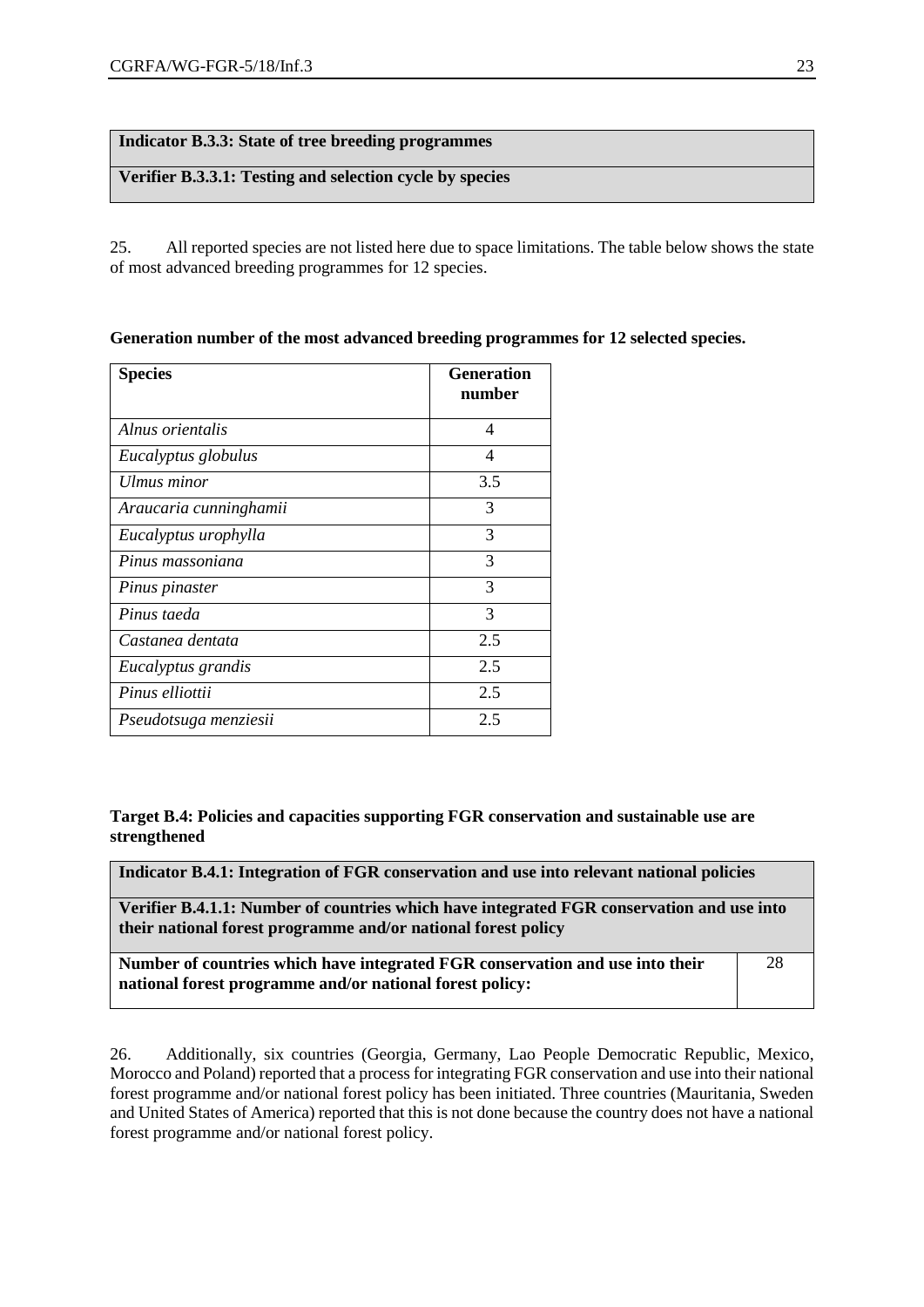**Verifier B.4.1.2: Number of countries which have integrated FGR conservation and use into their national biodiversity action plans and/or related policies**

**Number of countries which have integrated FGR conservation and use into their national biodiversity action plans and/or related policies:** 33

27. One country (Vanuatu) reported that a process for integrating FGR conservation and use into their national biodiversity action plans and/or related strategies has been initiated. Three countries (Lithuania, Turkey and United States of America) reported that this is not done because the country does not have a national biodiversity action plan.

**Verifier B.4.1.3: Number of countries which have integrated FGR conservation and use into their national adaptation strategies for climate change**

**Number of countries which have integrated FGR conservation and use into their national adaptation strategies for climate change:** 19

28. Ten countries (Australia, Czechia, Ecuador, Georgia, Germany Ireland, Mexico, Niger Poland and Sri Lanka) reported that a process for integrating FGR conservation and use into their national adaptation strategies for climate change has been initiated. Four countries (Croatia, Iceland, Lebanon and Sweden) reported that this is not done because the country does not have a national adaptation strategy for climate change.

| Indicator B.4.2: Participation in regional/sub-regional collaboration on FGR                 |    |  |  |  |  |
|----------------------------------------------------------------------------------------------|----|--|--|--|--|
| Verifier B.4.2.1: Number of countries participating in regional/sub-regional networks on FGR |    |  |  |  |  |
| Number of countries participating in regional/sub-regional networks on FGR:                  | 29 |  |  |  |  |

29. Three countries (Lao People Democratic Republic, Morocco and Swaziland) reported that they are considering joining a regional or sub-regional network(s) on FGR.

| Indicator B.4.3: Participation in international research and development cooperation on FGR                               |    |  |  |
|---------------------------------------------------------------------------------------------------------------------------|----|--|--|
| Verifier B.4.3.1: Number of countries and national organizations participating in<br>international R&D cooperation on FGR |    |  |  |
| Number of countries participating in international R&D cooperation on FGR:                                                | 28 |  |  |

30. The number of participating national organizations per country ranged from 1 to 18. Seven countries (Armenia, Bulgaria, Chile, Luxembourg, Mauritania, Swaziland and Turkey) reported that their national organizations are currently not participating in international R&D cooperation on FGR but that they have done so during the past five years. Four countries (Georgia, Lao People Democratic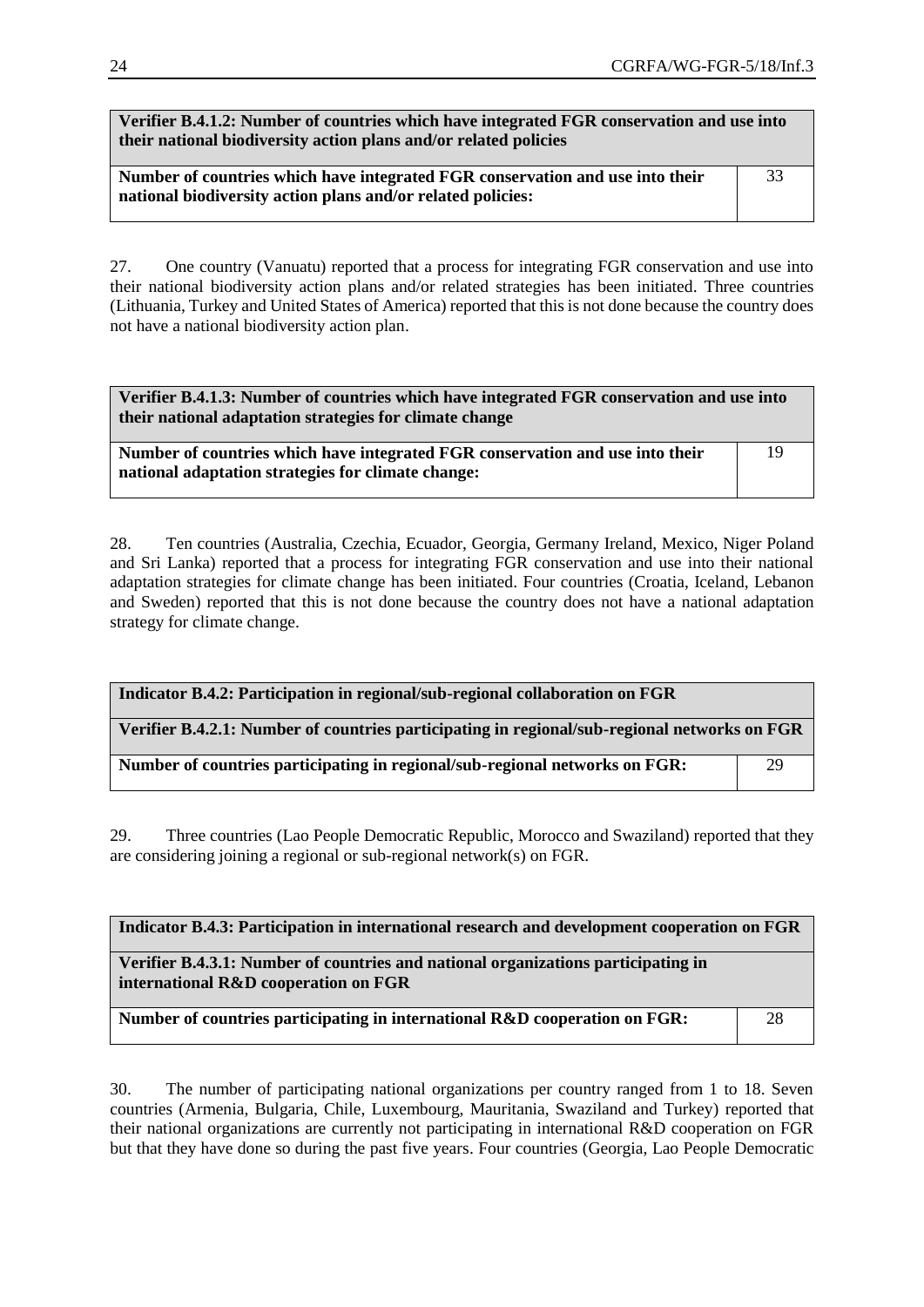Republic, Niger and Sri Lanka) reported that their national organizations have sought opportunities for participating in international R&D cooperation on FGR.

#### **V. CONTRIBUTIONS FROM REGIONAL NETWORKS AND INTERNATIONAL ORGANIZATIONS**

31. A report was received from the European Forest Genetic Resources Programme (EUFORGEN)<sup>5</sup> which is a pan-European implementation mechanism for Resolution S2 (Conservation of forest genetic resources) of the first Ministerial Conference on the Protection of Forests in Europe (MCPFE, now called Forest Europe) and which established in 1994. EUFORGEN reported contributions to all four priority areas of the Global Plan of Action. The full report of EUFORGEN will be made available on the FAO website.

#### **VI. REMARKS**

32. The Preliminary First Report indicates that most reporting countries had a national inventory of forest genetic resources as well as national *in situ* and *ex situ* conservation programmes or systems in place when the Global Plan of Action was adopted in 2013. Most national FGR inventories, national tree seed programmes and tree breeding programmes were also established well before 2013.

33. In case of national coordination mechanisms and national strategies for forest genetic resources, 16 and 18 countries, respectively, reported of not having them. These countries are likely to benefit from the guidelines that are being developed for the preparation of a national strategy for FGR.

34. More detailed analyses and conclusions will be included into the final version of the First Report on the Implementation of the Global Plan of Action that will be presented to the Commission at its next session.

 $\overline{a}$ 

www.euforgen.org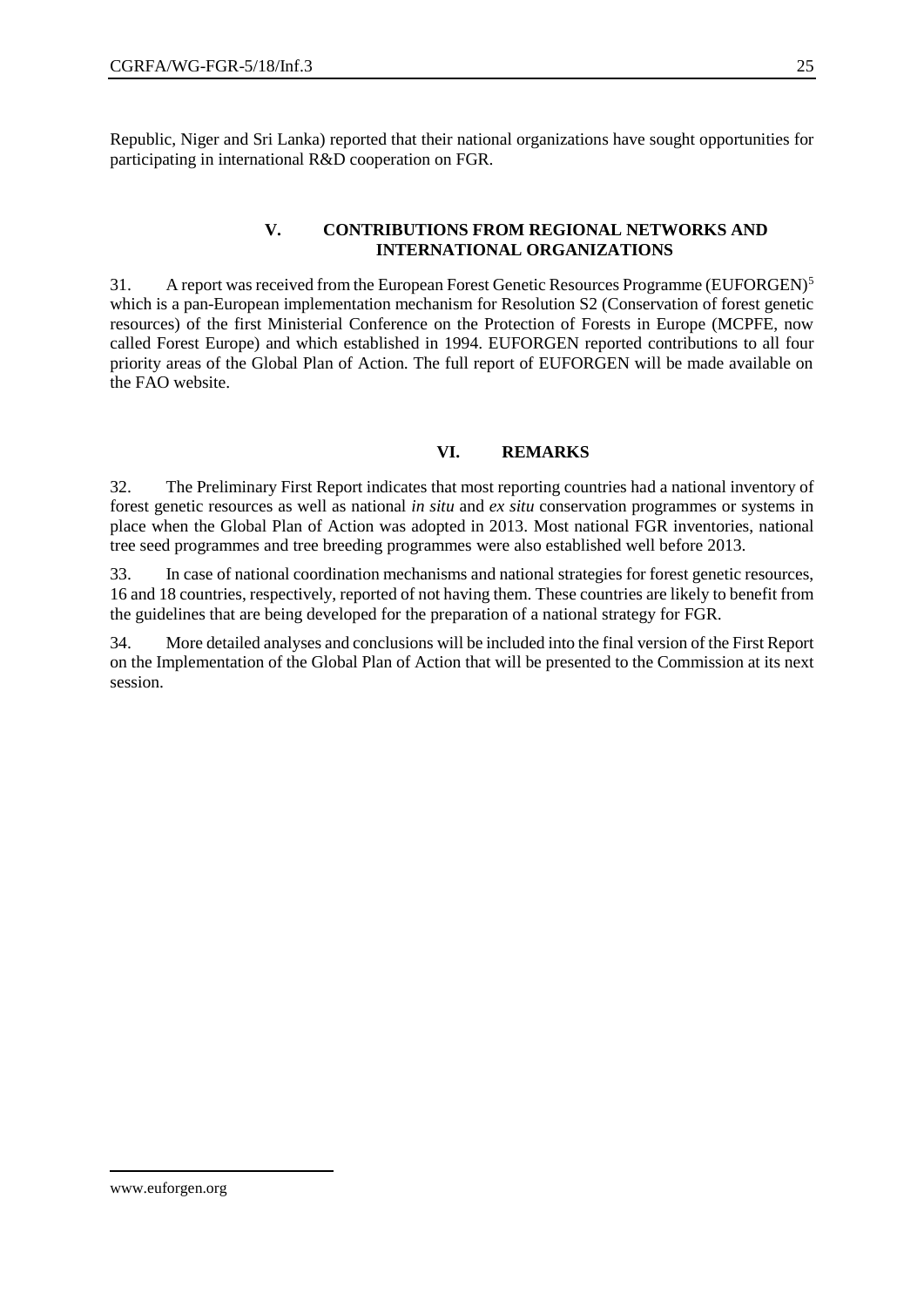#### **APPENDIX I**

#### **GUIDELINES FOR THE PREPARATION OF COUNTRY PROGRESS REPORTS ON THE IMPLEMENTATION OF** *THE GLOBAL PLAN OF ACTION FOR THE CONSERVATION, SUSTAINABLE USE AND DEVELOPMENT OF FOREST GENETIC RESOURCES*

#### **TABLE OF CONTENTS**

|                |                                                        | Page           |
|----------------|--------------------------------------------------------|----------------|
| $\mathbf{I}$ . | <b>INTRODUCTION</b>                                    | $\overline{4}$ |
| П.             | PURPOSE OF THE GUIDELINES                              | $\overline{4}$ |
| Ш.             | TARGETS, INDICATORS AND VERIFIERS FOR FOREST GENETIC   |                |
|                | <b>RESOURCES</b>                                       | 5              |
|                | IV. REPORTING FORMAT AND PLATFORM                      | 5              |
|                | V. TIMELINE AND PROCESS                                | 6              |
|                |                                                        |                |
| Annex 1:       | QUESTIONNAIRE FOR SUBMITTING A COUNTRY PROGRESS REPORT | - 8            |
| Annex 2:       | GLOSSARY OF TECHNICAL TERMS                            | 21             |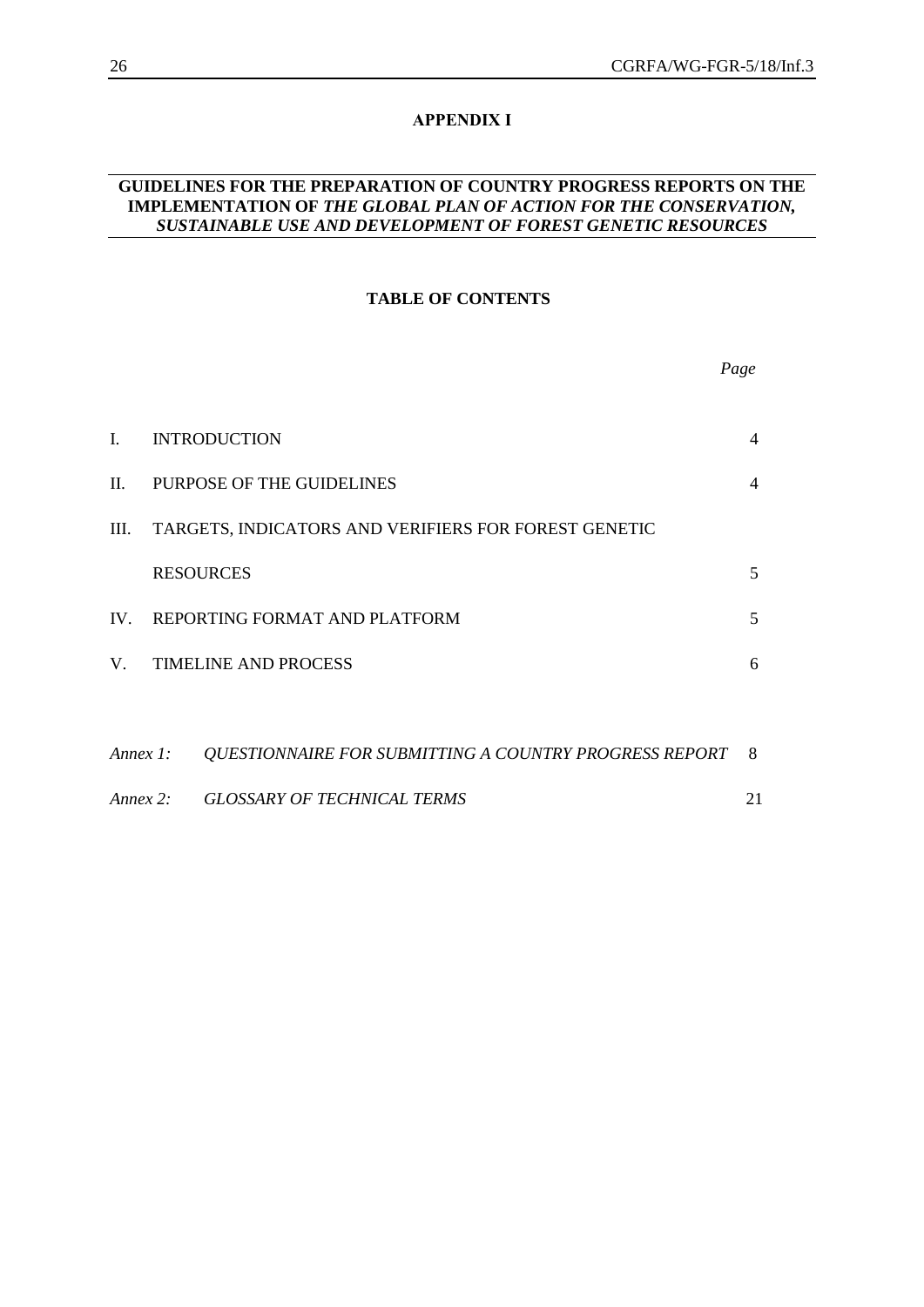# **I. INTRODUCTION**

1. The *Global Plan of Action for the Conservation, Sustainable Use and Development of Forest Genetic Resources* (Global Plan of Action)<sup>6</sup> was adopted by the FAO Conference at its Twenty-eighth Session in June 2013<sup>7</sup>. It was developed in response to the findings of the first report on *The State of the World's Forest Genetic Resources<sup>8</sup>* and agreed by the Commission on Genetic Resources for Food and Agriculture (the Commission) at its Fourteenth Regular Session in April 2013<sup>9</sup> based on the strategic priorities identified by the Intergovernmental Technical Working Group on Forest Genetic Resources (the Working Group).

2. At its Sixteenth Regular Session in February 2017, the Commission adopted targets, indicators and verifiers for forest genetic resources<sup>10</sup> to be used as assessment tools to monitor the implementation of the Global Plan of Action, as well as a schedule for the monitoring process<sup>11</sup>. The targets, indicators and verifiers resulted from the discussions by the Working Group during its Second, Third and Fourth Sessions held in 2013, 2014 and 2016, respectively.

3. The Commission requested FAO to prepare draft guidelines for the preparation of country progress reports and to consult the Working Group and the National Focal Points of *The State of the World's Forest Genetic Resources*, by electronic means, on the draft guidelines prior to their finalization by 31 March 2017, taking into account the need to clarify in detail the reporting requirements and to include a glossary of technical terms. The Commission encouraged countries to prepare themselves for the collection of information and data, as appropriate, to facilitate timely submission of the first country progress reports. The Commission further requested FAO to consider the interface between the reporting systems for plant and forest genetic resources to avoid duplication of efforts, and to pursue extra-budgetary funds to support developing countries, in particular leastdeveloped countries, in the preparation of country progress reports.

4. In March 2017, FAO sent a draft questionnaire, including a glossary of technical terms, to the Working Group and the NPFs for their comments. A total of 11 countries<sup>12</sup> provided comments to the draft questionnaire by April 2017. Additionally, the draft questionnaire and the reporting process were discussed at the meetings of several regional networks on forest genetic resources in 2017 (Asia Pacific Forest Genetic Resources Programme, Kuala Lumpur, Malaysia, 20-24 March 2017; European Forest Genetic Resources Programme, Amsterdam, Netherlands, 30 May-2 June 2017; Forest Genetic Resources Working Group of the North American Forestry Commission, Provo, USA, 23-27 October 2017).

5. This document contains the guidelines for the preparation of country progress reports on the implementation of the Global Plan of Action, including the final questionnaire and the glossary of technical terms, and provides additional information on the reporting format and process.

# **II. PURPOSE OF THESE GUIDELINES**

6. The purpose of these reporting guidelines is to facilitate the preparation of the country progress reports for assessing the implementation of the Global Plan of Action. The guidelines explain in detail various technical terms and what kind of information and data countries are expected to submit to FAO.

l

 $6$  http://www.fao.org/3/a-i3849e.pdf

<sup>7</sup> C 2013/REP, paragraph 77.

<sup>8</sup> http://www.fao.org/3/a-i3825e.pdf

<sup>9</sup> CGRFA-14/13/Report, paragraph 52.

<sup>10</sup> CGRFA-16/17/20, *Appendices A & B*.

<sup>11</sup> CGRFA-16/17/20, *Appendix C*.

<sup>&</sup>lt;sup>12</sup> Australia, Brazil, Czechia, Denmark, Finland, France, Germany, Morocco, Norway, Sweden, United States of America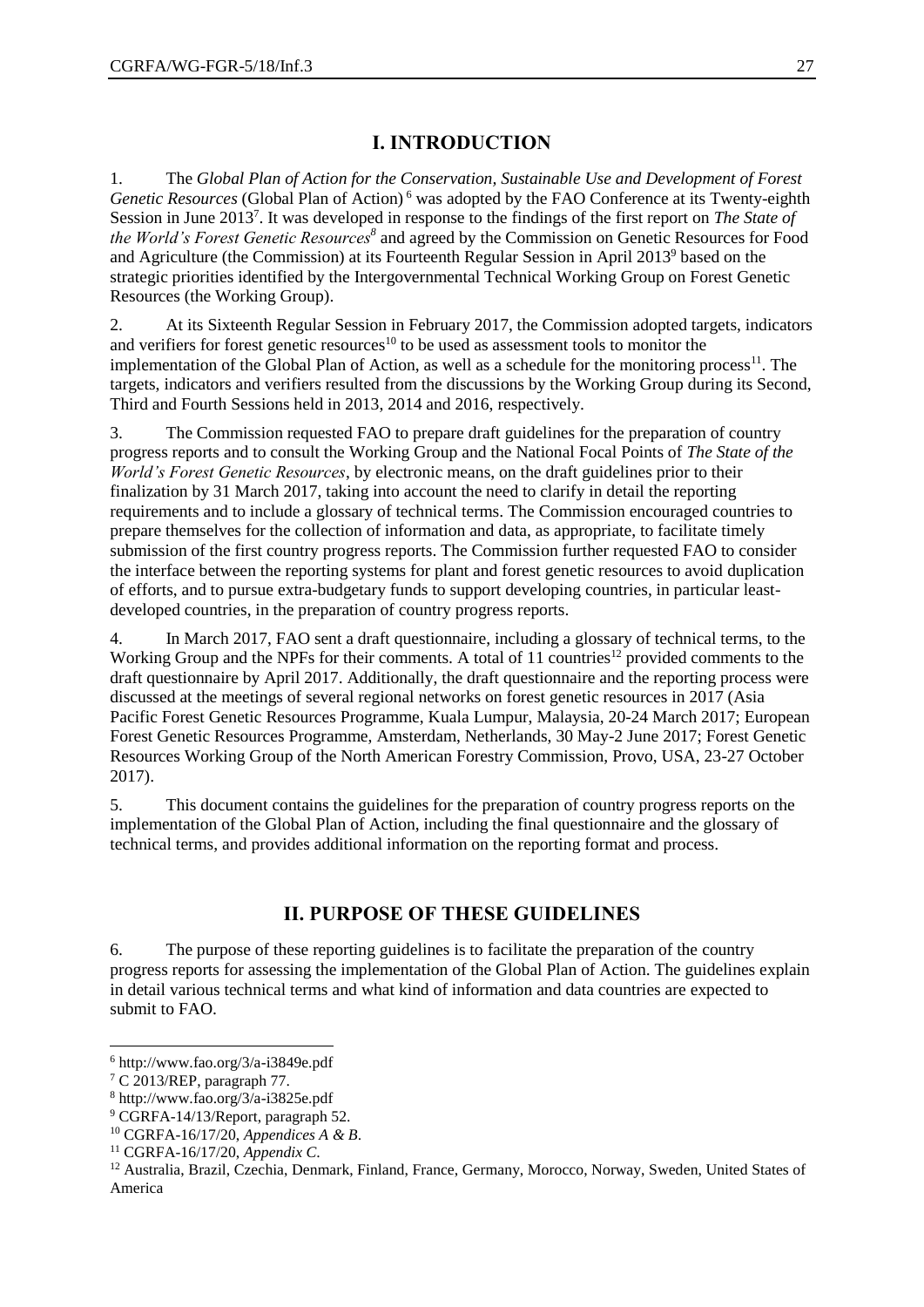# **III. TARGETS, INDICATORS AND VERIFIERS FOR FOREST GENETIC RESOURCES**

7. The targets, indicators and verifiers for forest genetic resources<sup>13</sup> are used for monitoring the implementation of the Global Plan of Action. They result from a compilation of the strategic priorities identified by the Global Plan of Action and focus on its four priority areas which are:

- Improving the availability of, and access to, information on forest genetic resources;
- Conservation of forest genetic resources *(in situ* and *ex situ*);
- Sustainable use, development and management of forest genetic resources; and
- Policies, institutions and capacity-building.

8. The targets specify objectives for countries to achieve in response to the Global Plan of Action and the indicators measure the progress countries have made against these objectives. Each indicator has one or more verifiers which are data or information providing means of verification.

9. The targets, indicators and verifiers are divided in to two sub-sets. The first sub-set tracks the responses of countries to the Global Plan of Action (see Part A of the questionnaire in Annex I), and the second sub-set assesses the state of conservation, use and development of forest genetic resources (see Part B of the questionnaire in Annex I). Both sub-sets consists of four targets and 10 indicators. There are 10 verifiers in the first sub-set, and 21 verifiers in the second one. For the first sub-set of targets and indicators, countries can report progress by indicating the degree to which targets have been achieved on a Likert-type scale (e.g. if the establishment of a national inventory for forest genetic resources or similar arrangement is completed, underway or not started).

10. It is recognized that countries may not manage and collect information on forest genetic resources at national level but at sub-national level. Therefore, the country progress reports can be based on data and information collected at national and/or sub-national levels. However, sub-national data and information should be merged at national level so that the country progress reports reflect the progress made in implementing the Global Plan of Action at national level, not at sub-national levels.

# **IV. SUBMISSION OF REPORTS**

11. FAO has created an online reporting system for the submission of the country progress reports and it can be accessed through the following link: [http://www.openforis.org/fgr/login.](http://www.openforis.org/fgr/login) It is recommended to only use the Chrome browser for accessing the reporting system. The reporting format follows the questionnaire (Annex I) consisting of 31 questions formulated by FAO based on the verifiers adopted by the Commission. The glossary of technical terms is provided in Annex II. Countries can also provide, as appropriate and if needed, comments and additional information. Countries should aim to answer all questions. In case the needed data and/or information is not available for answering a question, there is an option to indicate this situation. **The filled online questionnaire is considered as the country progress report and countries do not need to prepare a separate written report**.

12. The online reporting system was created using the Collect tool of Open Foris (see [http://www.openforis.org](http://www.openforis.org/) for further information). Each National Focal Point will be provided with a username and a password for accessing the reporting system. The National Focal Points can then change the password after they have logged into the reporting system for the first time. National Focal Points (and their possible alternates) have access only to the reporting template of their own country.

 $\overline{a}$ <sup>13</sup> CGRFA-16/17/20, *Appendices A & B*.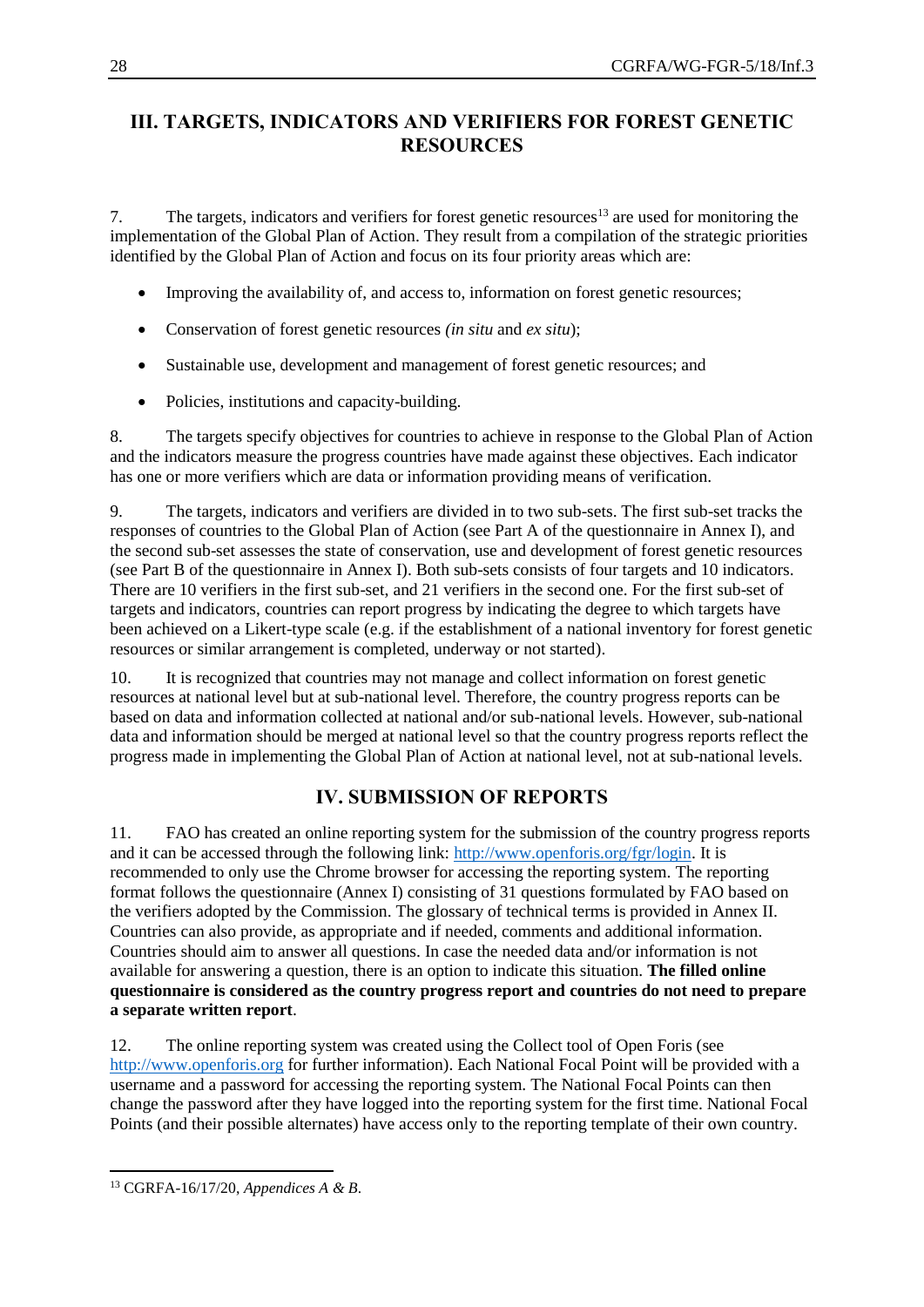They can contact the Secretariat of the Working Group if they experience any problems in accessing the reporting system or entering their data.

13. The list of species countries reported earlier for *The State of the World's Forest Genetic Resources* have been incorporated into the online questionnaire. The National Focal Points can select relevant species from this list while answering to Questions 11-26. In case there is a need to add species to the list, the National Focal Points should contact the Secretariat of the Working Group.

14. It is recommended that the National Focal Points compile the necessary data and information, and also consult relevant national experts and institutions in their country before filling the online questionnaire. They can download the data and information entered into the reporting system for final consultation and official clearance. Once the filled questionnaire has been cleared by a relevant authority, the National Focal Point should submit the questionnaire in the online reporting system. **Once the report has been submitted in the online reporting system, the data and information cannot be modified.** The National Focal Points are able to view the submitted report after the submission. The data and information provided will remain stored in the reporting system for subsequent analyses that will be carried out by FAO.

# **V. PROCESS AND TIMELINE**

15. In May 2017, FAO invited Members of the Commission to update their nominations of National Focal Points for different sectors, including forest genetic resources, by 30 June 2017, and to submit their country progress reports (i.e. the online questionnaire) on the implementation of the Global Plan of Action by 31 December 2017. The list of the National Focal Points is available on the FAO website <sup>14</sup>. Countries are invited to communicate the nominations of the National Focal Points or changes in their contact details to the Secretariat of the Working Group.

16. The National Focal Point is expected to coordinate the preparation of the country progress report and to collaborate with relevant national agencies and stakeholders in compiling information and data for the questionnaire. In case a country has a national (or sub-national) programme, committee or working group on forest genetic resources, it is highly recommended that this body is involved in the preparation of the country progress reports.

17. Based on the country progress reports received, FAO will prepare a draft First Assessment Report of the Global Plan of Action for a review by the Fifth Session of the Working Group that will be held in Rome on 8-10 May 2018. Following the recommendations of the Working Group, the First Assessment Report will then be finalized for consideration by the Commission at its Seventeenth Regular Session on 18-22 February 2019.

18. The FAO contact for this reporting process is:

Mr Jarkko Koskela Secretary of the Intergovernmental Technical Working Group on Forest Genetic Resources Forestry Officer (Forest Genetic Resources & Biodiversity) Forestry Policy and Resources Division Forestry Department FAO Viale delle Terme di Caracalla 00153 Rome, Italy Email: [FO-ITWG-FGR@fao.org](mailto:FO-ITWG-FGR@fao.org)

l

<sup>&</sup>lt;sup>14</sup> List of National Focal Points for forest genetic resources is available at: <http://www.fao.org/forestry/fgr/64583/en/>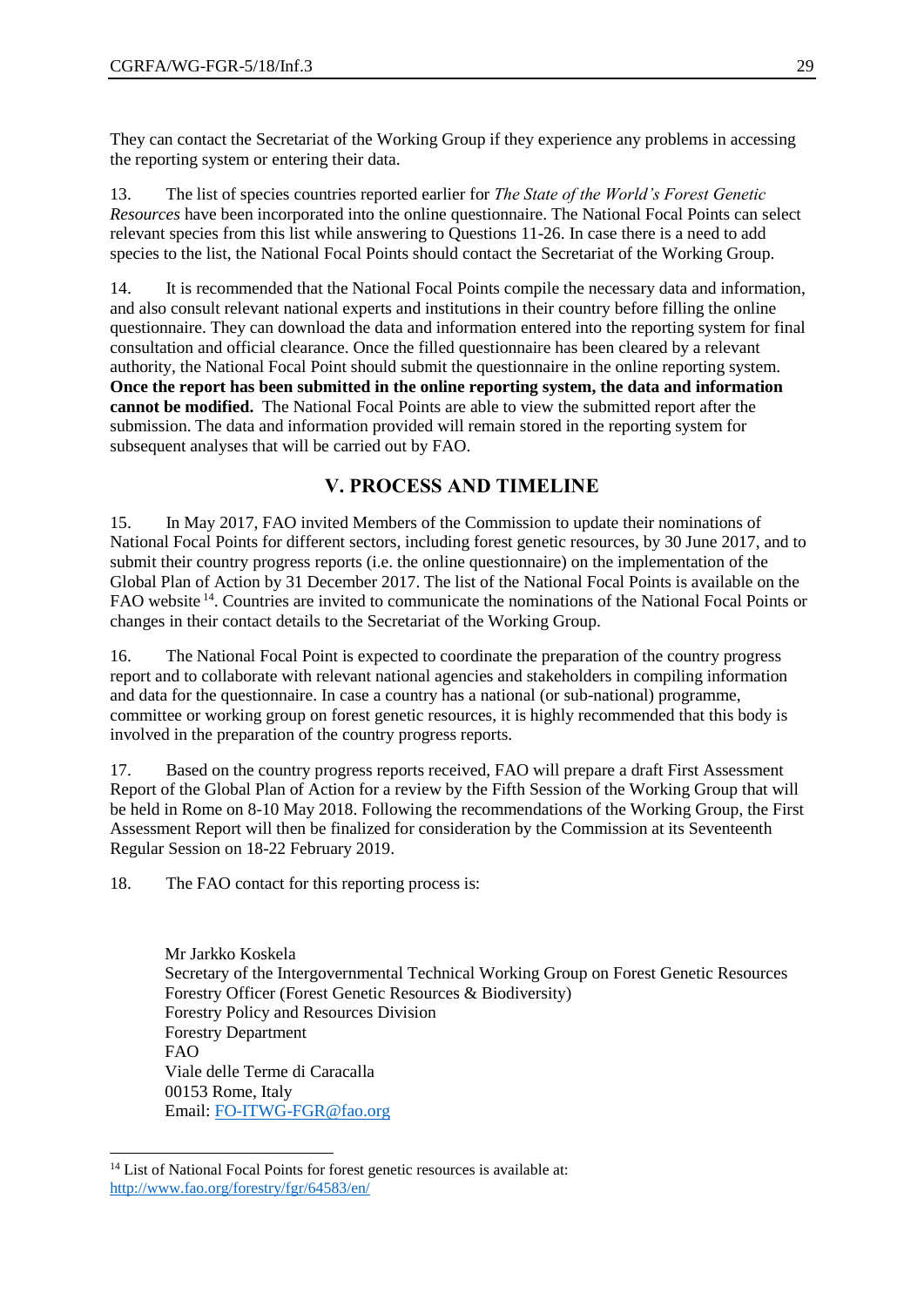# **ANNEX 1**

# **QUESTIONNAIRE FOR SUBMITTING A COUNTRY PROGRESS REPORT**

# **Part A: Responses of countries to the Global Plan of Action for the Conservation, Sustainable Use and Development of Forest Genetic Resources**

**Target A.1: Availability of data and information on FGR is increased**

| Indicator A.1.1: Extent of national FGR inventories or similar arrangements                                                                                                                                                                                                                                                                                                                                                                                                                                                                      |  |  |  |
|--------------------------------------------------------------------------------------------------------------------------------------------------------------------------------------------------------------------------------------------------------------------------------------------------------------------------------------------------------------------------------------------------------------------------------------------------------------------------------------------------------------------------------------------------|--|--|--|
| Verifier A.1.1.1: Number and list of countries with operational national FGR inventories or<br>similar arrangements                                                                                                                                                                                                                                                                                                                                                                                                                              |  |  |  |
| Question 1: Does your country have an operational national (or sub-national) FGR inventory (-ies)?                                                                                                                                                                                                                                                                                                                                                                                                                                               |  |  |  |
| Yes<br>$\Box$                                                                                                                                                                                                                                                                                                                                                                                                                                                                                                                                    |  |  |  |
| If yes, please indicate the areas of work/activities documented by the national FGR<br>inventory:                                                                                                                                                                                                                                                                                                                                                                                                                                                |  |  |  |
| <b>Conservation of FGR</b><br>$\Box$<br>Production of forest reproductive material<br>$\Box$<br>Research and development efforts (provenance trials, tree breeding etc)<br>П<br>FGR transferred internationally<br>$\Box$<br>Other (please specify under Comments)<br>П<br>No, but a process for establishing a national FGR inventory has been initiated<br>$\Box$<br>N <sub>0</sub><br>$\Box$<br>Information not available<br>П                                                                                                                |  |  |  |
| Comments / additional information:                                                                                                                                                                                                                                                                                                                                                                                                                                                                                                               |  |  |  |
| Notes for reporting: This verifier focuses on the existence of a national FGR inventory as a<br>mechanism or process, not on the completeness of the inventory. In case the exact establishment<br>year is not known, or if the national FGR inventory was developed over many years, the<br>establishment year can be estimated based on the available information. The establishment of a<br>national FGR inventory can be reported as "initiated" if a project or other action for this purpose has<br>been approved or is being implemented. |  |  |  |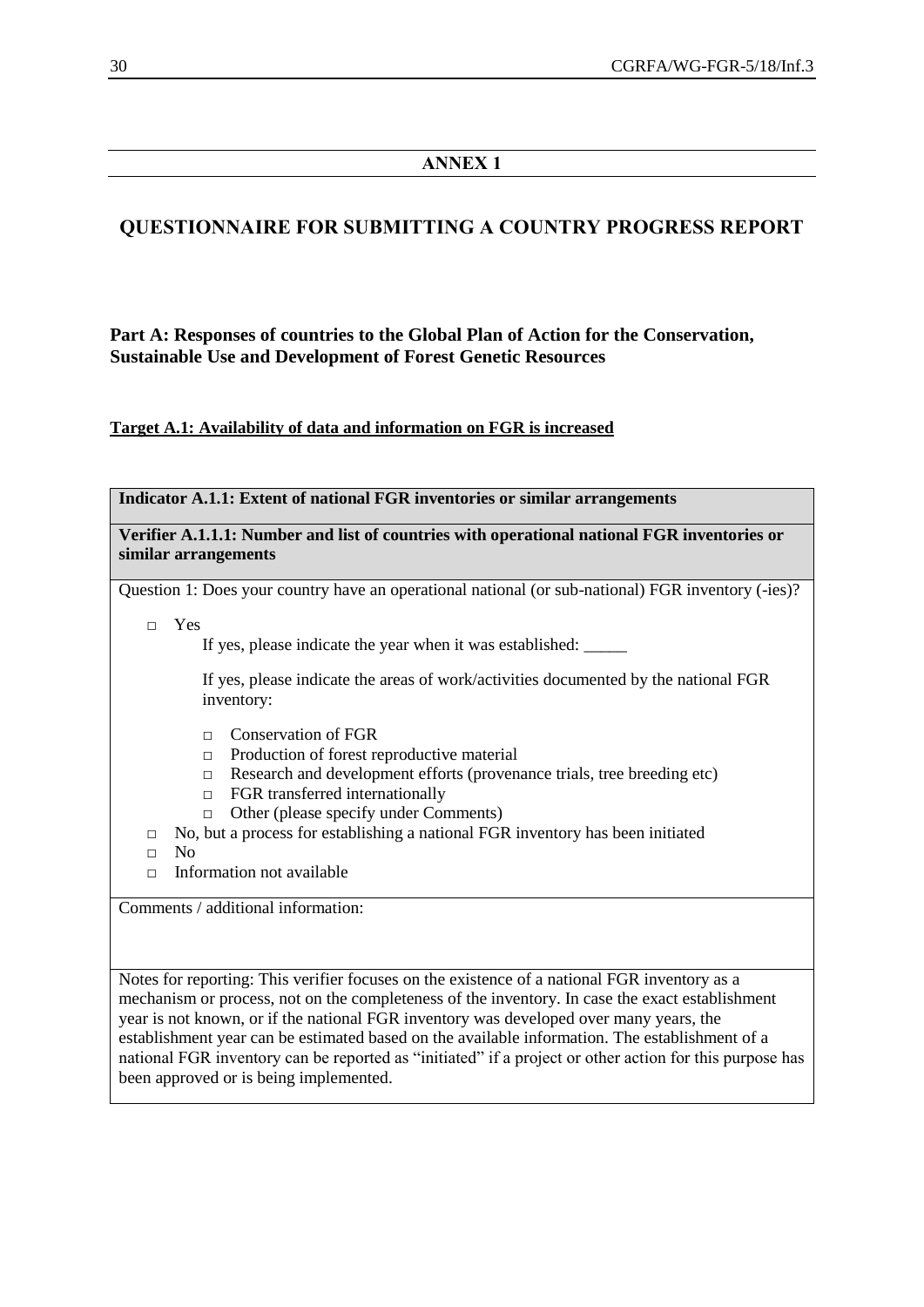#### **Indicator A.1.2: Extent of up-to-date national FGR information systems**

**Verifier A.1.2.1: Number and list of countries with up-to-date national FGR information system(s) or other similar arrangements**

Question 2: Does your country have an up-to-date national (or sub-national) FGR information system(s)?

□ Yes

If yes, please indicate the year when it (or the first one) was established:

If yes, please indicate the areas of work/activities recorded in the information system(s):

- □ Conservation of FGR
- □ Production of forest reproductive material
- □ Research and development efforts (provenance trials, tree breeding etc)
- □ FGR transferred internationally
- □ Other (please specify under Comments)
- $\Box$  No, but a process for establishing a national FGR information system has been initiated
- □ No
- $\Box$  Information not available

Comments / additional information:

Notes for reporting: The establishment of a national FGR information system can be reported as "initiated" if a project or other action for this purpose has been approved or is being implemented.

#### **Target A.2: National** *in situ* **and** *ex situ* **systems for FGR conservation are strengthened**

**Indicator A.2.1: Extent of national** *in situ* **conservation systems**

**Verifier A.2.1.1: Number and list of countries with operational national** *in situ* **conservation systems**

Question 3: Does your country have an operational national (or sub-national) *in situ* conservation system(s) for FGR?

□ Yes

If yes, please indicate the year when it was established:  $\equiv$ 

If yes, please indicate different components of the conservation system:

- □ *In situ* conservation units of FGR
- □ Protected areas
- □ Forests managed for production of wood and/or non-wood products
- □ Other (please specific under Comments)
- □ No, but a process for establishing a national *in situ* conservation system has been initiated

□ No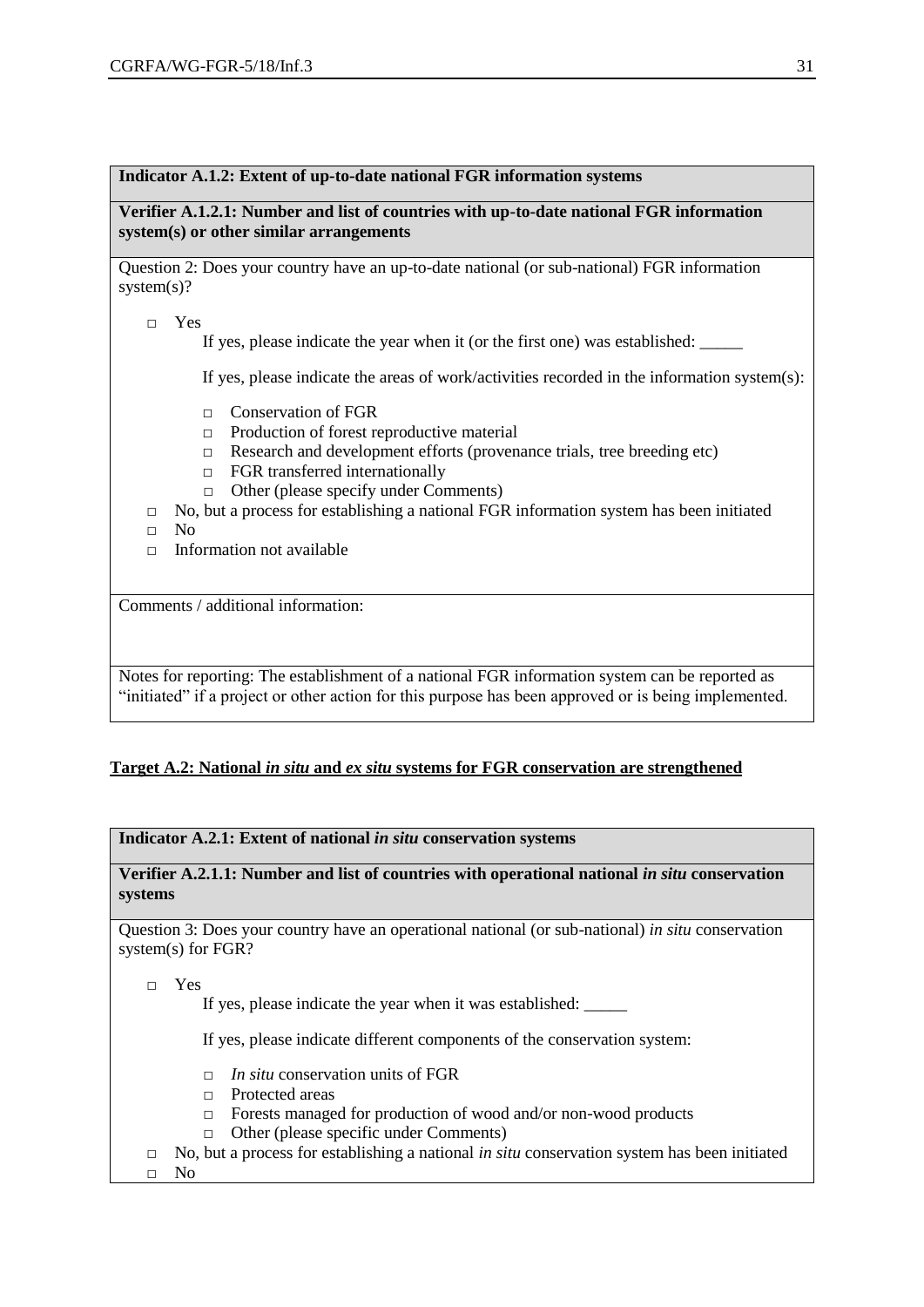Information not available

Comments / additional information:

Notes for reporting: This verifier focuses on the existence of a national *in situ* conservation system (or programme) for FGR, not on the completeness of the conservation network.

#### **Indicator A.2.2: Extent of national** *ex situ* **conservation systems**

**Verifier A.2.2.1: Number and list of countries with operational national** *ex situ* **conservation systems**

Question 4: Does your country have an operational national (or sub-national) *ex situ* conservation system(s) for FGR?

□ Yes

If yes, please indicate the year when it was established:

If yes, please indicate different components of the conservation system:

- □ *Ex situ* conservation stands
- □ Field collections
- □ Storage facilities for seed, pollen or other tissue
- □ Other (please specific under Comments)
- □ No, but a process for establishing a national *ex situ* conservation system has been initiated
- □ No
- $\Box$  Information not available

Comments / additional information:

Notes for reporting: This verifier focuses on the existence of a national *ex situ* conservation system (or programme) for FGR, not on the amount of FGR conserved *ex situ*.

#### **Target A.3: Tree seed and breeding programmes, as well as extension efforts on FGR use, are reinforced, including for conservation collections**

#### **Indicator A.3.1: Extent of national tree seed programmes**

**Verifier A.3.1.1: Number and list of countries with operational national tree seed programmes or similar arrangements**

Question 5: Does your country have an operational national (or sub-national) tree seed programme(s)?

□ Yes

If yes, please indicate the year when it was established: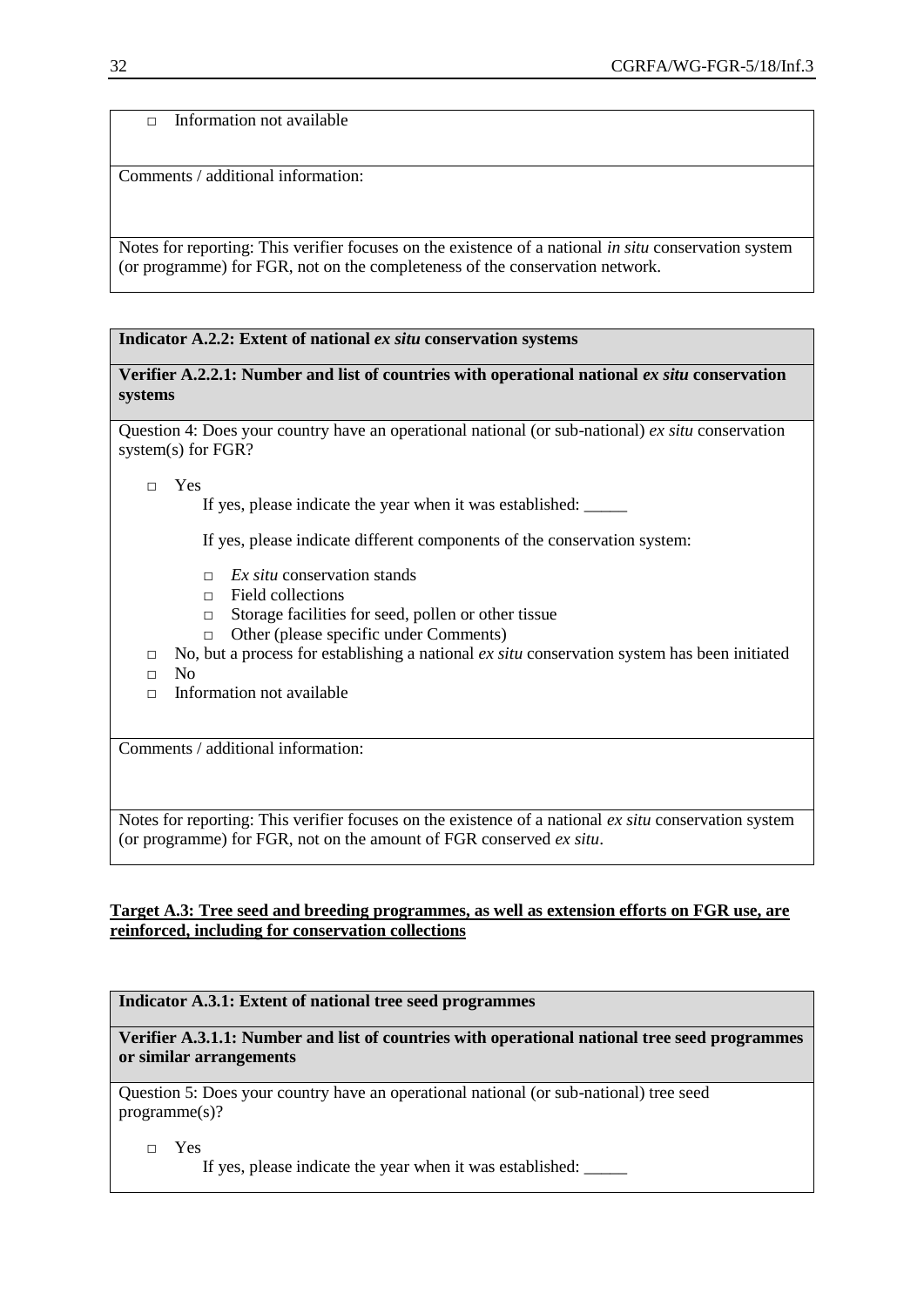- □ No, but a process for establishing an operational national tree seed programme has been initiated
- □ No
- $\Box$  Information not available

Comments / additional information:

Notes for reporting: The establishment of a national tree seed programme can be reported as "initiated" if a project or other action for this purpose has been approved or is being implemented.

#### **Indicator A.3.2: Extent of tree breeding programmes**

#### **Verifier A.3.2.1: Number and list of countries with operational tree breeding programmes**

Question 6: Do public entities, private companies and/or other stakeholders operate a tree breeding programme (or programmes) in your country?

- □ Yes
	- If yes, please indicate the main stakeholder group operating tree breeding programme(s)
	- □ Public entities
	- □ Private companies
	- □ Private-public partnerships
	- □ Other stakeholders (please specify under Comments)
- $\Box$  No, but a process for establishing a tree breeding programme (or programmes) has been initiated
- □ No
- □ Information not available

Comments / additional information:

Notes for reporting: If "Other stakeholders" are the main group operating tree breeding programme(s), please identify them under the Comments section. The establishment of a tree breeding programme can be reported as "initiated" if a project or other action for this purpose has been approved or is being implemented.

#### **Indicator A.3.3: Extent of extension efforts promoting appropriate use of FGR**

#### **Verifier A.3.3.1: Number and list of countries with ongoing extension programmes or activities on FGR use**

Question 7: Does your country have an extension programme (or programmes) that organizes extension activities on FGR use on a regular basis?

□ Yes

 $\overline{\phantom{a}}$ 

If yes, please indicate the year when it (or the first such programme) was established: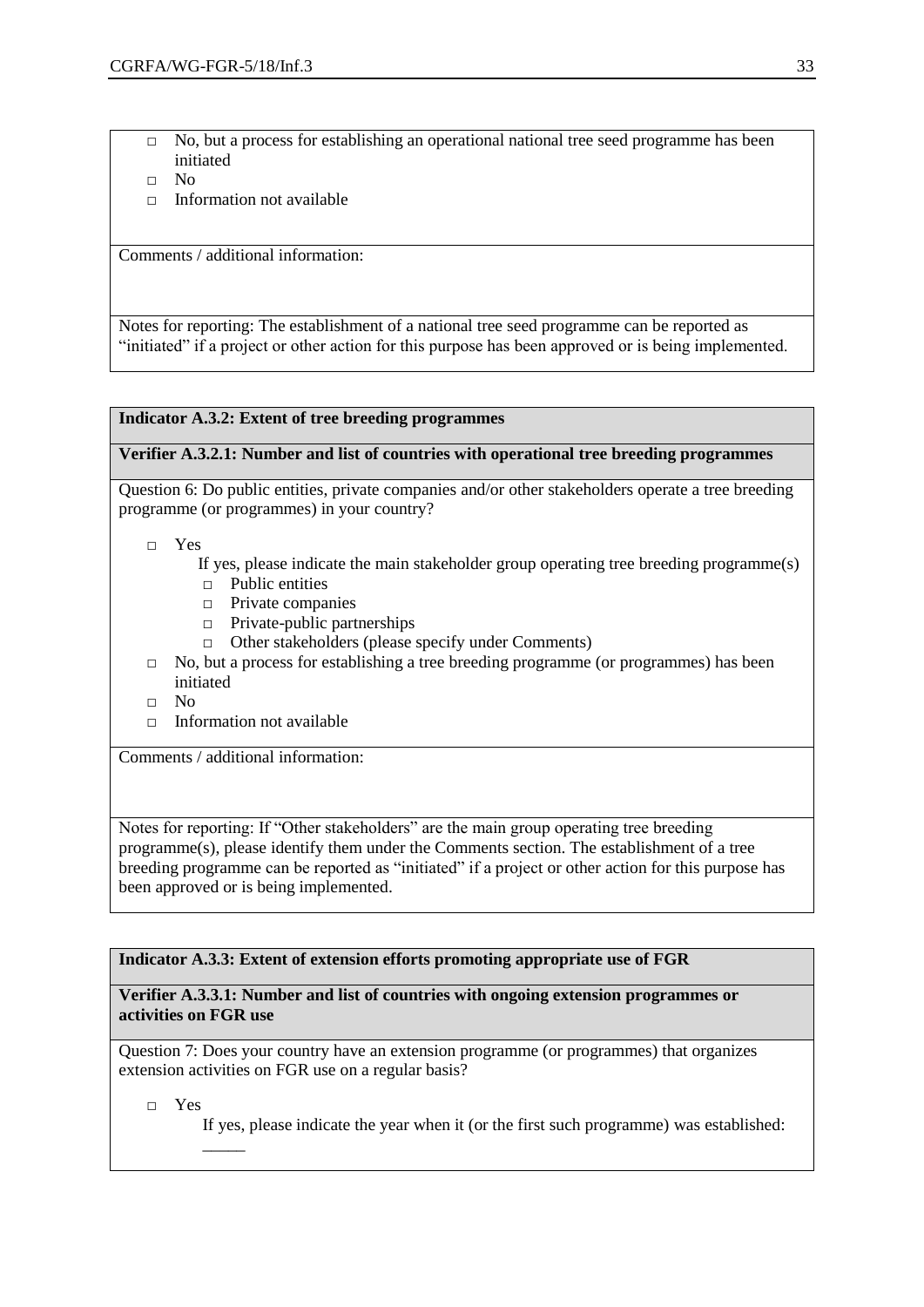If yes, please indicate the targeted FGR users of the extension programme:

- □ Farmers
- □ Local communities
- □ Forest owners
- □ Others (please specify under Comments)
- $\Box$  No, but a process for establishing an extension programme (or programmes) on FGR use has been initiated
- □ No
- $\Box$  Information not available

Comments / additional information:

Notes for reporting: The establishment of an extension programme can be reported as "initiated" if a project or other action for this purpose has been approved or is being implemented.

#### **Target A.4: National coordination mechanisms on FGR are created, and national strategies for FGR conservation and use are developed and implemented**

#### **Indicator A.4.1: Extent of national coordination mechanisms on FGR**

**Verifier A.4.1.1: Number and list of countries with national coordination mechanisms on FGR**

Question 8: Does your country have a national (or sub-national) coordination mechanism(s) on FGR?

□ Yes

If yes, please indicate the year when it was established:

If yes, please indicate the stakeholders involved in the national FGR coordination mechanism:

- □ Farmers
- □ Forest owners
- □ Private sector
- □ Non-governmental organizations
- □ Governmental organizations (including state-owned enterprizes)
- $\Box$  Research organizations (including universities)
- □ Relevant ministries
- □ Others (please specify under Comments)
- $\Box$  No, but a process for establishing a national coordination mechanism on FGR has been initiated
- $\neg$  No
- $\Box$  Information not available

Comments / additional information: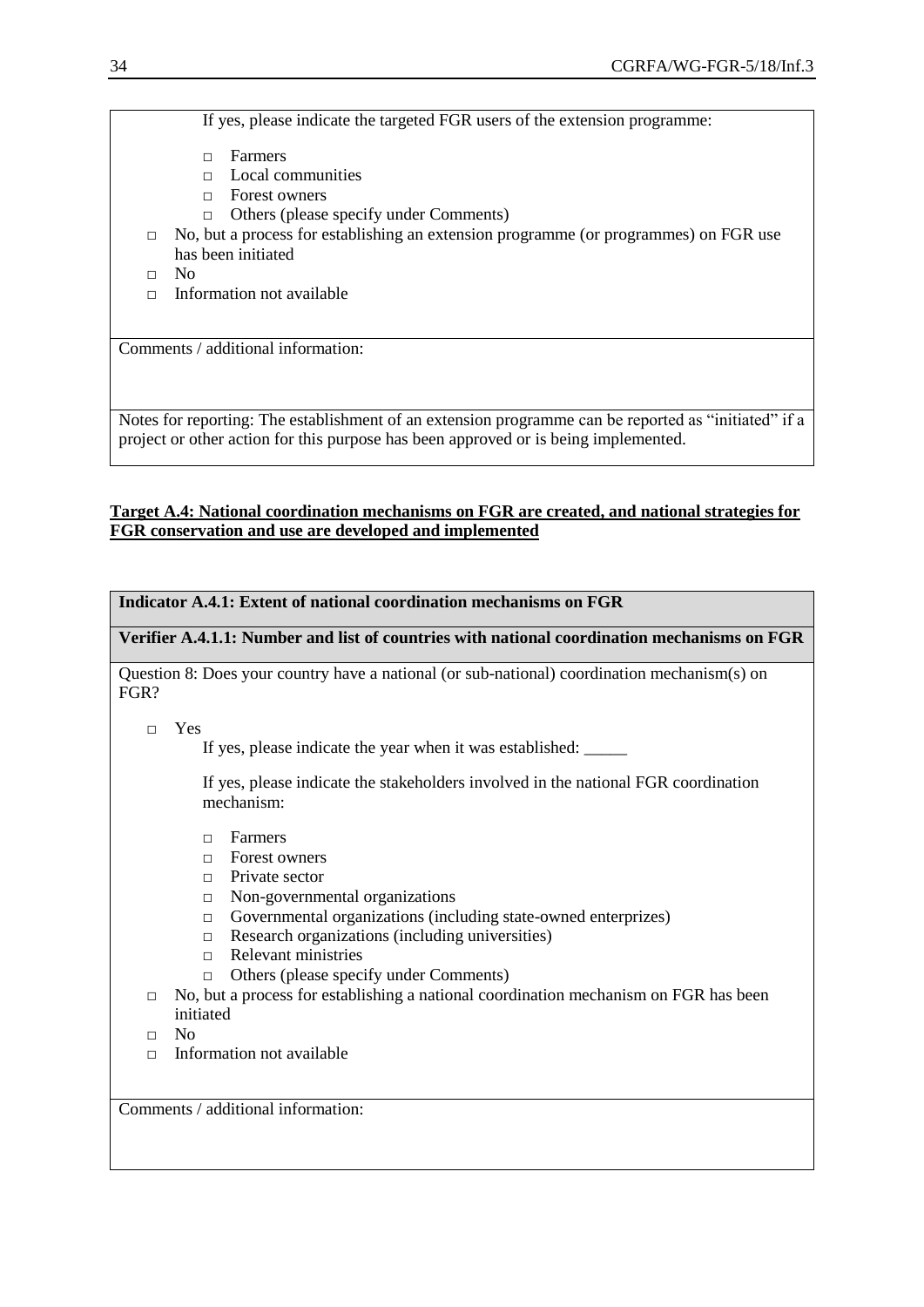Notes for reporting: The establishment of a national coordination mechanism on FGR can be reported as "initiated" if a project or other action for this purpose has been approved or is being implemented.

#### **Indicator A.4.2: Extent of national strategies for FGR conservation and use**

#### **Verifier A.4.2.1: Number and list of countries implementing national strategies for FGR conservation and use**

Question 9: Does your country have a national strategy (or sub-national strategies) for FGR conservation and use?

□ Yes

If yes, please indicate the year when it (or the first such strategy) was prepared:

If yes, please indicate the areas of work covered by the strategy:

- □ Conservation of FGR
- □ Use of FGR
- □ Development of FGR
- □ No, but a process for preparing a national strategy for FGR conservation and use has been initiated
- □ No
- $\Box$  Information not available

Comments / additional information:

Notes for reporting: The process for preparing a national strategy for FGR can be reported as "initiated" if a project or other action for this purpose has been approved or is being implemented. In case the preparation of the national strategy has been initiated, please indicate under Comments if the strategy will cover all areas of work (i.e. conservation, use and development of FGR) or only some of them.

**Indicator A.4.3: Extent to which national strategies contribute to the implementation of regional or sub-regional FGR conservation strategies**

**Verifier A.4.3.1: Number and list of countries whose national strategy contribute to the implementation of regional or sub-regional FGR conservation strategy**

Question 10: If your country has a national strategy for FGR, is it aligned with a regional or subregional FGR conservation strategy (-ies)?

□ Yes

- $\Box$  No, but a process for aligning the national FGR strategy with a regional conservation strategy has been initiated
- □ No
- $\Box$  Information not available

Comments / additional information: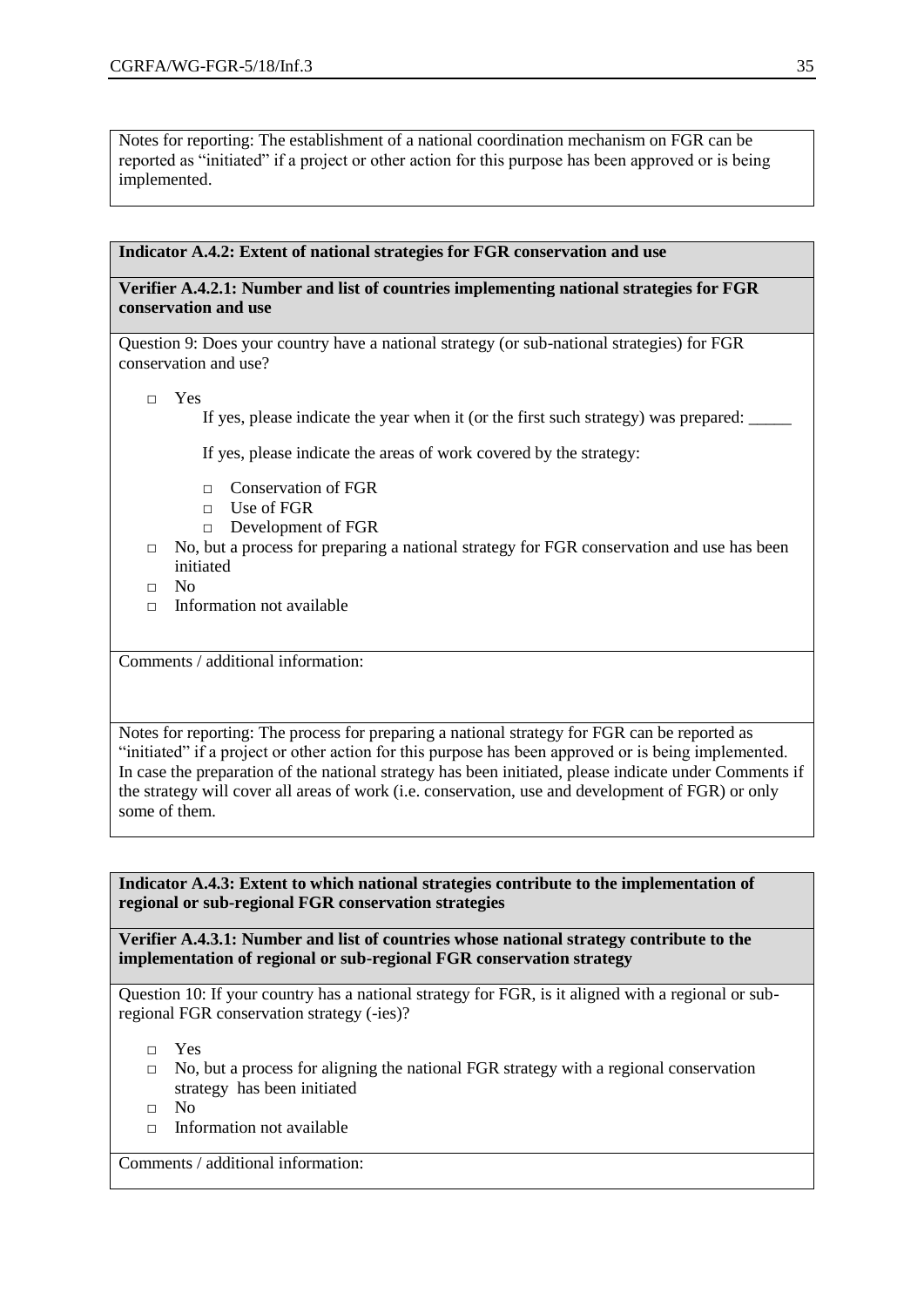Notes for reporting: In case no regional or sub-regional FGR conservation strategy exist, please indicate this under Comments. The process for aligning the national FGR strategy with a regional conservation strategy can be reported as "initiated" if a project or other action for this purpose has been approved or is being implemented.

### **Part B: State of conservation, use and development of forest genetic resources**

#### **Target B.1: Forest genetic resources are regularly assessed and characterized**

#### **Indicator B.1.1: Assessment of FGR**

#### **Verifier B.1.1.1: Number and list of species for which an up-to-date national distribution range is available**

Question 11: Please indicate those species for which an up-to-date national distribution range is available:

 $\Box$  To be indicated from the list of species incorporated in the online questionnaire

Comments / additional information:

Notes for reporting: A distribution map can be considered as up-to-date if less than 10 years have passed since the national distribution area of a species was assessed or re-documented.

## **Indicator B.1.2: Characterization of FGR**

**Verifier B.1.2.1: Number and list of species which have been characterized based on nonmolecular information (e.g. provenance trials, ecological or climatic zonation)**

Question 12: Please indicate those species which have been characterized based on non-molecular information:

 $\Box$  To be indicated from the list of species incorporated in the online questionnaire

Comments / additional information:

Notes for reporting: A species can be reported here when a large part of its genetic resources have been evaluated; it is not necessary that all populations or provenances of a species within a country have been characterized. Species for which characterization efforts have been started only recently can also be reported here.

**Verifier B.1.2.2: Number and list of species which have been characterized based on molecular information (e.g. range-wide sampling of populations for molecular marker studies)**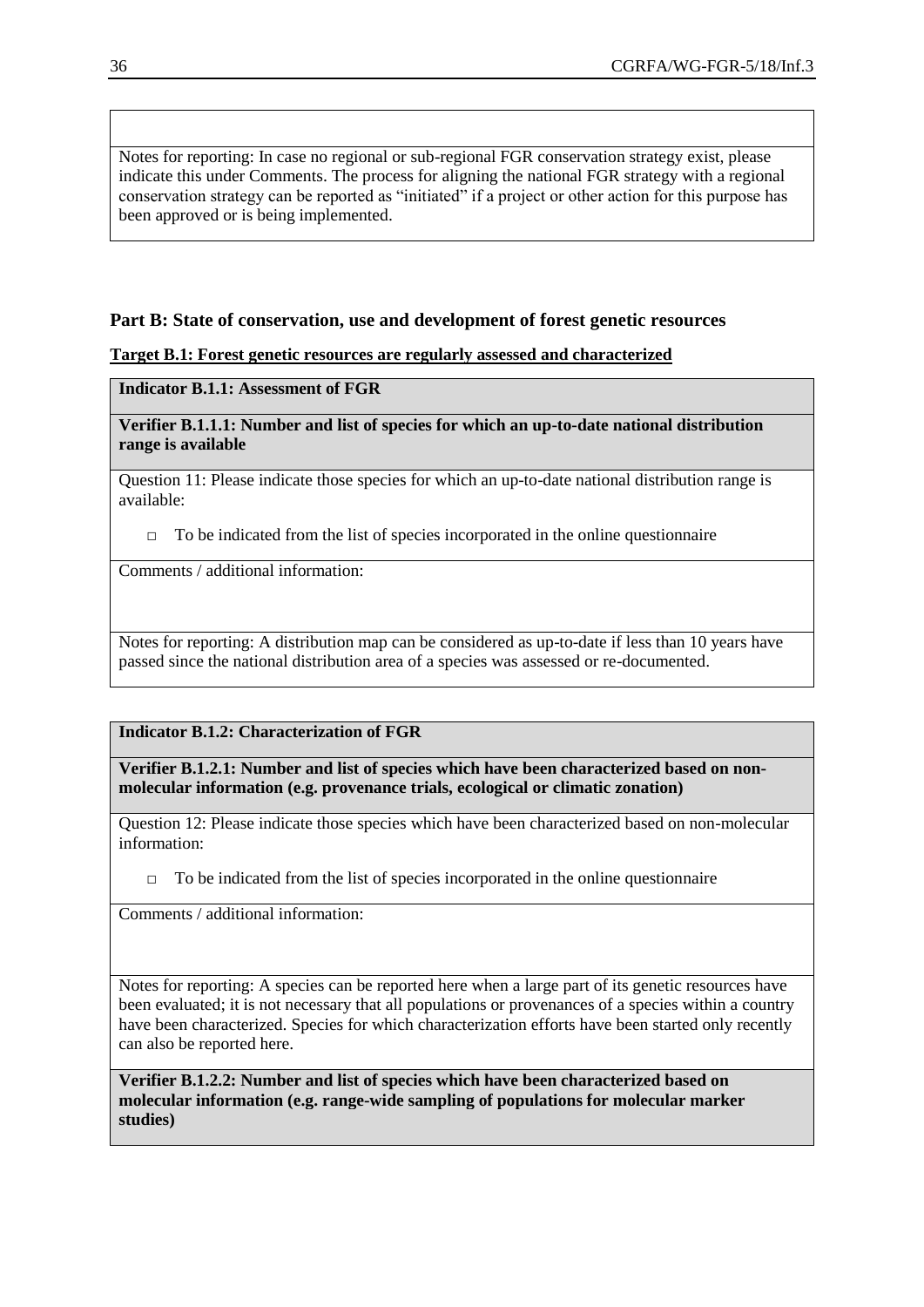Question 13: Please indicate those species which have been characterized based on molecular information:

 $\Box$  To be indicated from the list of species incorporated in the online questionnaire

Comments / additional information:

Notes for reporting: A species can be reported here when a large part of its genetic resources have been evaluated; it is not necessary that all populations or provenances of a species within a country have been characterized. Species for which characterization efforts have been started only recently can also be reported here.

#### **Target B.2: Forest genetic resources are conserved** *in situ***, and complementary** *ex situ* **measures have been implemented**

**Indicator B.2.1: Amount FGR conserved in situ** 

**Verifier B.2.1.1: Number and list of species included in** *in situ* **conservation programmes**

Question 14: Please indicate those species which have been included in *in situ* conservation programme(s) in your country:

□ To be indicated from the list of species incorporated in the online questionnaire

Comments / additional information:

Notes for reporting:

**Verifier B.2.1.2: Number of** *in situ* **conservation units by species**

Question 15: Please indicate the number of *in situ* conservation units for each of the species in your country:

 $\Box$  To be added to the online table listing all selected species

Comments / additional information:

Notes for reporting: In case the information on the units is not available, "n/a" should be indicated in the table.

**Verifier B.2.1.3: Area (ha) designated and managed for** *in situ* **conservation by species**

Question 16: Please indicate the area (in hectares) of *in situ* conservation units for each of the species in your country:

 $\Box$  To be added to the online table listing all selected species

Comments / additional information: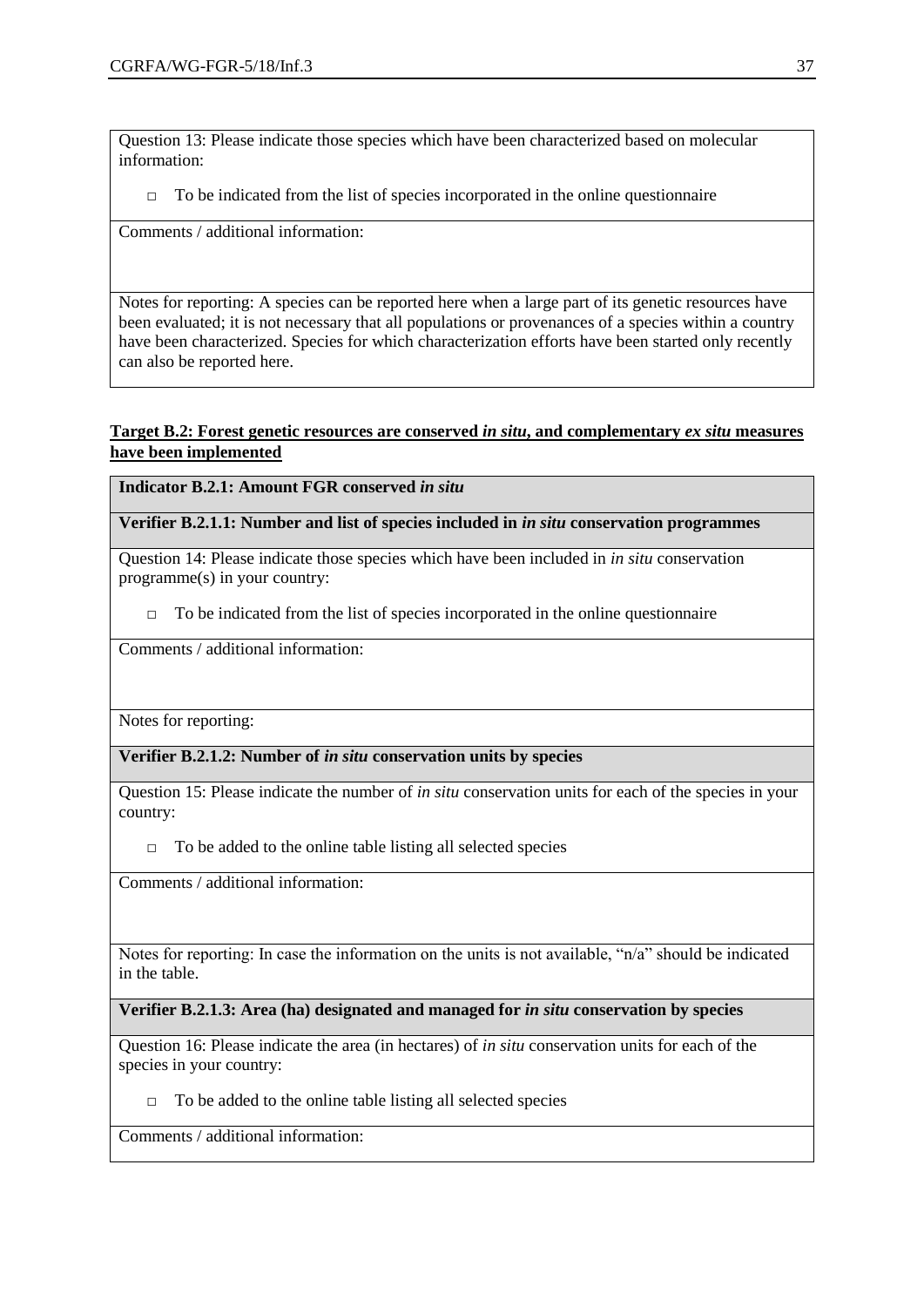Notes for reporting: The area by species should be indicated in hectares and with an accuracy of one decimal, e.g. 50.4 ha. In case the information on the units is not available, "n/a" should be indicated in the table.

#### **Indicator B.2.2: Amount FGR conserved** *ex situ*

#### **Verifier B.2.2.1: Number and list of species included in** *ex situ* **conservation programmes**

Question 17: Please indicate those species which have been included in *ex situ* conservation programme(s) in your country:

 $\Box$  To be indicated from the list of species incorporated in the online questionnaire

Comments / additional information:

Notes for reporting:

**Verifier B.2.2.2: Number of** *ex situ* **conservation units by species**

Question 18: Please indicate the number of *ex situ* conservation units for each of the species in your country:

 $\Box$  To be added to the online table listing all selected species

Comments / additional information:

Notes for reporting: In case the information on the units is not available, "n/a" should be indicated in the table.

**Verifier B.2.2.3: Area (ha) designated and managed for** *ex situ* **conservation by species**

Question 19: Please indicate the area (in hectares) of *ex situ* conservation units for each of the species in your country:

 $\Box$  To be added to the online table listing all selected species

Comments / additional information:

Notes for reporting: The area by species should be indicated in hectares and with an accuracy of one decimal, e.g. 50.4 ha. In case the information on the units is not available, "n/a" should be indicated in the table.

**Verifier B.2.2.4: Number of** *ex situ* **accessions (in seed and clone banks) by species**

Question 20: Please indicate the number of *ex situ* accessions for each of the species in your country:

 $\Box$  To be added to the online table listing all selected species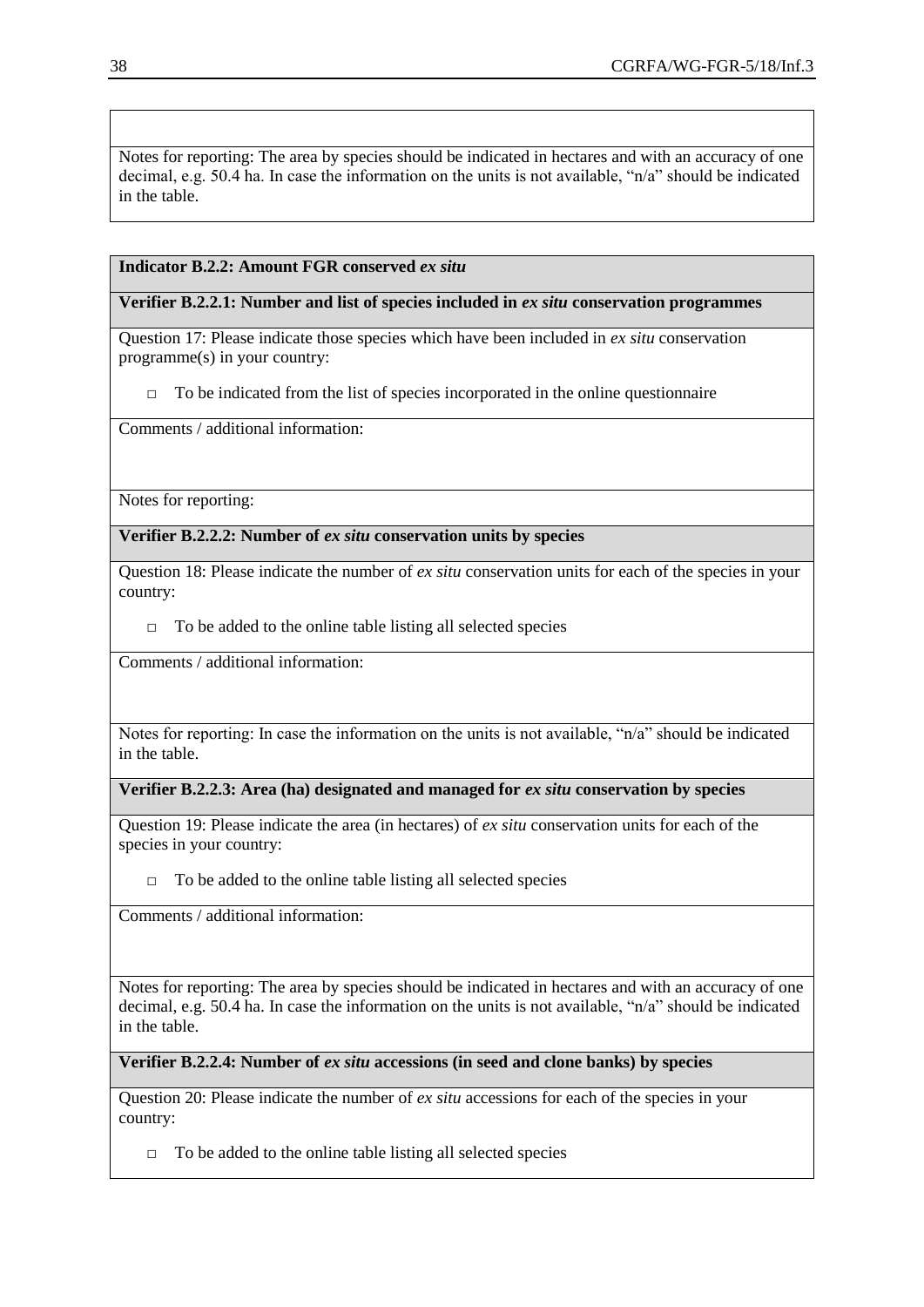Comments / additional information:

Notes for reporting: In case the information on the accessions is not available, "n/a" should be indicated in the table.

#### **Target B.3: Use and development of FGR are enhanced**

**Indicator B.3.1: Species included in tree seed and breeding programmes (including international breeding cooperation and efforts carried out by the private sector)**

**Verifier B.3.1.1: Number and list of species included in national tree seed programmes**

Question 21: Please indicate those species which have been included in a national (or sub-national) tree seed programme(s) in your country:

 $\Box$  To be indicated from the list of species incorporated in the online questionnaire

Comments / additional information:

Notes for reporting:

**Verifier B.3.1.2: Number and list of species included in tree breeding programmes**

Question 22: Please indicate those species which have been included in a tree breeding programme in your country:

 $\Box$  To be indicated from the list of species incorporated in the online questionnaire

Comments / additional information:

Notes for reporting:

#### **Indicator B.3.2: Production of forest reproductive material**

#### **Verifier B.3.2.1: Area (ha) and number of seed stands by species**

Question 23: Please indicate the area and number of seed stands by species in your country:

 $\Box$  To be added to the online table listing all selected species

Comments / additional information: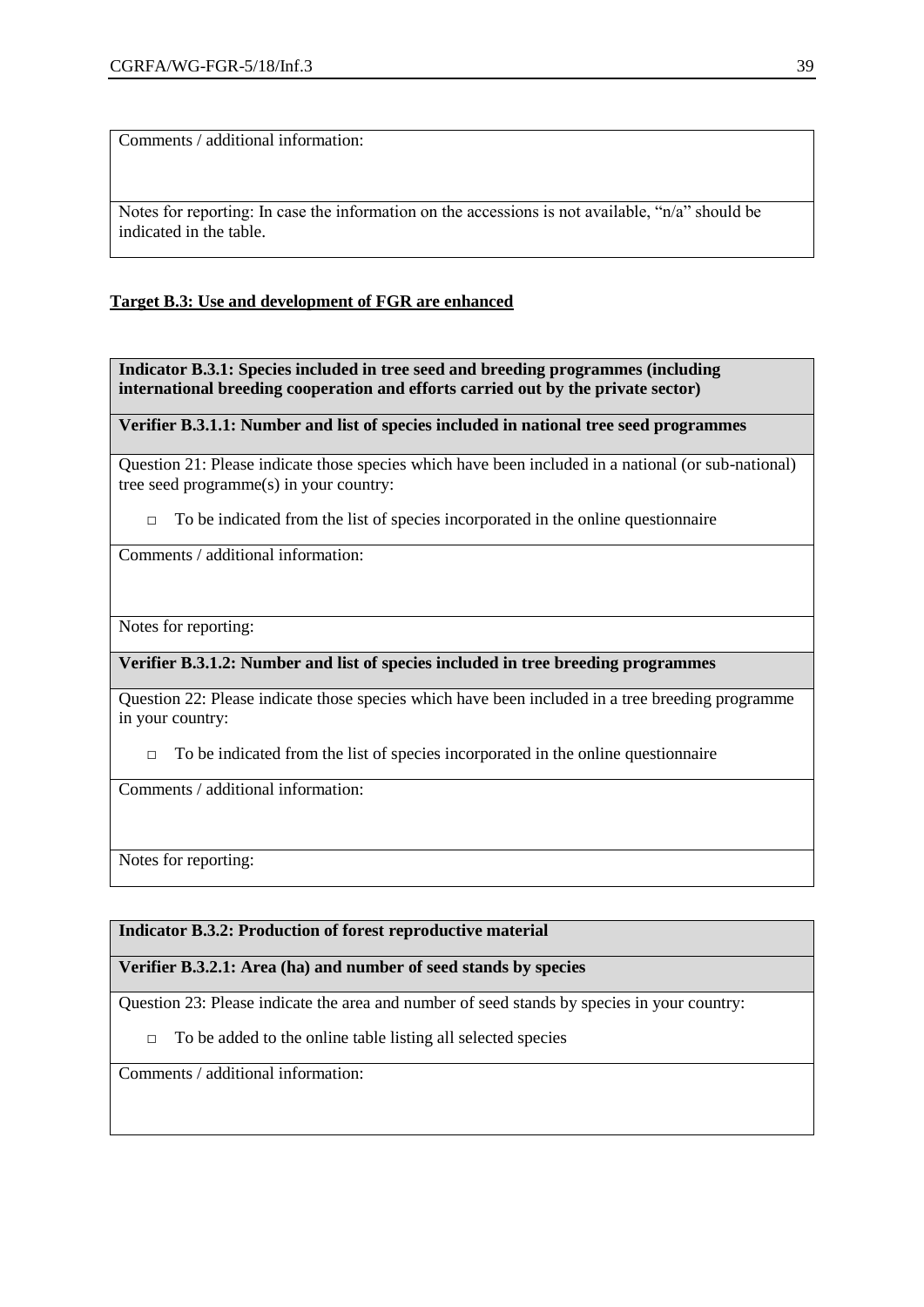Notes for reporting: The area of seed stands by species should be indicated in hectares and with an accuracy of one decimal, e.g. 176.3 ha. In case the information on the seed stands is not available, " $n/a$ " should be indicated in the table.

#### **Verifier B.3.2.2: Area (ha) and number of seed orchards by species**

Question 24: Please indicate the area and number of seed orchards by species in your country:

 $\Box$  To be added to the online table listing all selected species

Comments / additional information:

Notes for reporting: The area of seed orchards by species should be indicated in hectares and with an accuracy of one decimal, e.g. 35.6 ha. In case the information on the seed orchards is not available, "n/a" should be indicated in the table.

**Verifier B.3.2.3: Amount (average number per year) of planting stock produced through macro and micropropagation by species**

Question 25: Please indicate the amount (average number per year) of planting stock produced through macro and/or micropropagation by species in your country:

 $\Box$  To be added to the online table listing all selected species

Comments / additional information:

Notes for reporting: In case the information on the planting stock produced is not available, "n/a" should be indicated in the table.

#### **Indicator B.3.3: State of tree breeding programmes**

#### **Verifier B.3.3.1: Testing and selection cycle by species**

Question 26: Please indicate the state of a tree breeding programme by indicating the generation number for species included in breeding programmes:

□ To be added to the online table listing all selected species

Comments / additional information:

Notes for reporting: The generation number should be indicated as 1, 1.5, 2 etc. It should refer to the material that has already been deployed for the establishment of seed orchards or mass propagation using vegetative techniques, not to the material that is still under breeding and/or testing. In case the information is not available, "n/a" should be indicated in the table.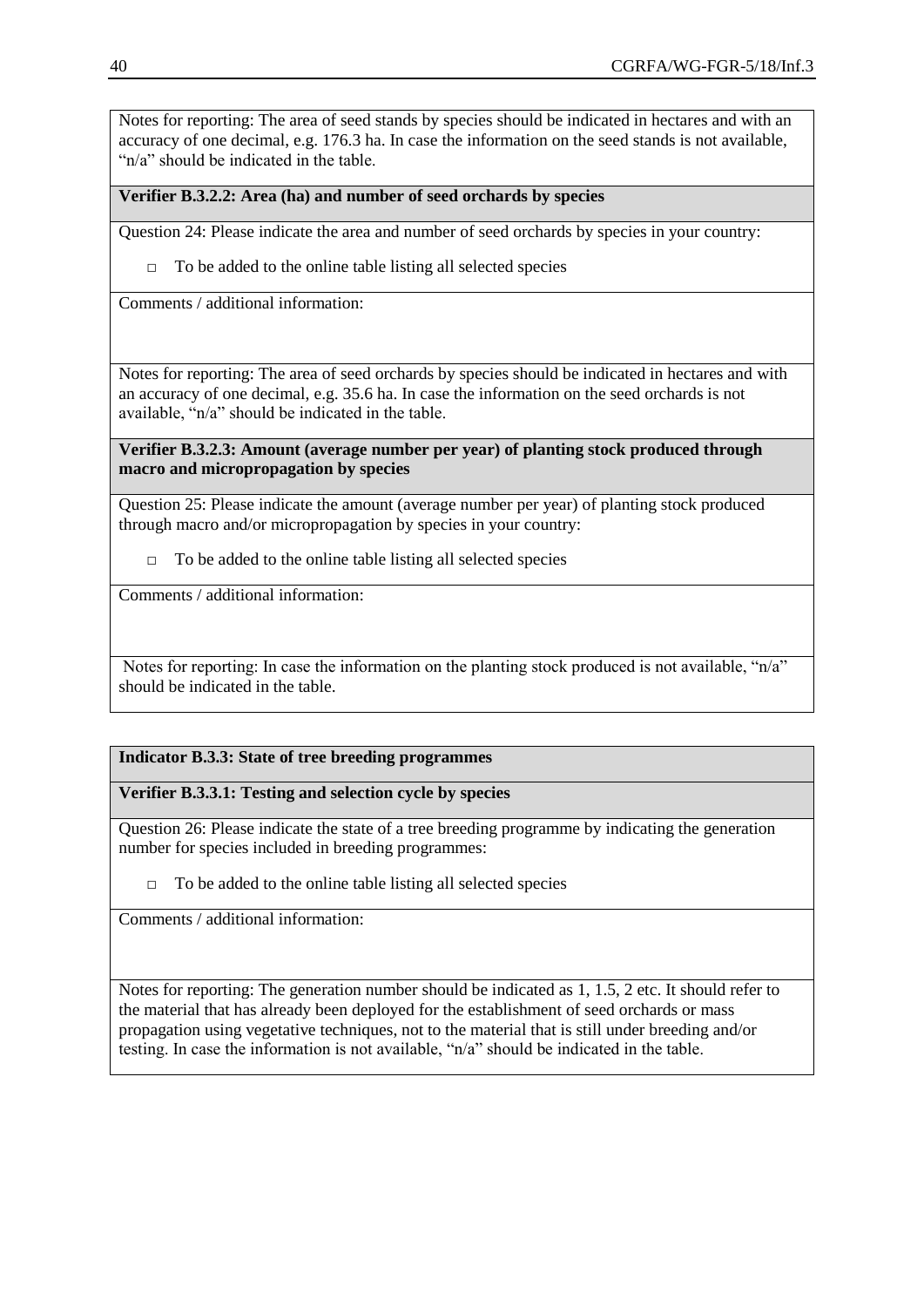#### **Target B.4: Policies and capacities supporting FGR conservation and sustainable use are strengthened**

#### **Indicator B.4.1: Integration of FGR conservation and use into relevant national policies**

**Verifier B.4.1.1: Number of countries which have integrated FGR conservation and use into their national forest programme and/or national forest policy**

Question 27: Have FGR conservation and use been integrated into a national (or sub-national) forest programme(s) and/or national (or sub-national) forest policy (-ies) in your country?

- □ Yes
- $\Box$  No, but a process for integrating FGR conservation and use into a national forest programme and/or national forest policy has been initiated
- $\Box$  No, because my country does not have a national forest programme and/or national forest policy
- □ No
- $\Box$  Information not available

Comments / additional information:

Notes for reporting:

#### **Verifier B.4.1.2: Number of countries which have integrated FGR conservation and use into their national biodiversity action plans and/or related policies**

Question 28: Have FGR conservation and use been integrated into a national (or sub-national) biodiversity action plan(s) and related polices in your country?

- □ Yes
- $\Box$  No, but a process for integrating FGR conservation and use into a national biodiversity action plan has been initiated
- □ No, because my country does not have a national biodiversity action plan
- □ No
- $\Box$  Information not available

Comments / additional information:

Notes for reporting:

**Verifier B.4.1.3: Number of countries which have integrated FGR conservation and use into their national adaptation strategies for climate change**

Question 29: Have FGR conservation and use been integrated into a national (or sub-national) adaptation strategy (-ies) for climate change in your country?

- □ Yes
- $\Box$  No, but a process for integrating FGR conservation and use into a national adaptation strategy for climate change has been initiated
- $\Box$  No, because my country does not have a national adaptation strategy for climate change
- □ No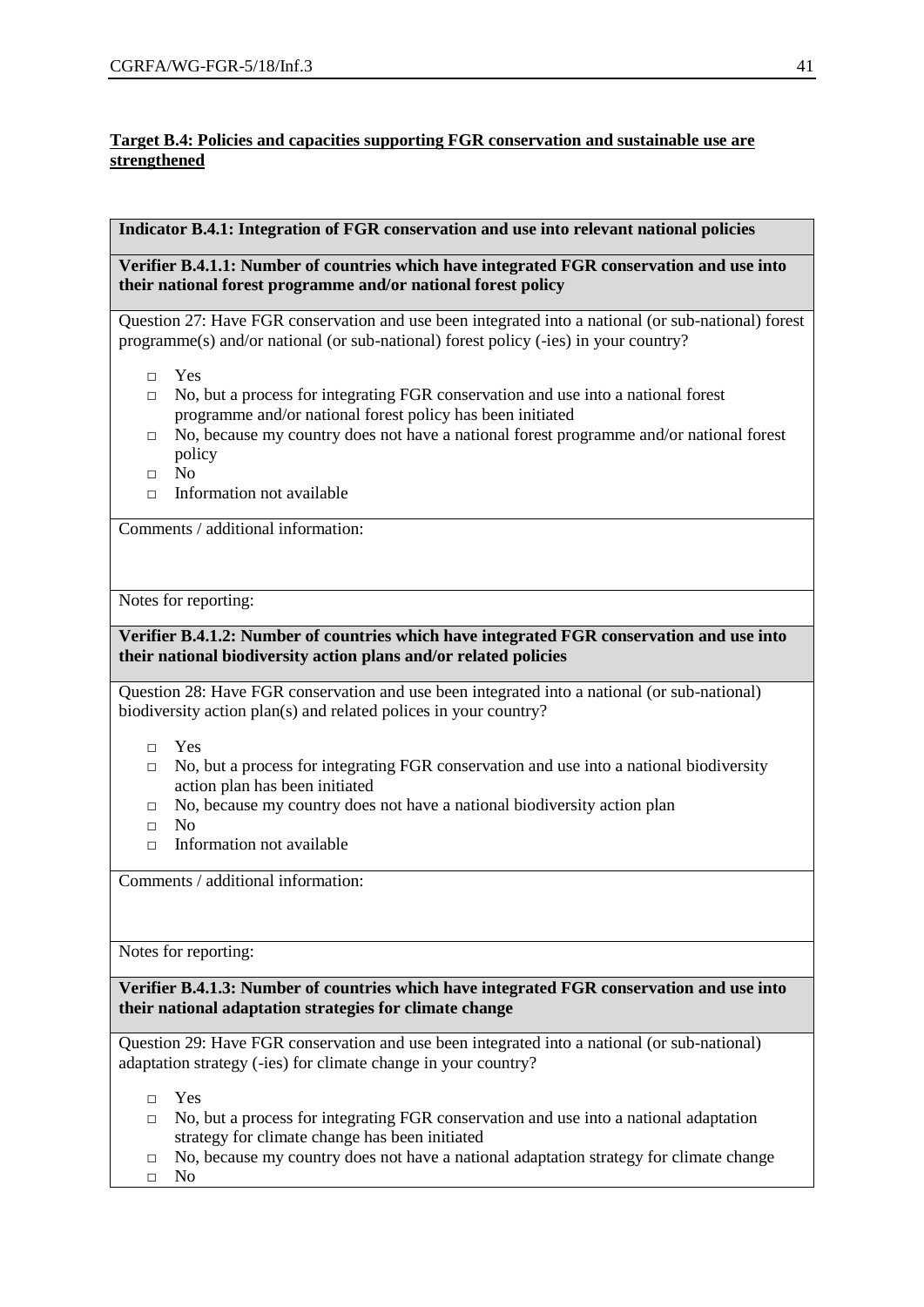□ Information not available

Comments / additional information:

Notes for reporting:

#### **Indicator B.4.2: Participation in regional/sub-regional collaboration on FGR**

#### **Verifier B.4.2.1: Number of countries participating in regional/sub-regional networks on FGR**

Question 30: Is your country a member of a regional and/or sub-regional network(s) on FGR?

□ Yes

If yes, please indicate in which networks(s): \_\_\_\_\_\_\_\_\_\_\_\_\_\_\_\_\_\_\_\_\_\_\_\_\_

- $\Box$  No, but my country is considering joining a regional and/or sub-regional network(s)
- □ No
- □ Information not available

Comments / additional information:

Notes for reporting:

#### **Indicator B.4.3: Participation in international research and development cooperation on FGR**

**Verifier B.4.3.1: Number of countries and national organizations participating in international R&D cooperation on FGR**

Question 31: Is your country participating in international research and development collaboration on FGR?

□ Yes

If yes, please indicate the number of national organizations currently participating: \_\_\_

- $\Box$  No, but my country and its national organizations have sought opportunities for participating in international R&D cooperation on FGR
- $\Box$  No, my country and its national organizations are currently not participating in international R&D cooperation on FGR but have done so during the past 5 years
- □ No
- $\Box$  Information not available

Comments / additional information:

Notes for reporting: The names of the national organizations (including government and nongovernmental organizations, universities and other relevant organizations) can be provided under Comments.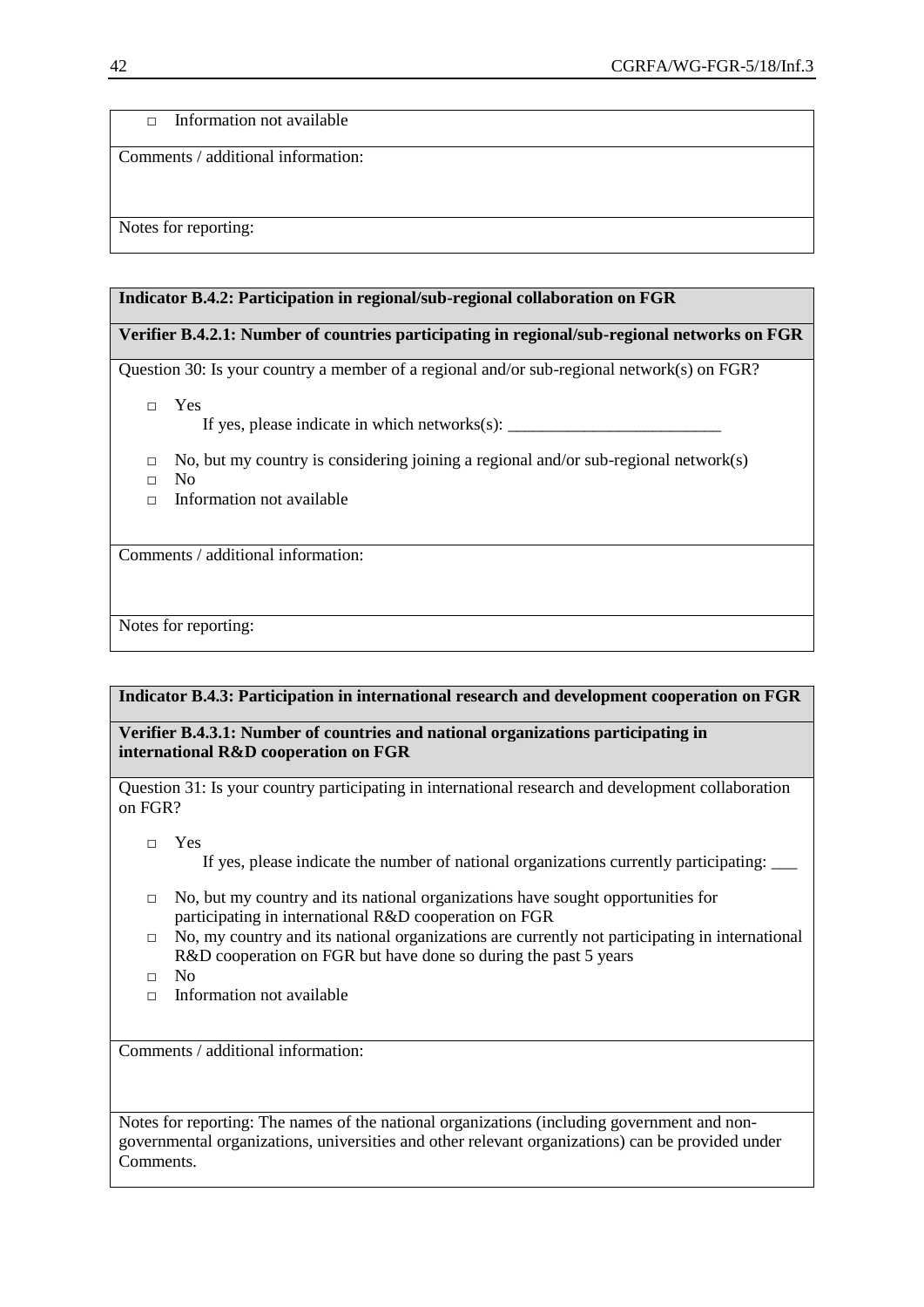#### **ANNEX 2**

# **GLOSSARY OF TECHNICAL TERMS**

**Characterization based on non-molecular information** refers to the description and evaluation of FGR based on information obtained from field observations, provenance trials or ecological/climatic zonation of species' distribution range within a country, for example. The characterization of FGR is typically done at the level of populations or provenances. In general, genetic resources are characterized based on traits that are usually heritable, easy to observe by the eye and expressed across different environments.

**Characterization based on molecular information** refers to the description and evaluation of FGR based on information obtained through molecular markers and/or genomic approaches.

**Designated** means that an area has been assigned to *in situ* and/or *ex situ* conservation of FGR by law or other arrangement, depending on how a country (or state) has organized its work on FGR.

*Ex situ* **accession** refers to a sample of FGR stored in a seed bank or a genotype held in a clonal collection.

*Ex situ* conservation of FGR refers to the conservation of genetic resources of trees and other woody plant species outside of their natural habitats.

*Ex situ* **conservation unit** refers to a range of *ex situ* genetic conservation areas of forest trees and other woody plants species (e.g. *ex situ* conservation stands, provenance and progeny trials, and breeding populations).

**Extension programmes or activities** refers to training and communication efforts targeted to users of FGR (farmers, local communities, forest owners, etc) with an aim to help them enhance their use of FGR to derive economic and other benefits. Extension activities may include short-term training courses and workshops, field trips, exhibitions, media campaigns and dissemination of information through leaflets, posters and guidelines, or even development of on-line tools.

**Forest genetic resources** (FGR) refers to the heritable materials maintained within and among tree and other woody plant species that are of actual or potential economic, environmental, scientific or societal value.

**Forest reproductive material** refers to any plant tissue that is created by sexual or asexual means (e.g. seeds, pollen and cuttings) and used for the production of new trees or other woody species.

*In situ* **conservation of FGR** refers to the maintenance of viable populations of trees and other woody plant species in their natural surroundings.

*In situ* **conservation unit** refers to a range of *in situ* genetic conservation areas of forest trees and other woody plants species (e.g. gene reserve forests, genetic conservation units or stands, gene management units or zones, and evolutionary conservation units or stands).

**International research and development cooperation** refers to global, regional and sub-regional research projects (or project proposals), tree breeding programmes and other R&D efforts.

**Macropropagation** refers to vegetative propagation of planting stock from cuttings, grafting or airlayering.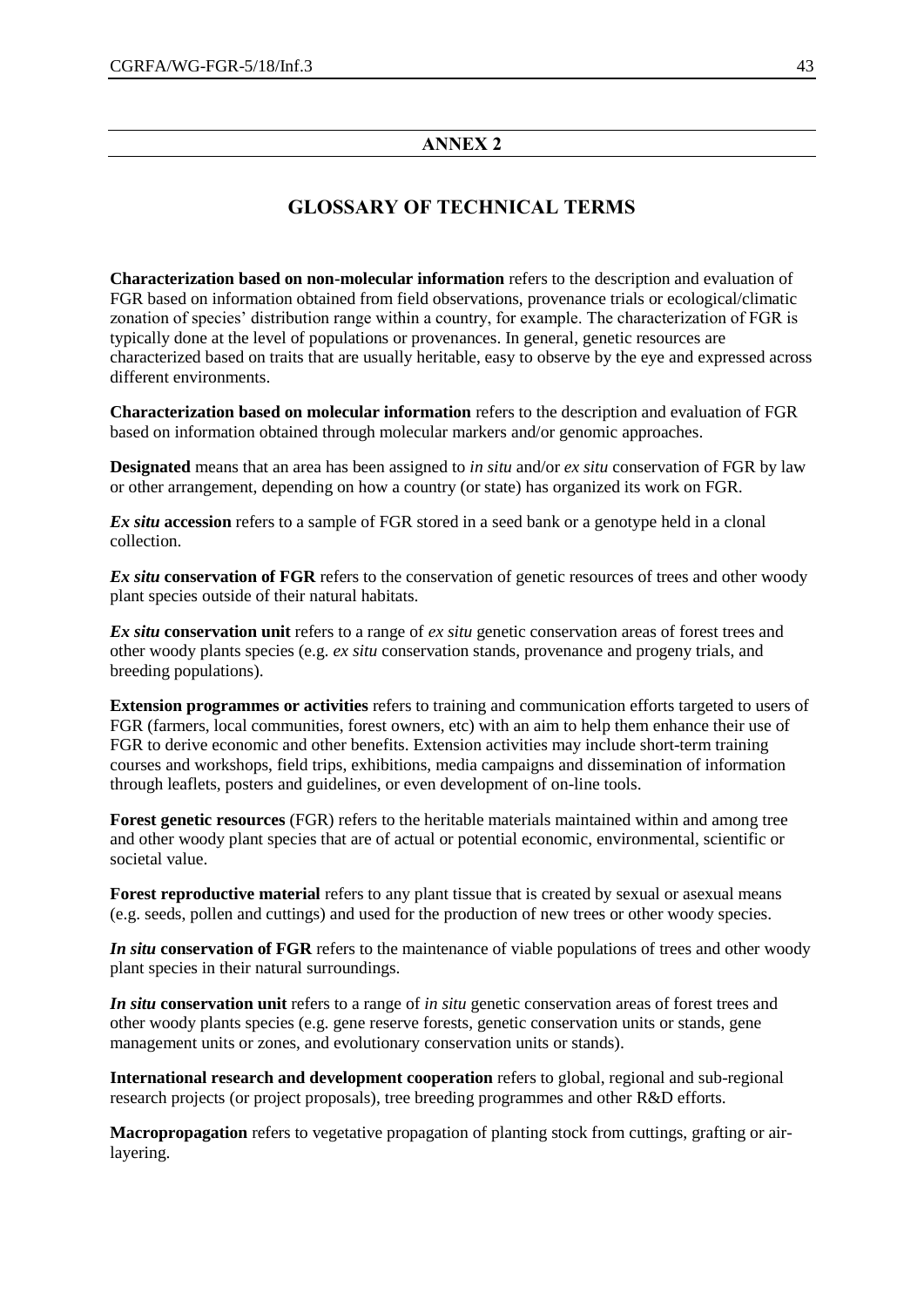**Microprogation** refers to vegetative propagation of planting stock by *in vitro* technology producing plantlets, micropropagules or somatic embryos.

**National adaptation strategy for climate change** refers to a national adaptation strategy, action plan and/or programme(s) for climate change.

**National biodiversity action plan** refers to a national strategy, action plan and/or programme(s) for the conservation and sustainable use of biological diversity.

**National distribution range of a species** refers to area(s) within a country where a species is growing naturally, and where it might have been introduced.

**National forest programme** refers to a wide range of approaches that are used to develop and/or revise forest policy and related strategy (or strategies) at the national or sub-national levels, and to facilitate their implementation.

**National forest policy** is typically a government document which presents a vision or goals on forests (and trees) and their use shared by government and other stakeholders.

**National (or sub-national) coordination mechanism on FGR** refers to a range of approaches that are used to coordinate the work on FGR at national or sub-national levels. Various stakeholders (e.g. farmers, forest owners, private sector, non-governmental organizations, research organizations and relevant ministries) are typically represented in such national coordination mechanism. Examples of national coordination mechanisms include national (or sub-national) FGR programmes and national (or sub-national) committees or working groups on FGR.

**National (or sub-national)** *ex situ* **conservation programme (or system) for FGR** refers to an *ex situ* conservation programme of FGR that is undertaken and coordinated by a designated national (or sub-national) agency working in collaboration with various stakeholders. An *ex situ* conservation programme is often based on a combination of *ex situ* conservation stands, field collections (e.g. clonal archives and stool beds) and storage facilities for seed, pollen or other tissue.

**National (or sub-national) FGR information system** refers to a database (or databases) and other electronic documentation systems (off-line or on-line) that is used by a national FGR inventory to gather, store and/or make available the data and information on FGR. A national FGR information system is up-to-date when the data and information are updated periodically (e.g. annually) or whenever new data and information have become available.

**National (or sub-national) FGR inventory (-ies)** refers to a mechanism that gathers data and information, often from several data-providers within a country, on areas and facilities managed for the conservation of FGR and the production of forest reproductive material, as well as related research and development (R&D) efforts, for example. A national (or sub-national) FGR inventory is operational when the collection of data and information is repeated frequently, and when the data and information are processed, stored and made available to support policymaking, management of FGR and R&D efforts.

**National (or sub-national)** *in situ* **conservation programme (or system) for FGR** refers to a longterm *in situ* conservation programme of FGR that is undertaken and coordinated by a designated national (or sub-national) agency working in collaboration with various stakeholders. Typically, the main aim of such conservation programme is to establish and maintain a network of *in situ* conservation units for FGR in a country (or state).

**National (or sub-national) strategy (-ies) for FGR conservation and use** presents the country's (or its states') vision and goals for the conservation and use of FGR, and describes how it intends to achieve these goals. A national (or sub-national) strategy for FGR conservation and use typically reflects both binding (e.g. the Convention on Biological Diversity) and non-binding (e.g. the Global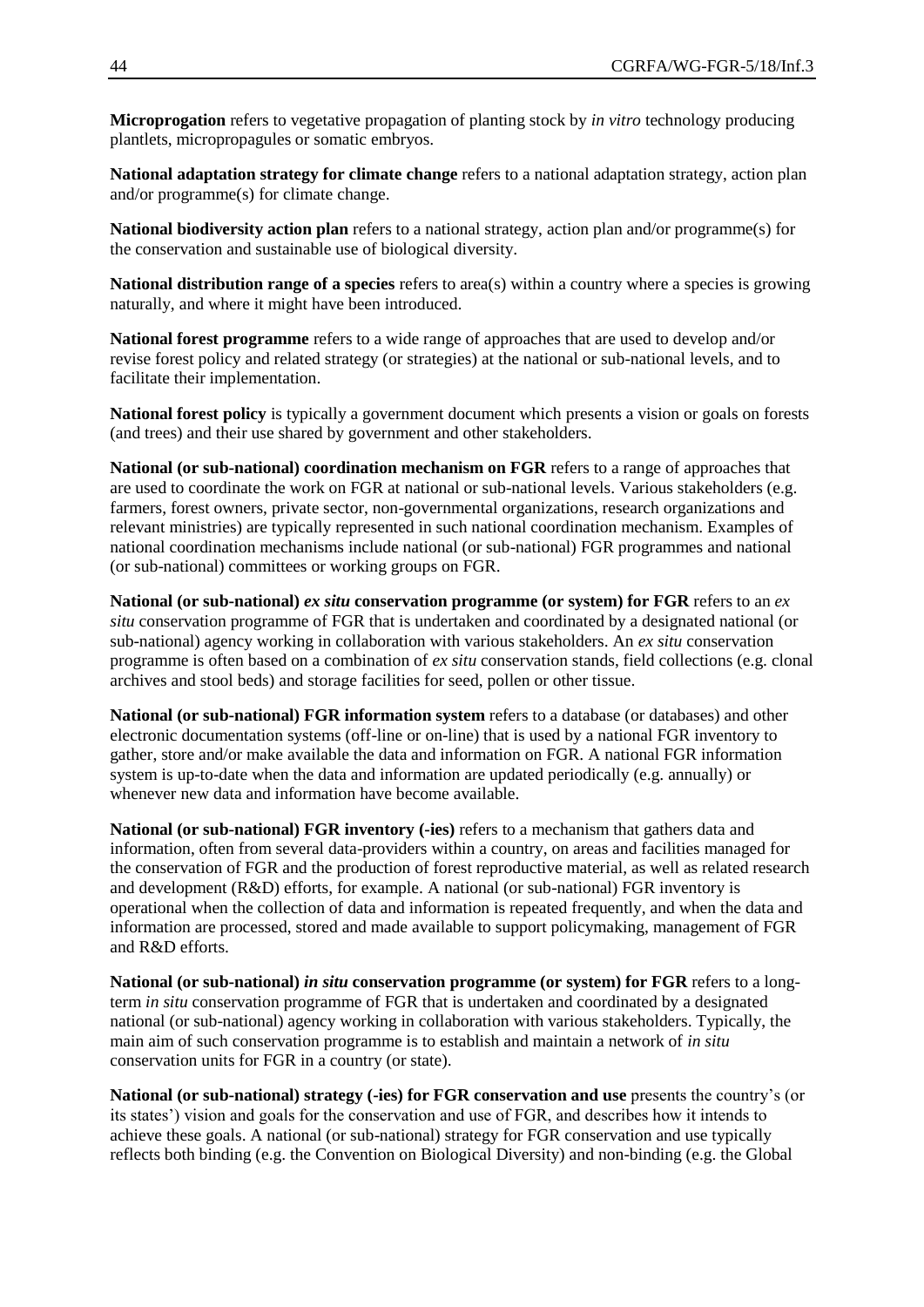Plan of Action for the Conservation, Sustainable Use and Development of Forest Genetic Resources) international commitments made by the country.

**National (or sub-national) tree seed programme** refers to a mechanism (or mechanisms) that oversees and/or coordinates the selection, procurement, documentation, storage and testing of forest reproductive material at national or sub-national levels. Such mechanism typically brings together an official body responsible for approving basic material and maintaining a national or sub-national register of this material, as well as other stakeholders (public and private) involved in the selection, procurement, storage and testing of forest productive material.

**Operational** means that a programme and/or activities are being implemented, and that relevant stakeholders provide inputs and/or meet regularly.

**Regional or sub-regional FGR conservation strategy** refers to a vision and goals for the conservation of FGR that a group of countries may have agreed in the context of regional or subregional networks or other collaboration platforms on FGR.

**Regional or sub-regional network on FGR** refers to a regional or sub-regional network, programme or working group that promote international collaboration on forest genetic resources.

**Seed stand** refers to a delineated population of trees or other woody plant species that is identified and registered by a relevant national (or sub-national) authority for producing forest reproductive material.

**Seed orchards** refers to a plantation of selected individuals of trees or other woody plant species (identified by clone, family or provenance) that is specifically managed for seed production.

**Tree breeding programme** refers to systematic efforts based on the application of genetic principles and practices to develop improved trees. Tree breeding programmes may be public, private or privatepublic partnerships, and they may operate at sub-national, national, regional or global scales.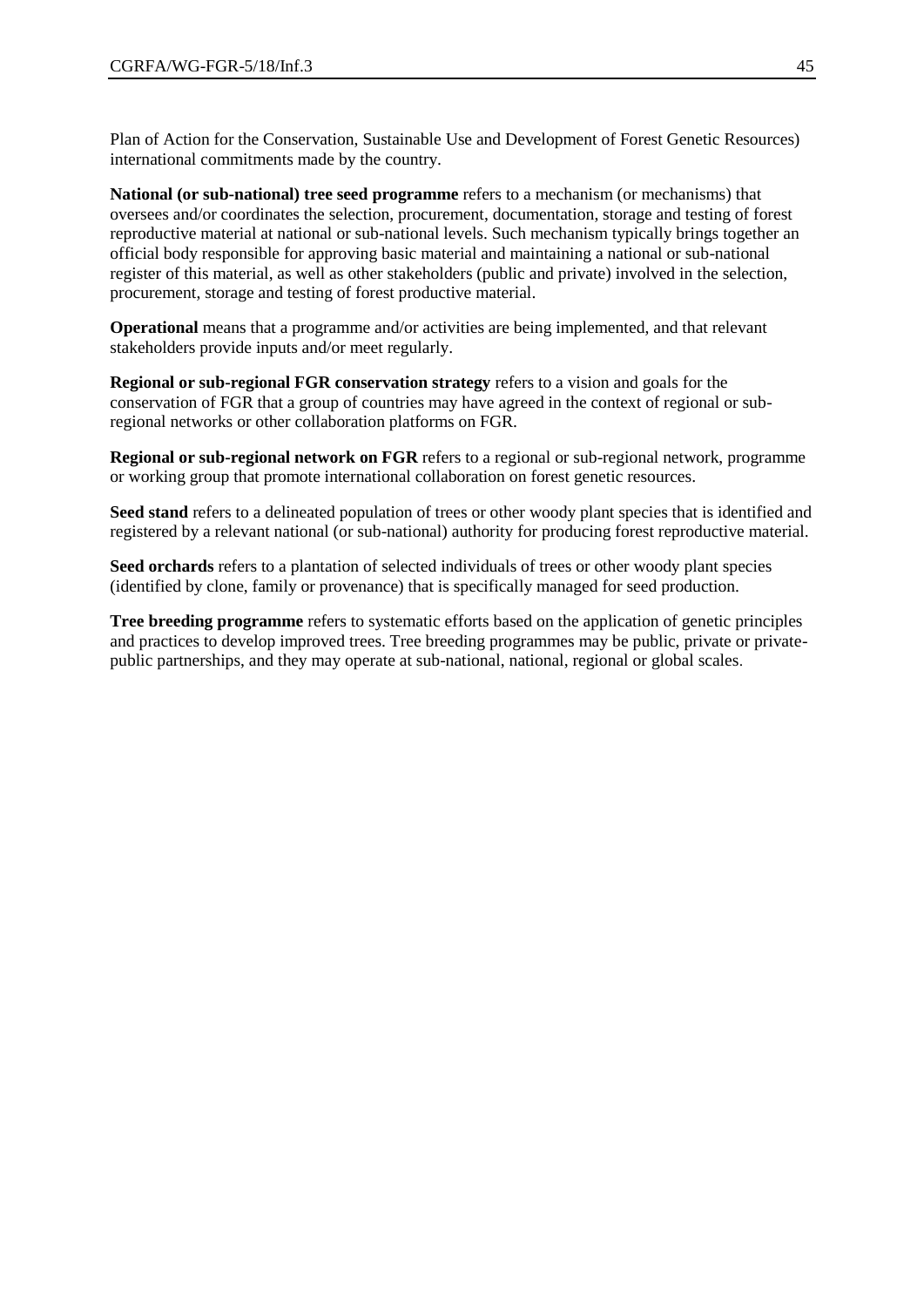#### **APPENDIX II**

# **REPORTING GUIDELINES FOR REGIONAL NETWORKS AND INTERNATIONAL ORGANIZATIONS ON THEIR CONTRIBUTIONS TO THE IMPLEMENTATION OF** *THE GLOBAL PLAN OF ACTION FOR THE CONSERVATION, SUSTAINABLE USE AND DEVELOPMENT OF FOREST GENETIC RESOURCES*

#### **TABLE OF CONTENTS**

| L           |                                            | <b>INTRODUCTION</b>                               | 4 |
|-------------|--------------------------------------------|---------------------------------------------------|---|
| $\Pi$ .     |                                            | PURPOSE OF THE GUIDELINES                         | 4 |
| III.        | RECOMMENDED SCOPE AND STRUCTURE OF REPORTS |                                                   |   |
|             | IV. SUBMISSION OF REPORTS                  |                                                   |   |
| $V_{\perp}$ |                                            | <b>PROCESS AND TIMELINE</b>                       | 5 |
|             |                                            |                                                   |   |
| Annex 1:    |                                            | RECOMMENDED STRUCTURE AND CONTENT OF REPORTS BY   |   |
|             |                                            | REGIONAL NETWORKS AND INTERNATIONAL ORGANIZATIONS | 7 |

| Annex 2: | <b>GLOSSARY OF TECHNICAL TERMS</b> |  |
|----------|------------------------------------|--|
|          |                                    |  |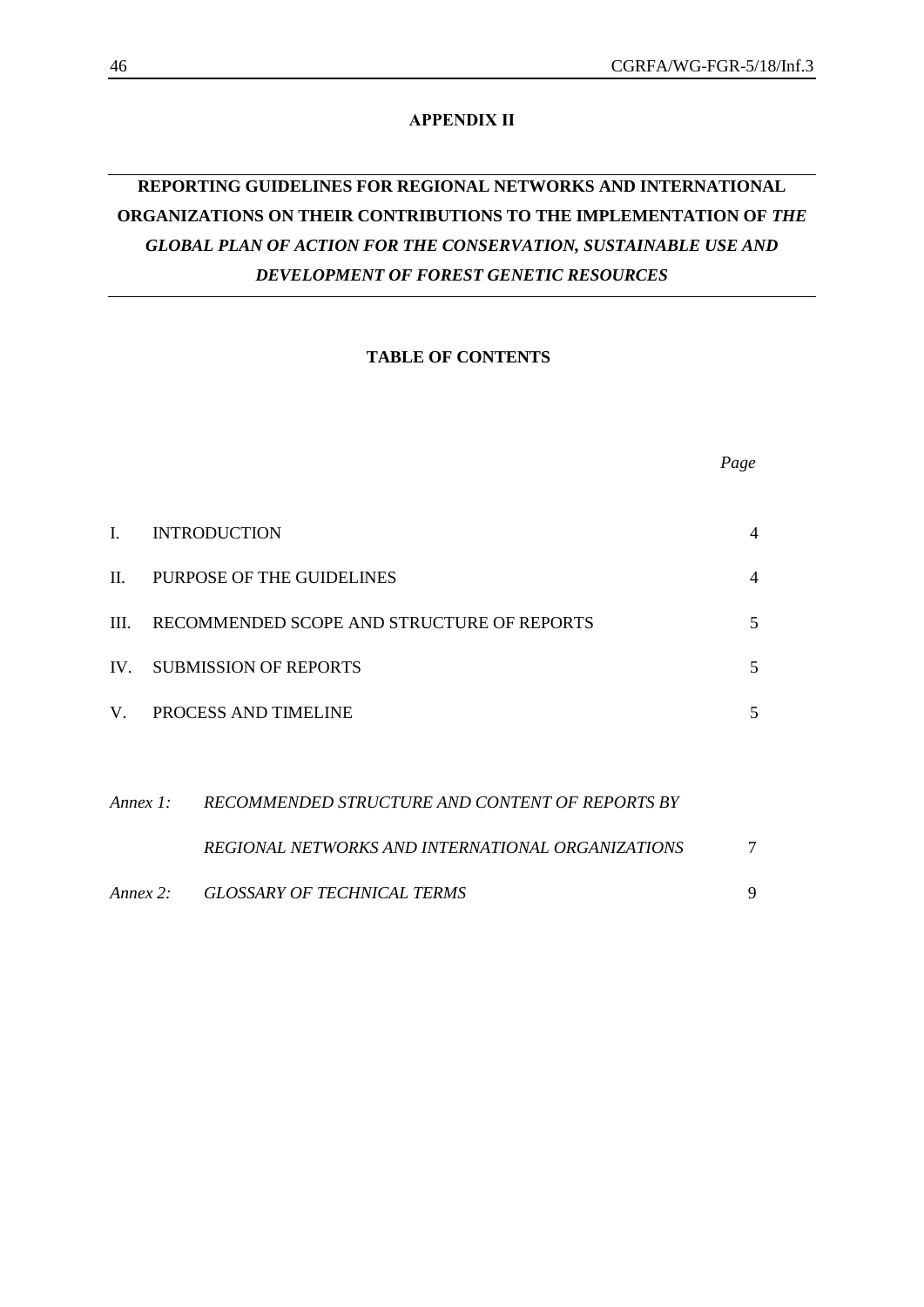# **I. INTRODUCTION**

1. The *Global Plan of Action for the Conservation, Sustainable Use and Development of Forest Genetic Resources* (Global Plan of Action) <sup>15</sup> was adopted by the FAO Conference at its Twentyeighth Session in June 2013<sup>16</sup>. It was developed in response to the findings of the first report on *The State of the World's Forest Genetic Resources<sup>17</sup>* and agreed by the Commission on Genetic Resources for Food and Agriculture (the Commission) at its Fourteenth Regular Session in April 2013<sup>18</sup> based on the strategic priorities identified by the Intergovernmental Technical Working Group on Forest Genetic Resources (the Working Group).

2. At its Sixteenth Regular Session in February 2017, the Commission adopted targets, indicators and verifiers for forest genetic resources<sup>19</sup> to be used as assessment tools to monitor the implementation of the Global Plan of Action, as well as a schedule for the monitoring process<sup>20</sup>. The targets, indicators and verifiers resulted from the discussions by the Working Group during its Second, Third and Fourth Sessions held in 2013, 2014 and 2016, respectively.

3. The targets and indicators were formulated based on the broader needs and actions identified at the level of priority areas in the Global Plan of Action. Furthermore, they focus on actions that need to be carried out at the national level. The Working Group considered that regional and/or sub-regional networks on forest genetic resources and international organizations should be invited to prepare separate reports on their contributions to the implementation of the Global Plan of Action.

4. At its previous session, the Commission requested FAO to prepare draft guidelines for the preparation of country progress reports and reporting guidelines for reginal networks on forest genetic resources and international organizations.<sup>21</sup> It also requested FAO to invite regional networks on forest genetic resources and relevant international organizations to report on their contributions to the implementation of the Global Plan of Action.<sup>22</sup>

5. This document contains the reporting guidelines for the regional networks and international organizations on their contributions to the implementation of the Global Plan of Action. It also provides information on the reporting process.

# **II. PURPOSE OF THESE GUIDELINES**

6. The purpose of these reporting guidelines is to facilitate the preparation of reports by the regional networks and international organizations on their contributions to the implementation of the Global Plan of Action. The reporting guidelines explain what kind of information the regional networks and international organizations are expected to submit to FAO (Annex 1). A glossary of technical terms is also included for their information (Annex 2). The glossary is the same one that was provided to countries for the preparation of the country progress reports.

# **III. RECOMMENDED SCOPE AND STRUCTURE OF REPORTS**

7. It is recommended that the reports by regional networks and international organizations focus on their contributions to strategic priorities identified in the Global Plan of Action, and other relevant

l

 $15$  http://www.fao.org/3/a-i3849e.pdf

<sup>16</sup> C 2013/REP, paragraph 77.

<sup>17</sup> http://www.fao.org/3/a-i3825e.pdf

<sup>18</sup> CGRFA-14/13/Report, paragraph 52.

<sup>19</sup> CGRFA-16/17/20, *Appendices A & B*.

<sup>20</sup> CGRFA-16/17/20, *Appendix C*.

<sup>21</sup> CGRFA-16/17Report, paragraph 75.

<sup>22</sup> CGRFA-16/17/Report, paragraph 76.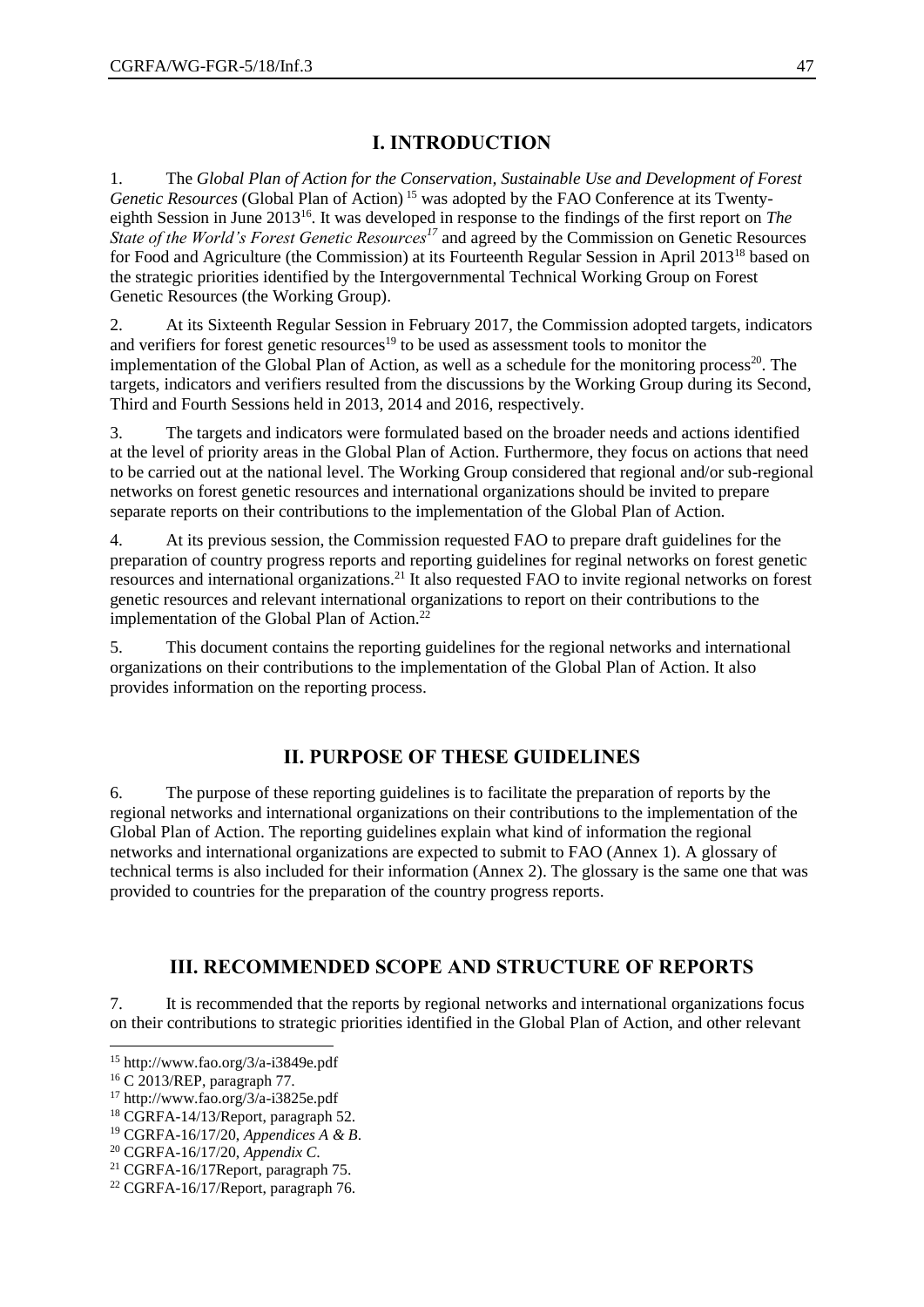activities on forest genetic resources, at regional and international levels. In case the regional networks and international organizations have also supported countries in addressing the national level strategic priorities, these contributions can also be reported. The reporting period is 2013-2017.

8. The structure of the country progress reports is based on the four priority areas of the Global Plan of Action which are:

- Improving the availability of, and access to, information on forest genetic resources;
- Conservation of forest genetic resources *(in situ* and *ex situ*);
- Sustainable use, development and management of forest genetic resources; and
- Policies, institutions and capacity-building.

9. The regional networks and international organizations are invited to following the same structure in their reports. This will facilitate the preparation of a global assessment report on the implementation of the Global Plan of Action. In case some of the priority areas are not included in the scope or mission of a regional network or an international organization, this should be explained in the report.

10. It is also recommended that the reports include an *Introduction* chapter providing a brief description of a regional network or an international organization, and its mission and objectives as they relate to forest genetic resources. Furthermore, it is recommended to include a *Concluding remarks* chapter under which the regional networks and international organizations can provide additional information, as well as outline their plans for contributing to the implementation of the Global Plan of Action in 2018 and beyond. Relevant publications, reports, tools, databases and other knowledge products produced and/or maintained by a regional network or an international organization can be listed in an annex. All information provided should be presented in brief and concise manner. In case of projects, for example, the reports should provide information on their titles, objectives, duration and location(s) but there is no need to explain the achieved results in detail.

# **IV. SUBMISSION OF REPORTS**

11. The reports by regional networks and international organizations should be submitted to FAO by email [\(FO-ITWG-FGR@fao.org\)](mailto:FO-ITWG-FGR@fao.org). The reports can be submitted in MS-Word or PDF formats.

# **V. PROCESS AND TIMELINE**

12. In May 2017, FAO invited Members of the Commission and observers to contribute to the follow-up of the Sixteenth Regular Session of the Commission.<sup>23</sup> FAO then created an online reporting system for the submission of the country progress reports on the implementation of the Global Plan of Action. In November 2017, each National Focal Point on forest genetic resources was provided with codes for accessing the reporting system, and they were invited to submit the country progress reports by 31 January 2018.

13. The regional networks and international organizations are invited to submit their reports to FAO preferably by 20 April 2018. If needed, these reports can be complemented after their submission. FAO is not planning to publish the reports.

14. Based on the reports received from countries, regional networks and international organizations, FAO will prepare a draft First Report on the Implementation of the Global Plan of Action for a review by the Fifth Session of the Working Group that will be held in Rome on 8-10 May

 $\overline{a}$ 

<sup>&</sup>lt;sup>23</sup> <http://www.fao.org/fileadmin/templates/nr/documents/CGRFA/News/bt555e.pdf>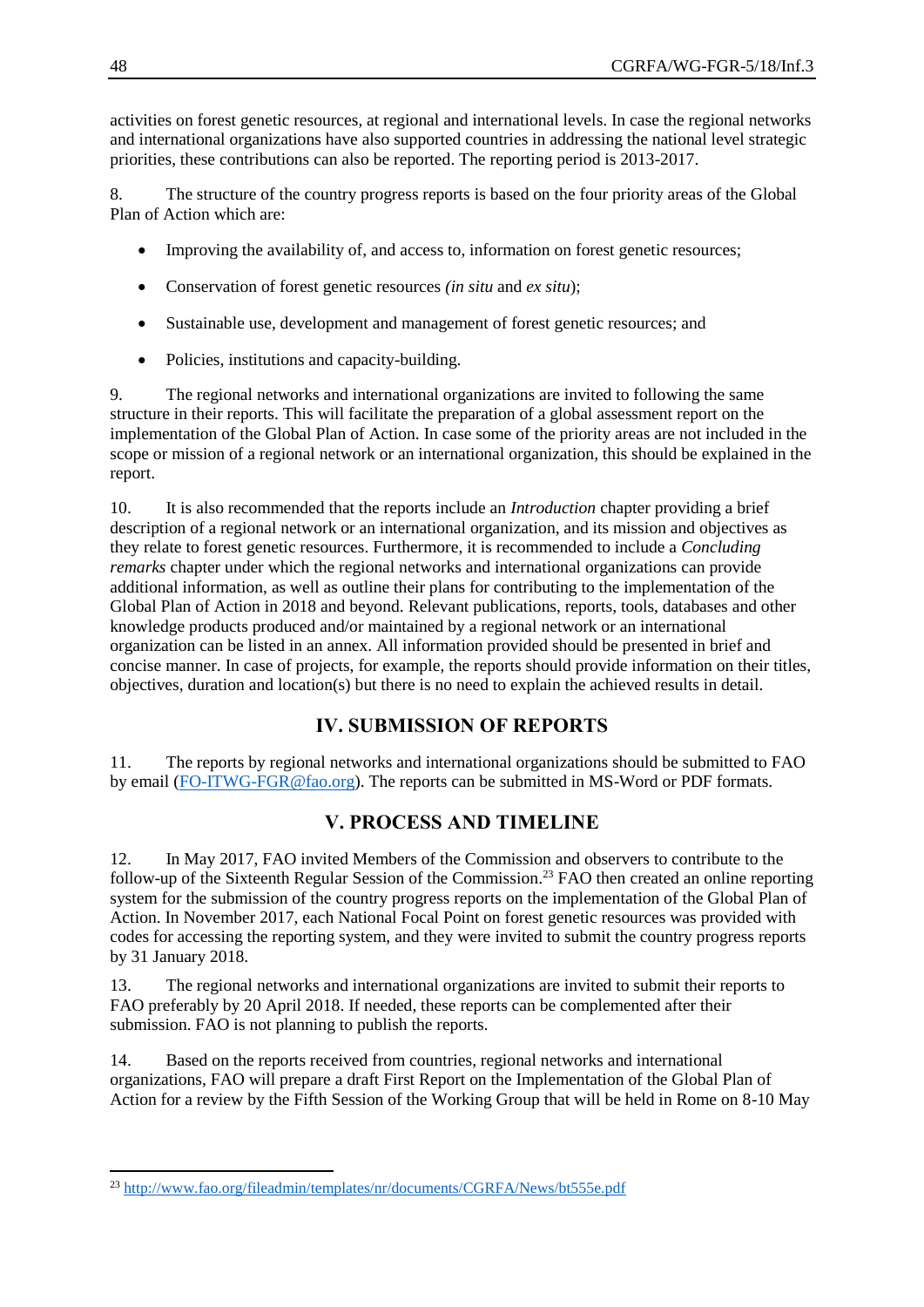2018. Following the recommendations of the Working Group, the global report will be then finalized for consideration by the Commission at its Seventeenth Regular Session on 18-22 February 2019.

15. The FAO contact for this reporting process is:

Mr Jarkko Koskela Secretary of the Intergovernmental Technical Working Group on Forest Genetic Resources Forestry Officer (Forest Genetic Resources & Biodiversity) Forestry Policy and Resources Division Forestry Department FAO Viale delle Terme di Caracalla 00153 Rome, Italy Email: [FO-ITWG-FGR@fao.org](mailto:FO-ITWG-FGR@fao.org)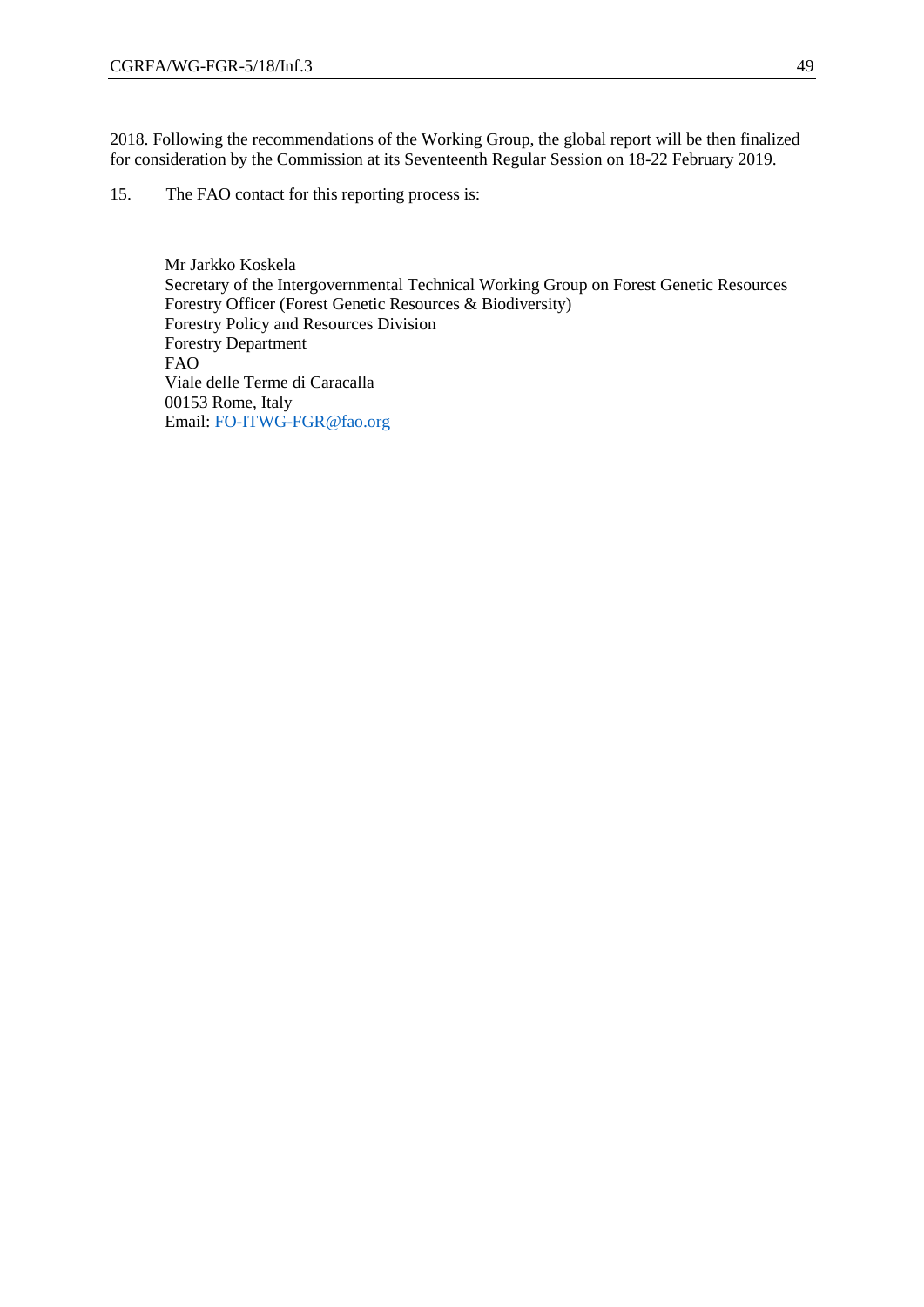#### **ANNEX 1**

## **RECOMMENDED STRUCTURE AND CONTENT OF REPORTS BY REGIONAL NETWORKS AND INTERNATIONAL ORGANIZATIONS**

#### **CONTRIBUTIONS OF \_\_\_\_\_\_\_\_\_\_\_\_\_\_\_\_\_\_\_\_\_\_\_\_ TO THE IMPLEMENTATION OF THE GLOBAL PLAN OF ACTION FOR THE CONSERVATION, SUSTAINABLE USE AND DEVELOPMENT OF FOREST GENETIC RESOURCES**

#### **2013 - 2017**

[Name, position and email address of the contact person and possible alternates]

#### **Introduction**

[Brief description of a regional network or an international organization, and its mission and objectives as they relate to forest genetic resources (FGR). Other background information can also be provided, as appropriate]

#### **Priority Area 1: Improving the availability of, and access to, information on forest genetic resources**

[Description of contributions to the strategic priorities of this Priority Area, with special emphasis on possible activities on FGR inventories, FGR information systems, species distribution maps, characterization of FGR based on non-molecular and molecular information, FGR research, and dissemination of information on FGR]

#### **Priority area 2: Conservation of forest genetic resources (***in situ* **and** *ex situ***)**

[Description of contributions to the strategic priorities of this Priority Area, with special emphasis on possible activities on supporting *in situ* and *ex situ* conservation of FGR, development of regional conservation strategies, and promotion of regional/international cooperation in this area]

#### **Priority area 3: Sustainable use, development and management of forest genetic resources**

[Description of contributions to the strategic priorities of this Priority Area, with special emphasis on possible activities on forest reproductive material, germplasm exchange, tree breeding, biotechnology, and promotion of regional/international cooperation in this area]

#### **Priority area 4: Policies, institutions and capacity-building**

[Description of contributions to the strategic priorities of this Priority Area, with special emphasis on possible activities on supporting development of policies, strengthening of institutions, capacity